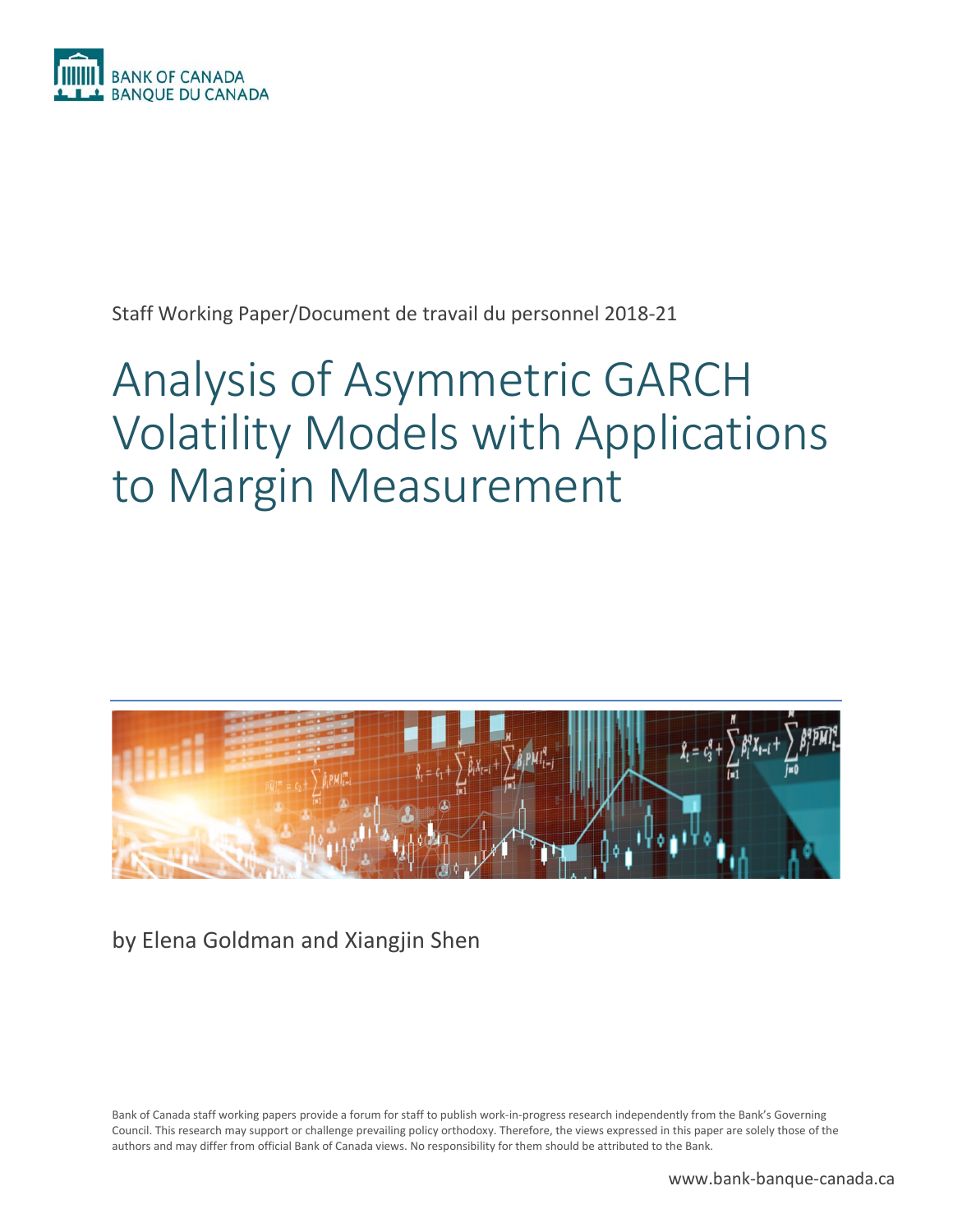Bank of Canada Staff Working Paper 2018-21

May 2018

## **Analysis of Asymmetric GARCH Volatility Models with Applications to Margin Measurement**

**by**

### **Elena Goldman1 and Xiangjin Shen2**

1 Department of Finance, Lubin School of Business Pace University New York, New York, USA 10038 [egoldman@pace.edu](mailto:egoldman@pace.edu)

> 2 Financial Stability Department Bank of Canada Ottawa, Ontario, Canada K1A 0G9 [xshen@bankofcanada.ca](mailto:xshen@bankofcanada.ca)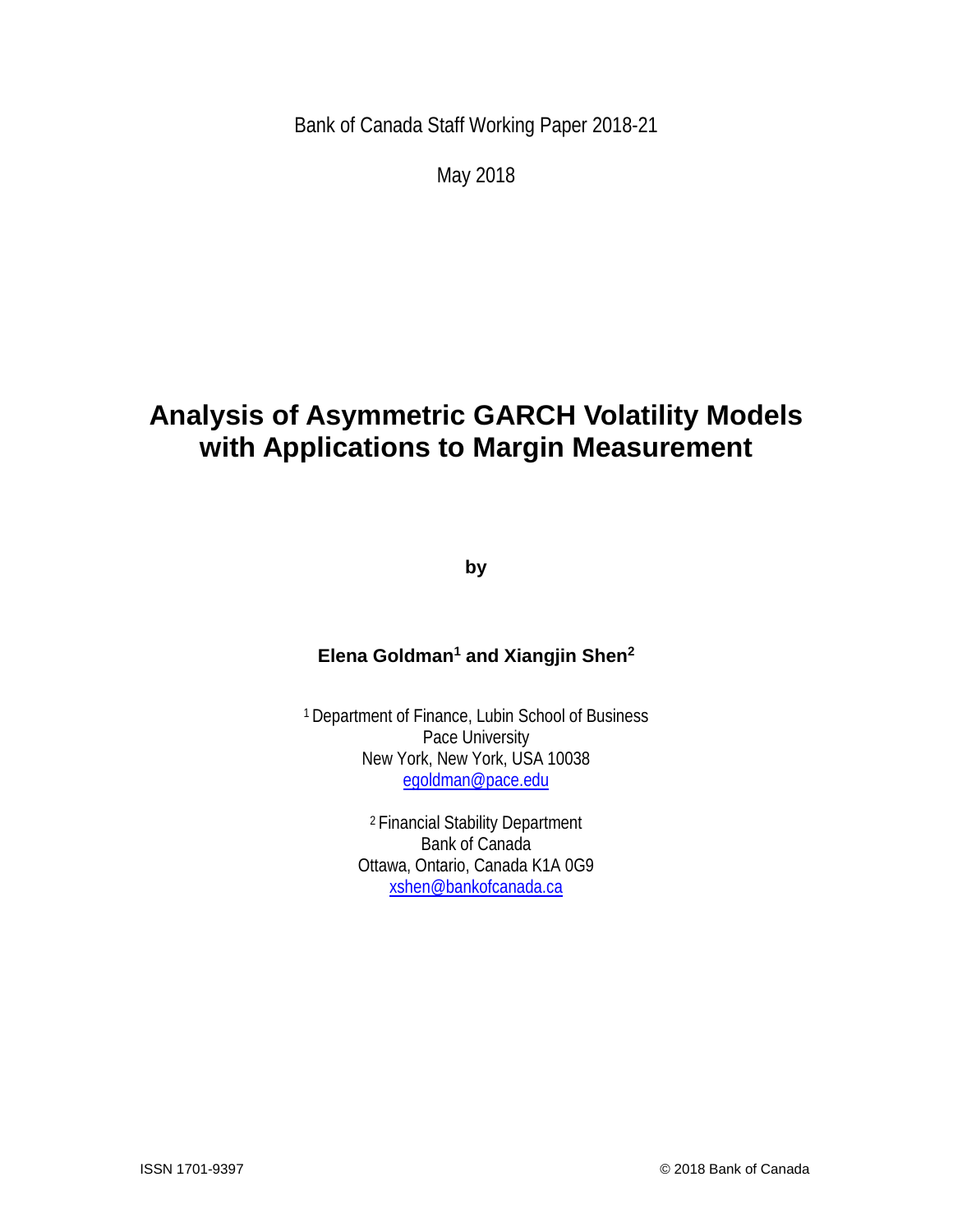### **Acknowledgements**

We thank participants of the 2017 Bank of Canada Fellowship Exchange event, the 2017 Canadian Economic Association conference and the 26th Annual Symposium of the Society for Nonlinear Dynamics and Econometrics for their feedback. We thank Robert Capellini and the Volatility Institute (VLAB) at NYU Stern for providing MATLAB code for the maximum likelihood estimation of the base Spline-GARCH model. We thank Bruno Feunou, Kerem Tuzcuoglu and Miguel Molico for providing insightful comments helping to improve the paper. We also thank Siyang He and Pradhayini Ganeshanathan for their data collecting service.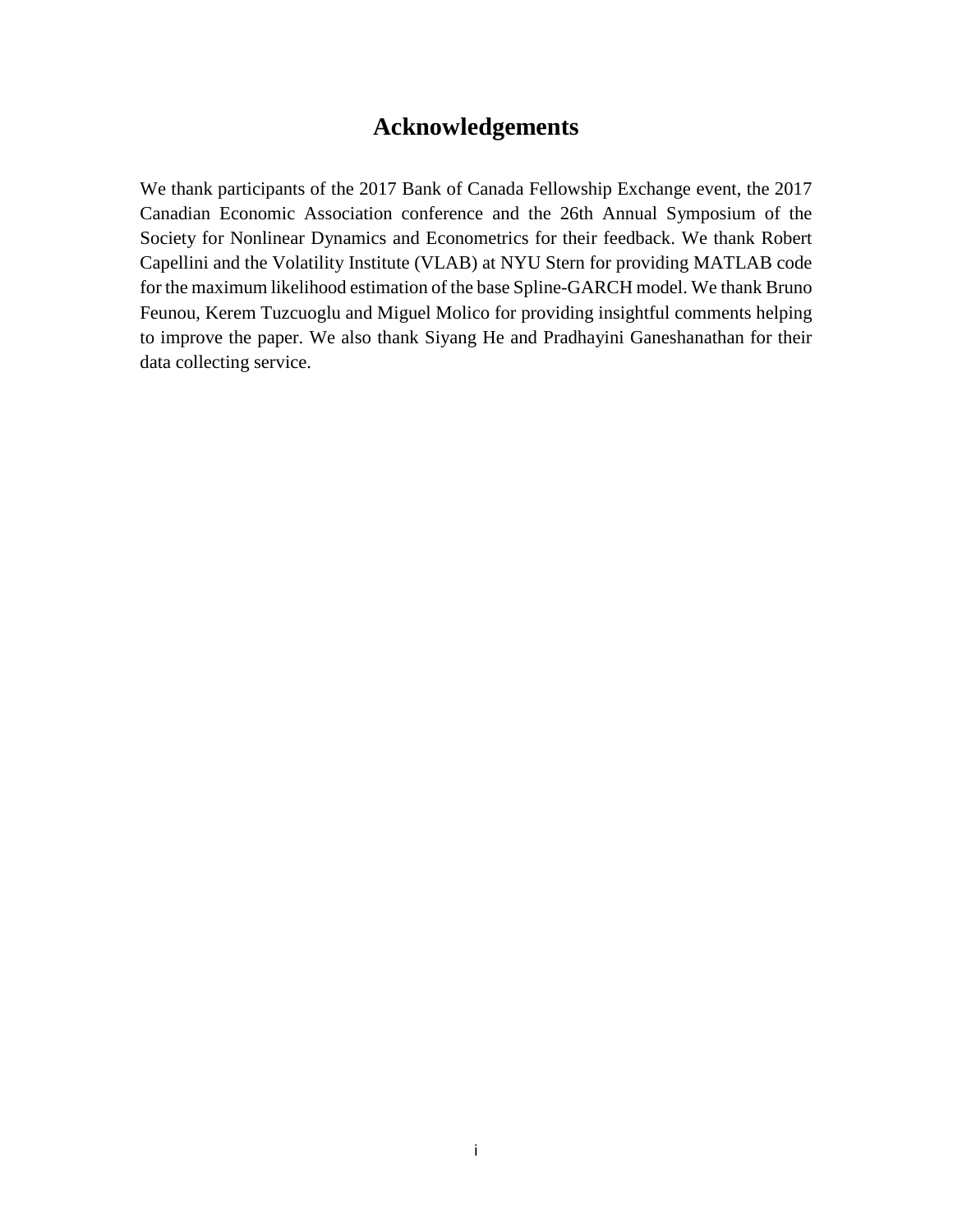### **Abstract**

We explore properties of asymmetric generalized autoregressive conditional heteroscedasticity (GARCH) models in the threshold GARCH (GTARCH) family and propose a more general Spline-GTARCH model, which captures high-frequency return volatility, low-frequency macroeconomic volatility as well as an asymmetric response to past negative news in both autoregressive conditional heteroscedasticity (ARCH) and GARCH terms. Based on maximum likelihood estimation of S&P 500 returns, S&P/TSX returns and Monte Carlo numerical example, we find that the proposed more general asymmetric volatility model has better fit, higher persistence of negative news, higher degree of risk aversion and significant effects of macroeconomic variables on the lowfrequency volatility component. We then apply a variety of volatility models in setting initial margin requirements for a central clearing counterparty (CCP). Finally, we show how to mitigate procyclicality of initial margins using a three-regime threshold autoregressive model.

*Bank topics: Econometric and statistical models; Payment clearing and settlement systems*

*JEL codes: C58, G19, G23, G28*

### **Résumé**

Nous étudions les propriétés de modèles asymétriques d'hétéroscédasticité conditionnelle autorégressive généralisée (GARCH) de la famille des modèles GARCH à seuil (TGARCH) et proposons un modèle TGARCH à fonction spline plus général où les termes de l'hétéroscédasticité conditionnelle autorégressive (ARCH) et généralisée rendent compte de la volatilité des rendements de variables à forte fréquence, de la volatilité des variables macroéconomiques à faible fréquence et de la réaction asymétrique aux nouvelles défavorables passées. Une estimation des rendements des indices S&P 500 et S&P/TSX par la méthode du maximum de vraisemblance ainsi qu'une simulation numérique de Monte-Carlo permettent d'arriver à plusieurs constats : le modèle de volatilité asymétrique plus général que nous proposons est mieux adapté, les effets des nouvelles défavorables persistent plus longtemps, le degré d'aversion au risque est plus élevé et les variables macroéconomiques ont une incidence significative sur la composante à faible fréquence de la volatilité. Nous recourons ensuite à divers modèles de volatilité pour établir les marges initiales exigées par une contrepartie centrale. Enfin, nous montrons comment atténuer la procyclicité des marges initiales en faisant appel à un modèle autorégressif à seuil à trois régimes.

*Sujets : Méthodes économétriques et statistiques; Systèmes de compensation et de règlement des paiements Codes JEL : C58, G19, G23, G28*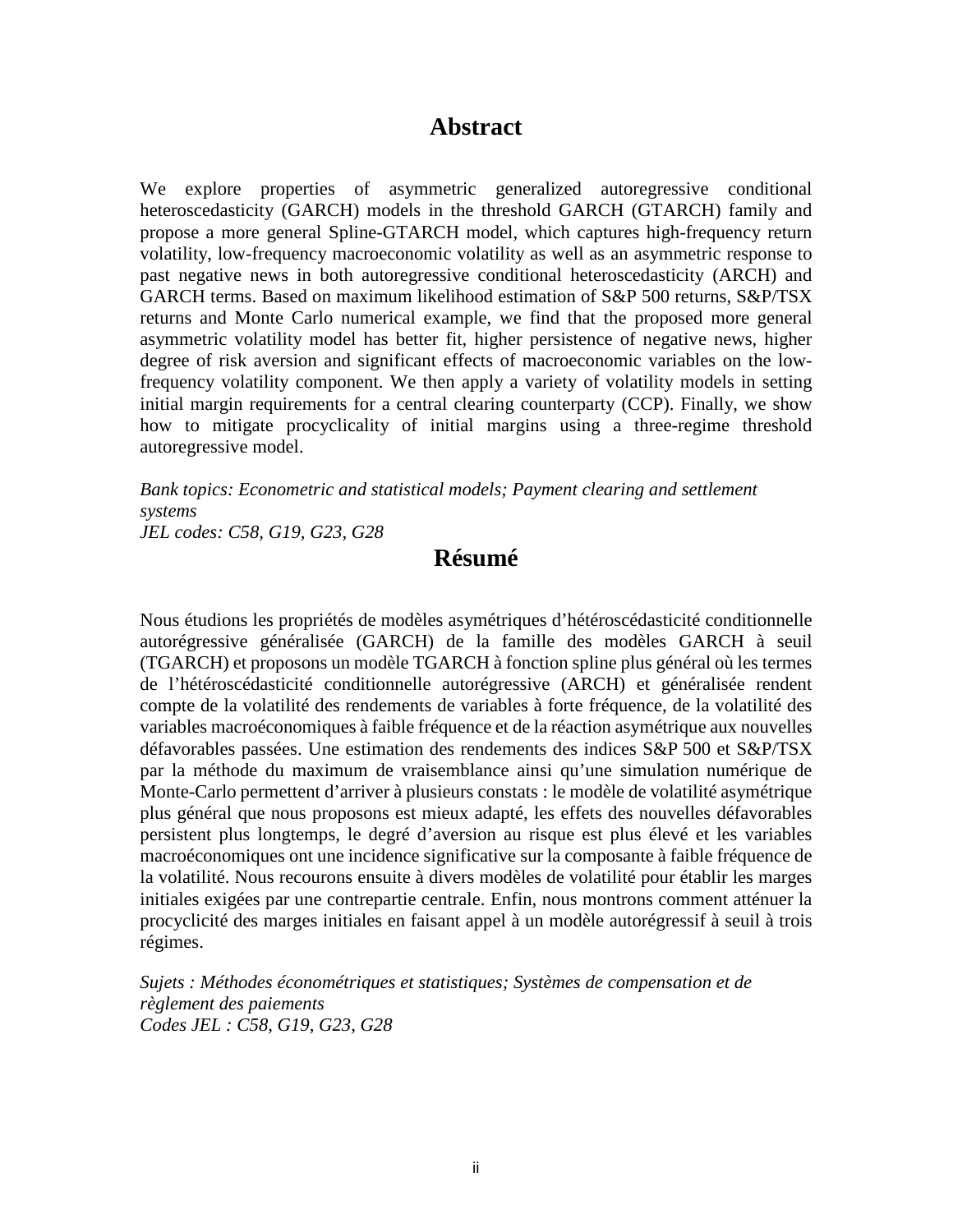### Non-technical summary

The mandatory use of clearing in certain markets is one of the cornerstone regulations introduced to prevent another global financial crisis. Central counterparties (CCPs) base their risk management systems on a tiered default waterfall relying on two types of resources provided by their members: margins and default fund contributions. The initial margins are typically set based on value at risk (VaR) calculations. Since VaR models are typically volatility-based, the properties of the underlying volatility models such as risk aversion are essential for setting initial margin requirements.

There is high degree of procyclicality of margin requirements based on VaR models. On the one hand, there is a need for margins to adjust to changes in the market and be responsive to risk. Thus, margins increase substantially in times of stress and go down when volatility is low. However, this practice produces big changes in margins when markets are stressed, which may lead to liquidity shocks. In addition, in stable times margins may be too low. CCPs try to reduce the procyclicality of their models by setting a floor on the margin.

The current study introduced a flexible volatility model that can capture a high degree of risk aversion as well as effects of macroeconomic variables that can be used for stress testing. The model is extended to reduce procyclicality using a three-regime model rather than ad hoc tools such as setting a 25% floor for the initial margin, as was suggested in the literature. Moreover, unlike other literature, we introduce not only the lower bound (floor) but also the upper bound (ceiling) for the initial margins, as the upper bound is essential at times of liquidity stress in the market. Finally, we define and use a loss function with different degrees of trade-off between two competing objectives of the CCP: risk sensitivity and mitigation of procyclicality.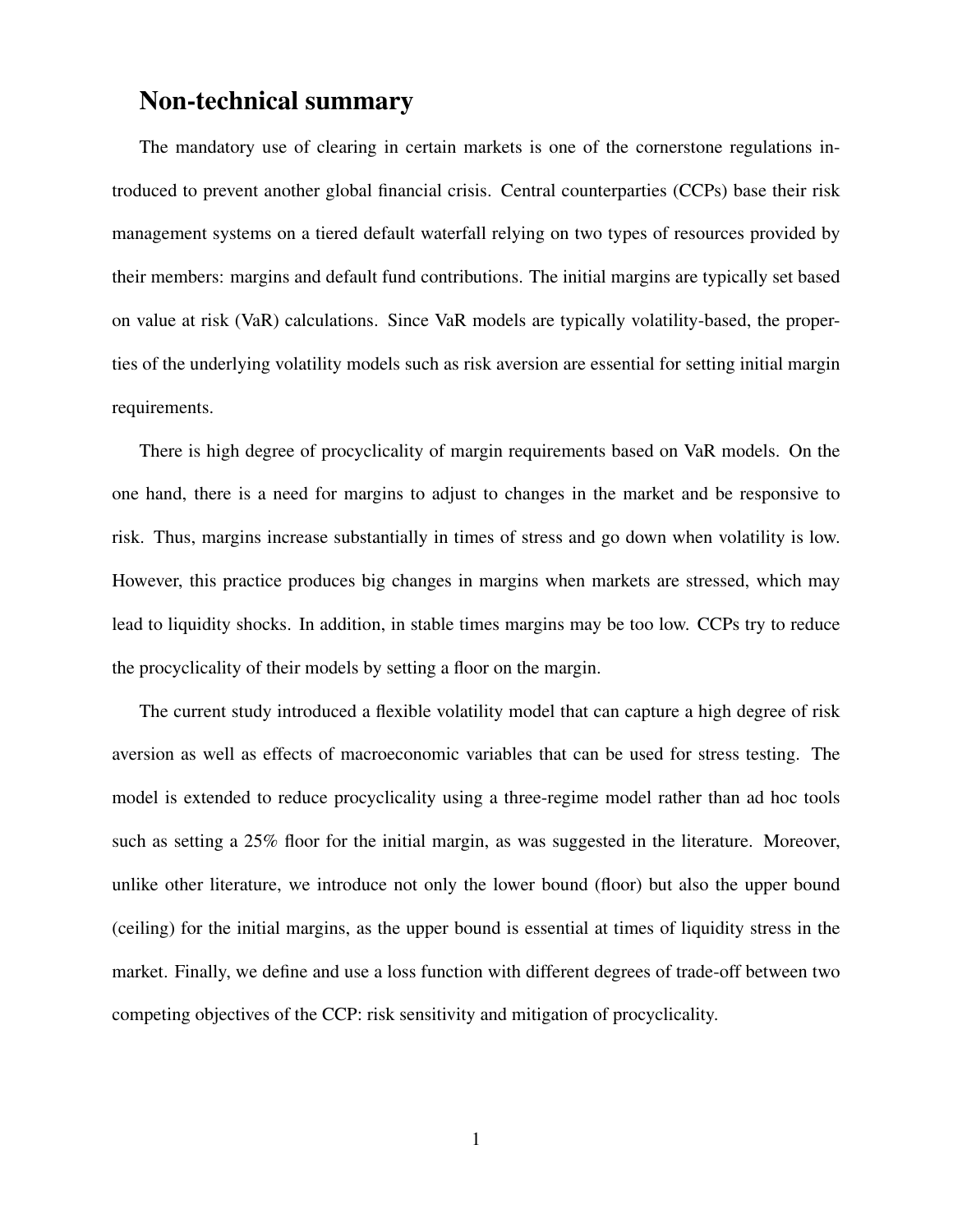### 1 Introduction

The generalized autoregressive conditional heteroscedasticity (GARCH) model and exponentially weighted moving average (EWMA) RiskMetrics model are popular for measuring and forecasting volatility by financial practitioners. Since the ARCH and GARCH models were introduced by Engle (1982) and Bollerslev (1986), there have been many extensions that resulted in better statistical fit and forecasts. For example, GJR-GARCH (Glosten, et al. (1993)) is one of the well-known extensions of GARCH models with an asymmetric term that captures the effect of negative shocks in equity prices on volatility, commonly referred to as the leverage effect. EGARCH introduced by Nelson (1991) is an alternative asymmetric model of the logarithmic transformation of conditional variance that does not require positivity constraints on parameters. Different volatility regimes can be captured by Markov Regime Switching ARCH and GARCH models, allowing for stochastic time variation in parameters. These models were introduced by Cai (1994) and Hamilton and Susmel (1994) respectively.

Since tail risk measures typically incorporate forecasts of volatility, model specification is important. Engle and Mezrich (1995) introduced a way to estimate value at risk (VaR) using a GARCH model, while Hull and White (1998) proved that a GARCH model has a better performance than a stochastic volatility model in the calculation of VaR. The GJR-GARCH model was also used by Brownlees and Engle (2017) among others for forecasting volatility and measurement of tail and systemic risks.

A typical feature of the GARCH family models is that the long-run volatility forecast converges to a constant level. An exception is the Spline-GARCH model of Engle and Rangel (2008) that allows the unconditional variance to change with time as an exponential spline and the highfrequency component to be represented by a unit GARCH process. This model may incorporate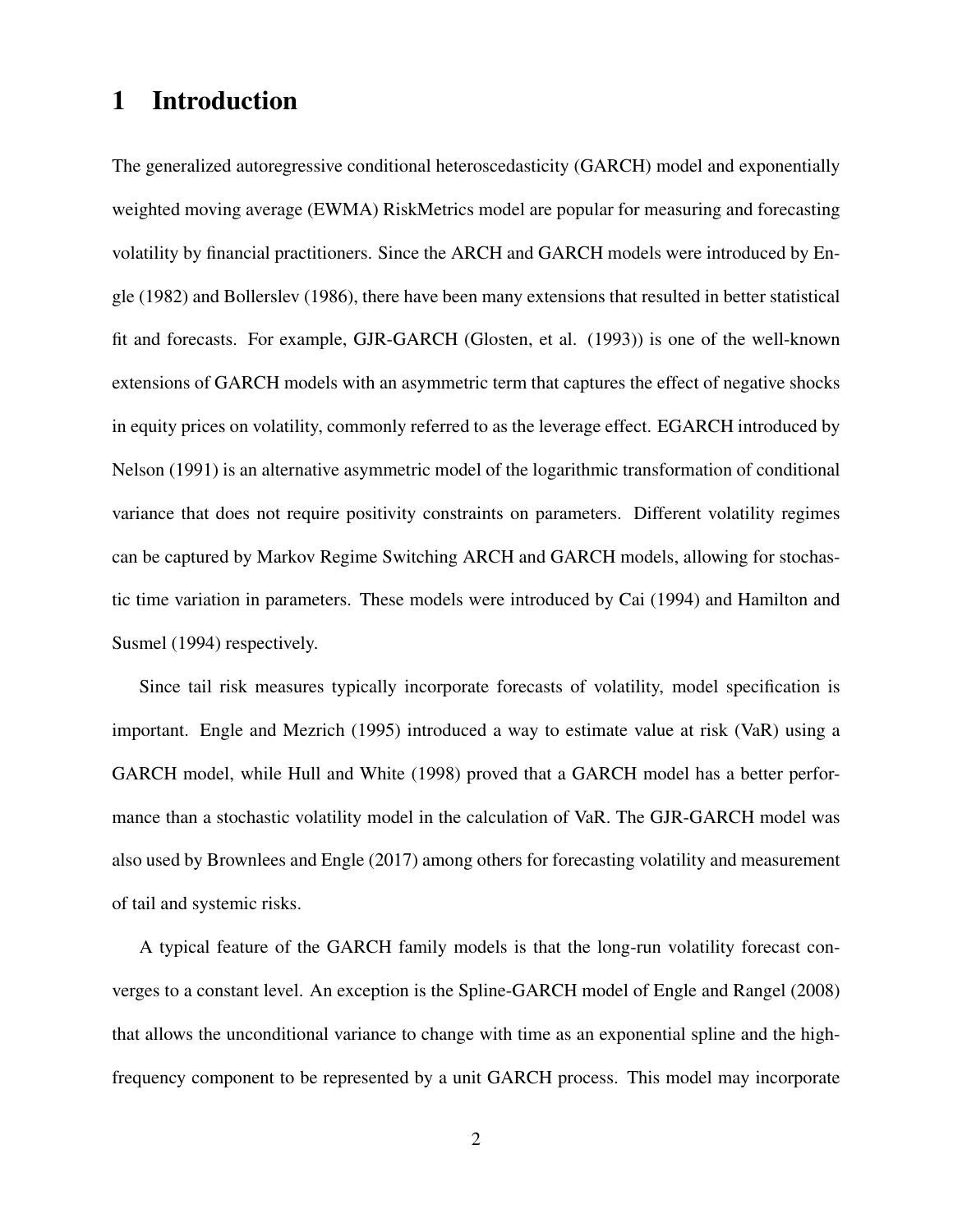macroeconomic and financial variables into the slow-moving component and, as shown in Engle and Rangel (2008), improves long-run forecasts of international equity indices. In this model the unconditional volatility coincides with the low-frequency volatility. The Factor-Spline-GARCH model developed in Rangel and Engle (2012) is used to estimate high- and low-frequency components of equity correlations. Their model is a combination of the asymmetric Spline GJR-GARCH and the dynamic conditional correlations (DCC) models. Another application of an asymmetric Spline GJR-GARCH model for commodity volatilities is in Carpantier and Dufays (2012).

In this paper we generalize the asymmetric Spline-GARCH models using a more general threshold GARCH model as in Goldman (2017). The widely used asymmetric GJR-GARCH model has the problem that the unconstrained estimated coefficient of  $\alpha$  often has a negative value for equity indices. A typical solution to this problem is setting the coefficient of  $\alpha$  to zero in the constrained maximum likelihood or Bayesian estimation. Following Goldman (2017) we use a generalized threshold GARCH (GTARCH) model where both coefficients,  $\alpha$  and  $\beta$ , in the GARCH model are allowed to change to reflect the asymmetry of volatility due to negative shocks. We use data for the US and Canadian equity indices, S&P 500 (SPX) and S&P/TSX (TSX), as well as a numerical example to estimate various asymmetric volatility models. We find that the most general GTARCH model fits better and does not have a negative alpha bias. We also find higher persistence and more risk aversion in the GTARCH models.

We add macroeconomic variables of GDP growth, inflation, overnight interest rate and exchange rate into the spline model for the slow-moving component. The Spline-Macro model results in a smaller number of optimal knots for SPX and has better fit for both SPX and TSX.

Next we apply GTARCH, Spline-GTARCH and Spline-Macro-GTARCH models for VaR and conditional value at risk (CVaR) or Expected Shortfall (ES) estimation. For comparison we also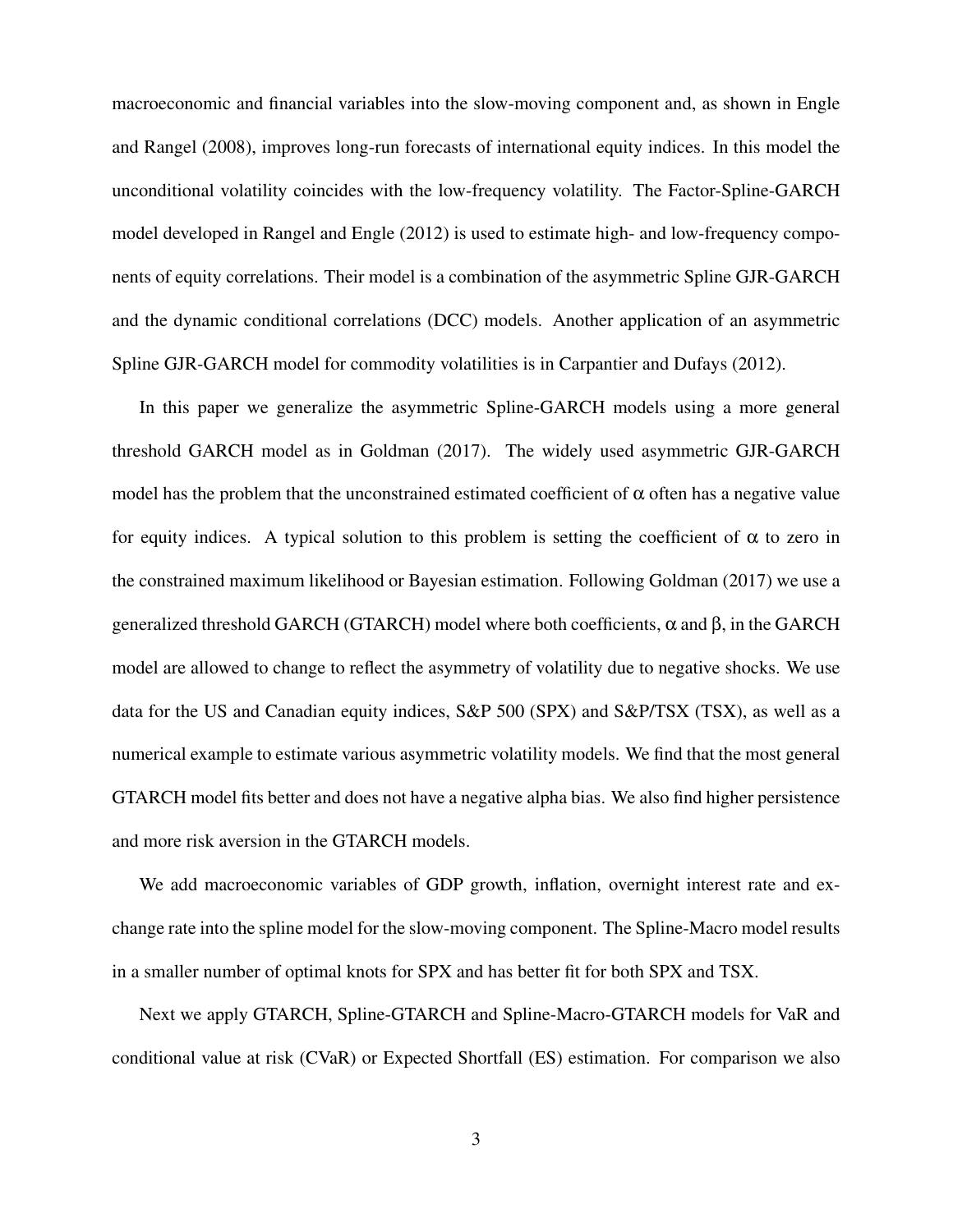estimate RiskMetrics exponentially weighted moving average (EWMA), GARCH, GJR-GARCH and  $GTARCH0<sup>1</sup>$  $GTARCH0<sup>1</sup>$  $GTARCH0<sup>1</sup>$  models. In the latter model that we introduce, the asymmetric effect of negative news is in the GARCH term but not in the ARCH term. We perform backtests and compare the performance of VaR and ES models using the Kupiec (1995) test. We find that all asymmetric volatility models pass the Kupiec test for SPX and TSX data, while EWMA and GARCH fail the test.

The mandatory use of clearing in certain markets is one of the cornerstone regulations introduced to prevent another global financial crisis. However, the rules implemented have not been tested in crisis conditions. CCPs base their risk management systems on a tiered default waterfall relying on two types of resources provided by their members: margins and default fund contributions. The CCPs, by acting as intermediary, have exposure to both the buyer and the seller. The initial margins are typically set by CCPs based on VaR models (Murphy et al. (2016), Knott and Polenghi (2006)).

As documented in Murphy et al. (2014, 2016) and Glasserman and Wu (2017) margin models are typically procyclical and may negatively impact members' funding liquidity at the times of crisis. We explore the procyclicality of initial margin requirements based on VaR volatility models above. On the one hand, there is a need for margins to adjust to changes in the market and be responsive to risk. Thus margins are higher in times of stress and lower when volatility is low. However, this practice may produce big changes in margins when markets are stressed, which in turn may lead to liquidity shocks. In addition, in stable times margins may be too low. CCPs try to reduce the procyclicality of their models by using various methods, including setting floors on margin. Some such methods are discussed in white papers produced by the Bank of England (Murphy et al. (2016)). Their study suggests five tools, including a floor margin buffer of 25% or

<span id="page-7-0"></span><sup>&</sup>lt;sup>1</sup>GTARCH0 is a subset of the GTARCH model and will be defined in the context below.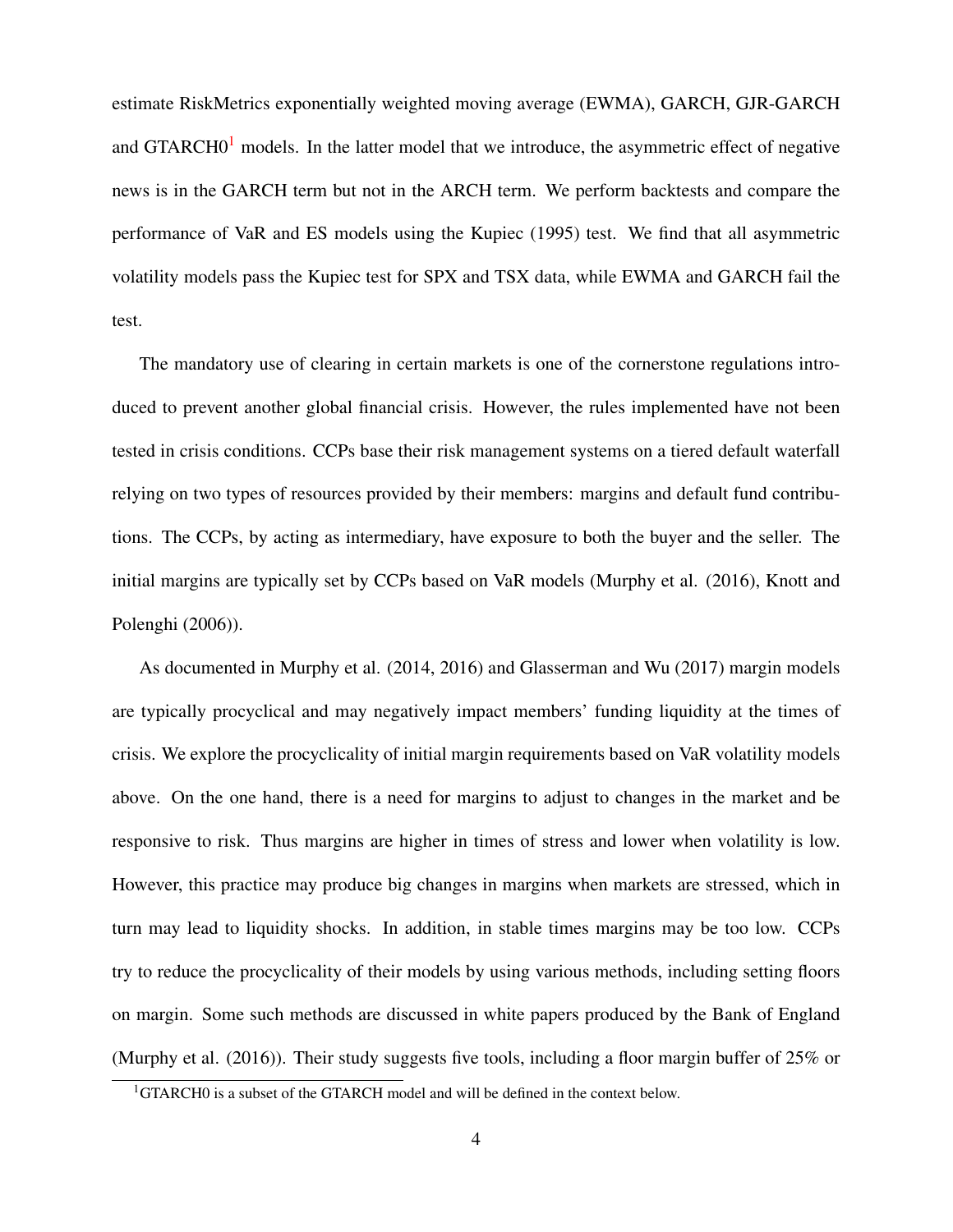greater to be used in times of stressed conditions. We suggest placing both a floor and a ceiling on margins, by using a threshold autoregressive model with three regimes (3TAR), as well as expert judgement based on historical margin settings. We estimate 3TAR for each volatility-based VaR model and discuss the resulting regimes and settings for floor and ceiling. If the margins were allowed to be set within two bounds and the high-volatility regime was not persistent, margins would be stable. Such policy could be also useful to manage expectations at times of stressed liquidity.

The paper is organized as follows. Section 2 presents GTARCH and Spline GTARCH models, maximum likelihood estimation and tail risks. In Section 3 we perform data analysis for S&P500, S&P/TSX and a numerical example with Monte Carlo simulations. In Section 4 we compare tail risks and perform backtests of all models. Next we analyze procyclicality properties and estimate a three-regime TAR model for setting a floor and a ceiling on margins. Section 5 presents the conclusion and further work.

### 2 Asymmetric Threshold GARCH Models

In this section, we present the generalized threshold GARCH model (GTARCH) and a family of its subset models including GJR-GARCH, GTARCH0 and GARCH. Next we add spline to the GTARCH model extending the analysis of Engle and Rangel (2008).

### 2.1 The Generalized Threshold GARCH (GTARCH) Model

One of the stylized facts in empirical asset pricing is negative correlation between asset returns and volatility commonly explained by risk aversion and leverage effect. In a popular threshold ARCH or GJR-GARCH model (Glosten, Jagannathan, and Runkle (1993)), a negative return results in an asymmetrically higher effect on the next-day conditional variance compared to a positive return.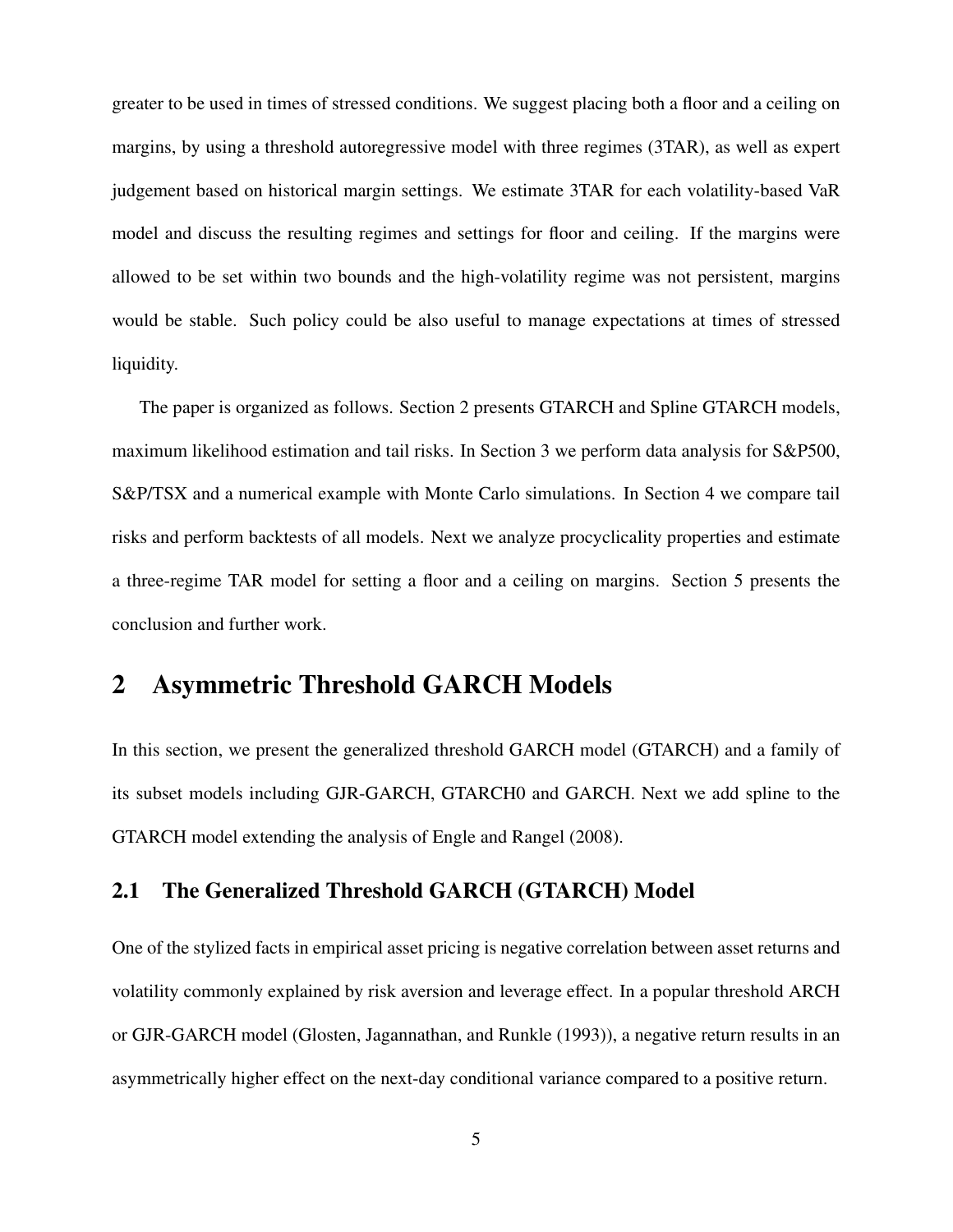Consider time series of logarithmic returns  $r_t$  with constant mean  $\mu$  and the GJR-GARCH conditional variance  $\sigma_t^2$  given by

$$
r_t = \mu + u_t = \mu + \sigma_t \varepsilon_t
$$
  
\n
$$
\sigma_t^2 = \omega + \alpha u_t^2 + \gamma u_t^2 I(r_{t-1} - \mu < 0) + \beta \sigma_{t-1}^2,
$$
\n(1)

where  $\varepsilon_t$  are Gaussian (or other distribution) independent random variables with mean zero and unit variance,  $I(r_{t-1} - \mu < 0)$  is a dummy variable equal to one when previous-day innovation  $u_{t-1}$  is negative,  $\alpha$  and  $\beta$  are GARCH parameters, and  $\gamma$  is an asymmetric term capturing risk aversion. The stationarity condition for the GJR-GARCH model is approximately given by:  $1 - \alpha - \beta - \frac{1}{2}$  $rac{1}{2}$ γ > 0. [2](#page-9-0)

However, there is a problem with the threshold ARCH model above since coefficient  $\alpha$  may take negative values in practice. In such a case, constrained optimization imposing positivity on all variance parameters results in  $\alpha$  equal to zero. Goldman (2017) suggested using a more general Threshold GARCH (GTARCH) model:

$$
\sigma_t^2 = \omega + \alpha u_t^2 + \gamma u_t^2 I(r_{t-1} - \mu < 0) + \beta \sigma_{t-1}^2 + \delta \sigma_{t-1}^2 I(r_{t-1} - \mu < 0),\tag{2}
$$

where the added term  $\delta$  reflects the degree of asymmetric response in the GARCH term. In this model both parameters  $\gamma$  and  $\delta$  create the asymmetric response of volatility to negative shocks. Results below show that allowing both ARCH and GARCH parameters to change with negative news results in better statistical fit and smaller information criteria. Moreover, the GTARCH model not only better captures the leverage effect but also shows higher persistence for negative returns compared to its subset GJR-GARCH model. In addition, the coefficients of  $\mu$  and  $\omega$  could be

<span id="page-9-0"></span><sup>&</sup>lt;sup>2</sup>To be more precise the stationarity condition is given by:  $1-\alpha-\beta-\theta\gamma > 0$ , where  $\theta$  is percentage of observations in the regime with negative innovations  $u_t < 0$ . In practice,  $\theta$  is set to 0.5.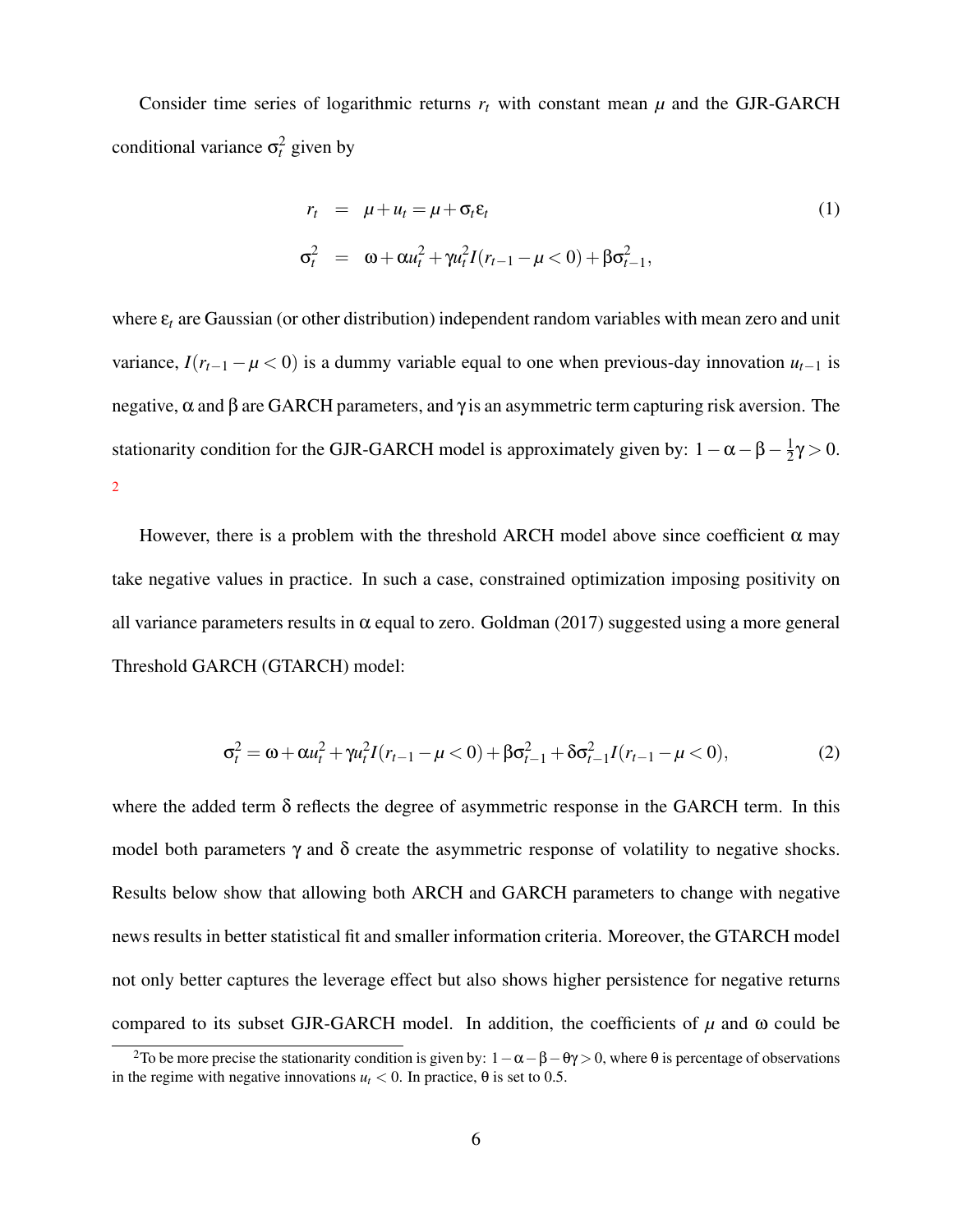allowed to change with the regime of negative news to make the model even more flexible. The GTARCH is a generalized model with the following subset of models: GJR-GARCH ( $\delta = 0$ ), GTARCHO ( $\gamma = 0$ ) and GARCH ( $\gamma = 0$  and  $\delta = 0$ ).

The stationarity condition for the GTARCH model is given by:  $1 - \alpha - \beta - \frac{1}{2}$  $rac{1}{2}$ γ —  $rac{1}{2}$  $\frac{1}{2}\delta$  > 0.<sup>[3](#page-10-0)</sup> The more general GTARCH model, due to its flexibility of parameters, shows different dynamics for GARCH parameters when the news is negative and allows for higher persistence in the regime of negative news. This in turn takes away the negative bias from  $\alpha$ , which measures the reaction to the positive news. At the same time, estimation of extra parameters using the maximum likelihood is a straightforward extension, as shown in Section 2.3.

In addition to GTARCH models we also estimate the EWMA model defined as:

$$
\sigma_t^2 = (1 - \lambda)r_{t-1}^2 + \lambda \sigma_{t-1}^2,\tag{3}
$$

where  $\lambda$  is a smoothing parameter estimated using maximum likelihood. This model is not stable but is a benchmark for 1-day volatility forecasts with a typical estimate of  $\lambda = 0.94$  frequently used in the industry. The EWMA model is popular for measuring tail risks, as will be discussed below.

Finally, there has been growing literature in using intra-daily measures of variance such as realized variance (RV) computed as the sum of squared returns using 5-minute intervals. Andersen et al. (2003) showed that the ARFIMA model can be used for forecasting realized variance. The recent contributions on using these measures for predicting future variance are the HAR model of Corsi (2009) and the model using VIX by Bekaert and Hoerova (2014), among others. Following this literature we evaluate each model in this paper using RV as a benchmark observable variance.

<span id="page-10-0"></span><sup>&</sup>lt;sup>3</sup>To be more precise, the stationarity condition is  $1 - \alpha - \beta - \theta \gamma - \theta \delta > 0$ .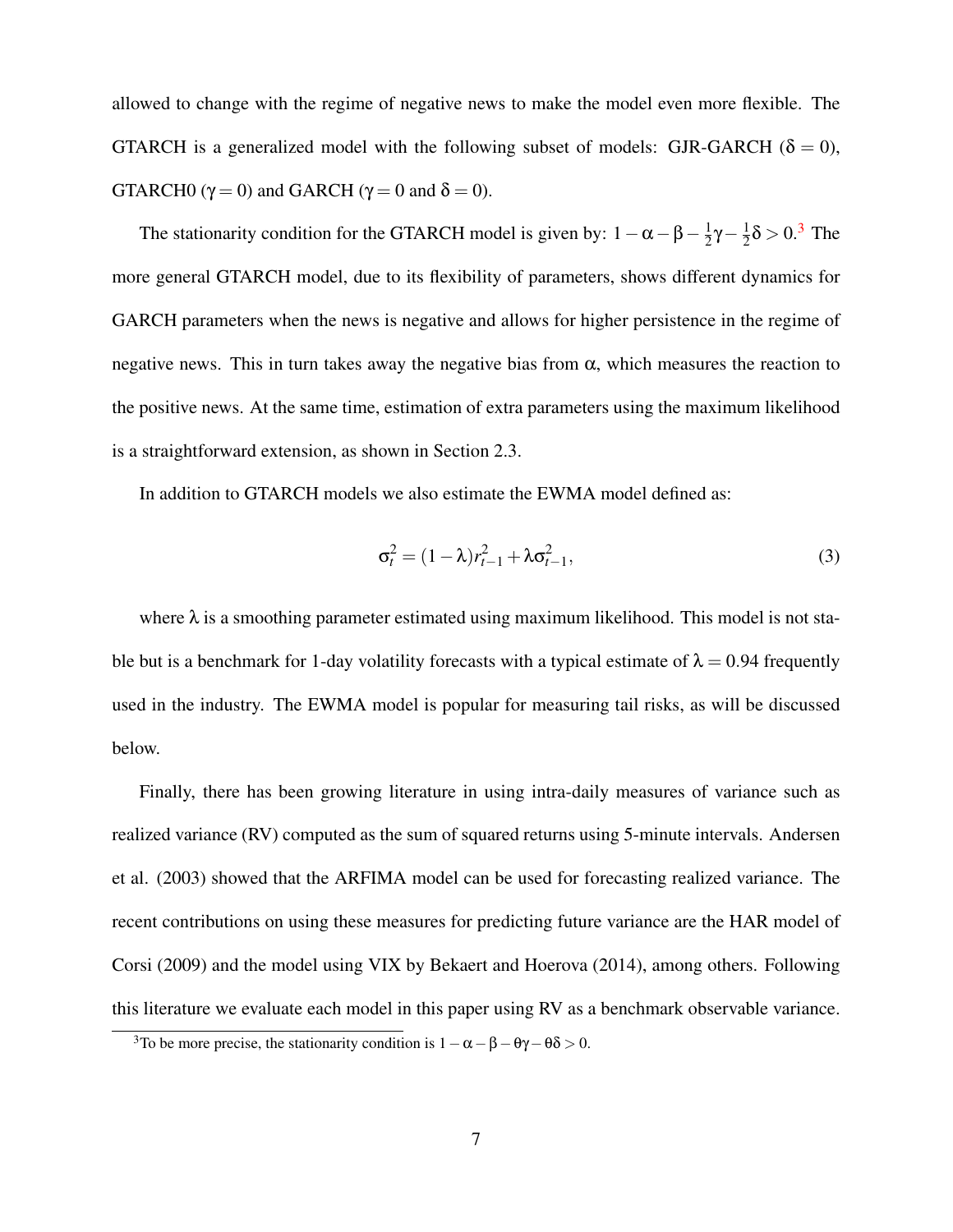### 2.2 The Spline Generalized Threshold GARCH (Spline-GTARCH) Model

The literature incorporating economic variables for modeling and forecasting financial volatility has been growing. For example, Officer (1973), Schwert (1989), Roll (1988), Balduzzi et al. (2001), and Anderson et al. (2007), among others, found that even though the linkages between aggregate volatility and economy are weak volatility is higher during recessions and postrecessionary stages, and lower during normal periods. Engle and Rangel (2008) introduced the Spline-GARCH model combining high-frequency financial returns and low-frequency macroeconomic variables. The latter paper analyzes the effects of macroeconomic variables on the slowmoving component of volatility using spline. This model releases the assumption of volatility mean reversion to a constant level, which is a property of a stable GARCH model. Instead, the long-run unconditional variance is dynamic.

The Engle and Rangel (2008) Spline-GARCH model is given by the following returns *r<sup>t</sup>* , GARCH variance  $\sigma_t^2$  and quadratic spline  $\tau_t$  equations:

$$
r_{t} - E_{t-1}r_{t} = \sqrt{\tau_{t}\sigma_{t}^{2}}z_{t},
$$
  
\n
$$
\sigma_{t}^{2} = (1 - \alpha - \beta) + \alpha \left(\frac{(r_{t-1} - E_{t-1}r_{t})^{2}}{\tau_{t-1}}\right) + \beta \sigma_{t-1}^{2},
$$
  
\n
$$
\tau_{t} = c \exp(w_{0}t + \sum_{i=1}^{k} w_{i}((t - t_{i-1})_{+})^{2} + m_{t}\gamma),
$$
\n(4)

$$
(t-ti)+ = \begin{cases} (t-ti), & \text{if } t \ge ti, \\ 0, & \text{otherwise,} \end{cases}
$$

where  $z_t$  is a standard Gaussian white noise process,  $\sigma_t^2$  is a GARCH process with an unconditional mean of one, *m<sup>t</sup>* is the set of weakly exogenous variables (i.e., macroeconomic variables), and  $(t_0 = 0, t_1, t_2, ..., t_k = T)$  is a partition of total number of observations *T* into *k* equal subintervals. The constant term in the GARCH equation is equal to  $(1-\alpha-\beta)$  due to the normalization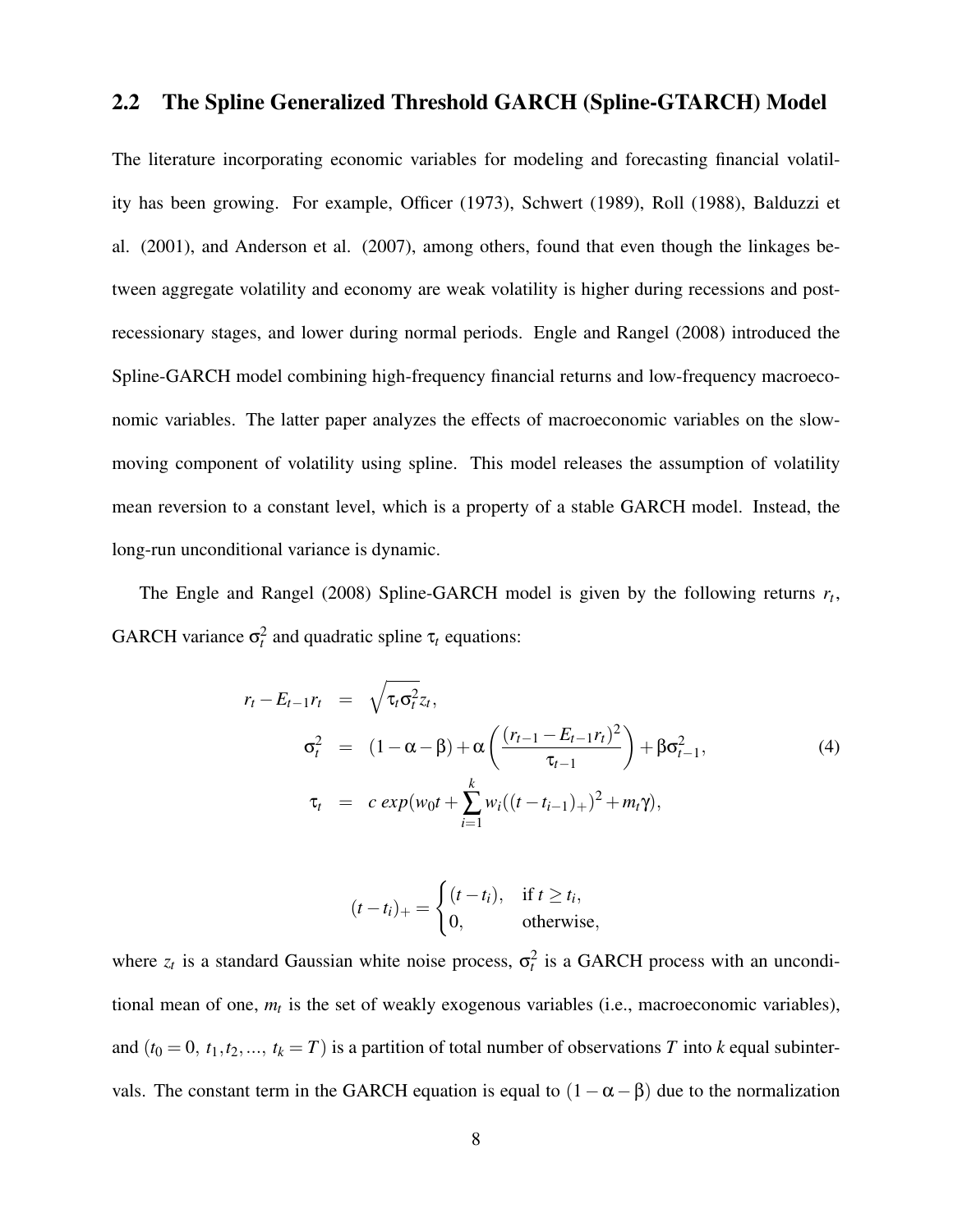of the GARCH process. Since the constant term in the GARCH variance equation is normalized, the long-run (unconditional) variance is determined by the spline. A higher number of knots  $(k)$  implies more cycles in the low-frequency volatility, while parameters  $w_1, \ldots, w_k$  represent the sharpness of the cycles.

We propose the Spline-GTARCH model that accounts for both asymmetric effect in highfrequency volatility and the slow-moving spline component. Combining the Spline model (4) with the general GTARCH asymmetric volatility model in equation (2) we get:

$$
r_{t} = \mu + \sqrt{\tau_{t} \sigma_{t}^{2}} z_{t},
$$
  
\n
$$
\sigma_{t}^{2} = \omega + \alpha \left( \frac{(r_{t-1} - \mu)^{2}}{\tau_{t-1}} \right) + \gamma \left( \frac{(r_{t-1} - \mu)^{2}}{\tau_{t-1}} \right) I(r_{t-1} - \mu < 0)
$$
  
\n
$$
+ \beta \sigma_{t-1}^{2} + \delta \sigma_{t-1}^{2} I(r_{t-1} - \mu < 0),
$$
  
\n
$$
\tau_{t} = c \exp \left( \sum_{i=1}^{k} w_{i} ((t - t_{i-1})_{+})^{2} + m_{t} \gamma \right),
$$
\n(5)

where  $\omega = (1 - \alpha - \beta - \frac{1}{2})$  $rac{1}{2}$ γ –  $rac{1}{2}$  $\frac{1}{2}\delta$ ) and *omega* > 0 if the GTARCH process is stable.

In equation (5) we simplified the return process with a constant  $\mu$  instead of the time variant conditional mean (which could be easily extended for a different process). In practice we also dropped the constant  $w_0$  in the quadratic spline as it was never significant.<sup>[4](#page-12-0)</sup>

The vector of all jointly estimated parameters in the most general model is  $\theta = {\mu, \alpha, \beta, \gamma, \delta, c, w_1, ..., w_k}.$ We note that Spline-GJR-GARCH, Spline-GARCH and Spline-GTARCH0 (the latter has asymmetry only in the GARCH term) are subsets of the model in equation (4) and will be estimated as part of the analysis.

<span id="page-12-0"></span><sup>&</sup>lt;sup>4</sup>A similar Spline-GARCH specification with constant  $\mu$  and  $w0 = 0$  is used by NYU Stern VLAB Institute at vlab.stern.nyu.edu.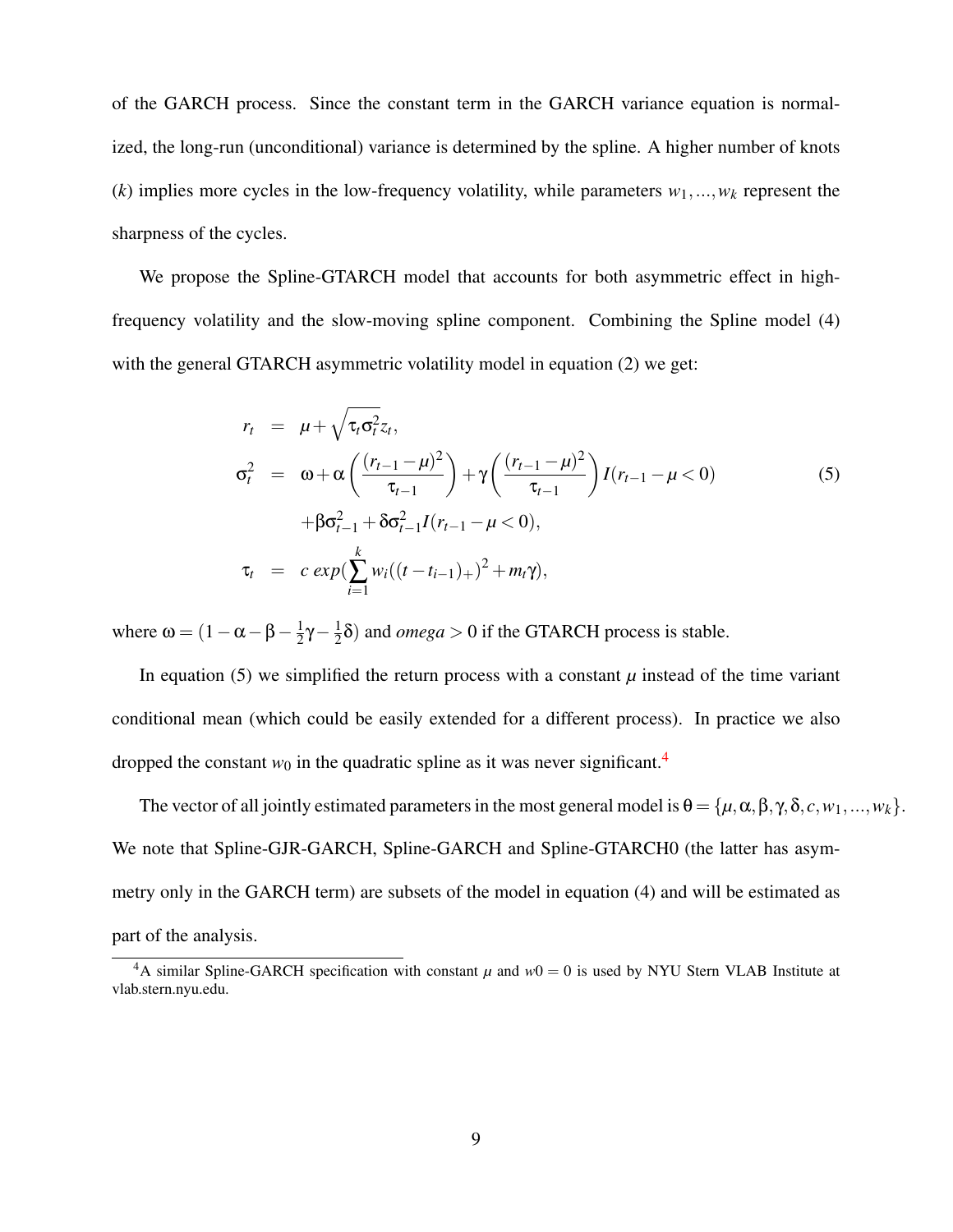### 2.3 Maximum Likelihood Estimation

We use the maximum likelihood estimation (MLE) to jointly estimate parameters in the Spline-GTARCH model:  $\theta = {\mu, \alpha, \beta, \gamma, \delta, c, w_1, ..., w_k}$ . The positivity and stability restrictions on the parameters are given by  $\alpha, \beta, \gamma, \delta \ge 0$  and  $\alpha + \beta + 0.5\gamma + 0.5\delta < 1$ .

Even though we use a Gaussian process for returns in the likelihood function below, the normality assumption is not crucial since asymptotically, a quasi-maximum likelihood approach can be used if returns are not Gaussian.

The likelihood function is the product of probability density functions:

$$
f(r_t; \mu, \sigma_t, \tau_t) = \frac{1}{\sqrt{2\pi \tau_t \sigma_t^2}} e^{-\frac{1}{2\sigma_t^2} \frac{(r_t - \mu)^2}{\tau_t}}.
$$

We maximize the log likelihood function below to find estimates of  $\hat{\theta}$ :

$$
L(\hat{\theta}) = log(L(r_t|\theta)) = -\frac{T}{2}log2\pi - \frac{1}{2}\sum_{t=1}^{T} \left(log\sigma_t^2 + log\tau_t + \frac{(r_t - \mu)^2}{\sigma_t^2 \tau_t}\right).
$$
(6)

The number of knots, *k*, is chosen by minimizing information criteria: Bayesian-Schwartz information criterion  $BIC = -2L(\hat{\theta}) + d \times ln(T)/T$  and Akaike information criterion  $AIC = -2L(\hat{\theta}) + d \times ln(T)/T$  $d \times 2/T$ , where *d* is the dimension of  $\hat{\theta}$ . In addition to selecting the number of knots in the spline, we use the above criteria for comparing the overall fit of various volatility models discussed in this paper. Due to a higher penalty on a number of parameters, a model choice based on BIC criterion can result in a more parsimonious model.

#### 2.4 Tail Risks

One of the most popular tail risk measures is *q*% value at risk (VaR), which is defined as a loss of the portfolio that can be exceeded only with probability  $1 - q$ . For a unit value of the portfolio, essentially VaR is the negative of (1−*q*) quantile of the distribution of returns, where q is the upper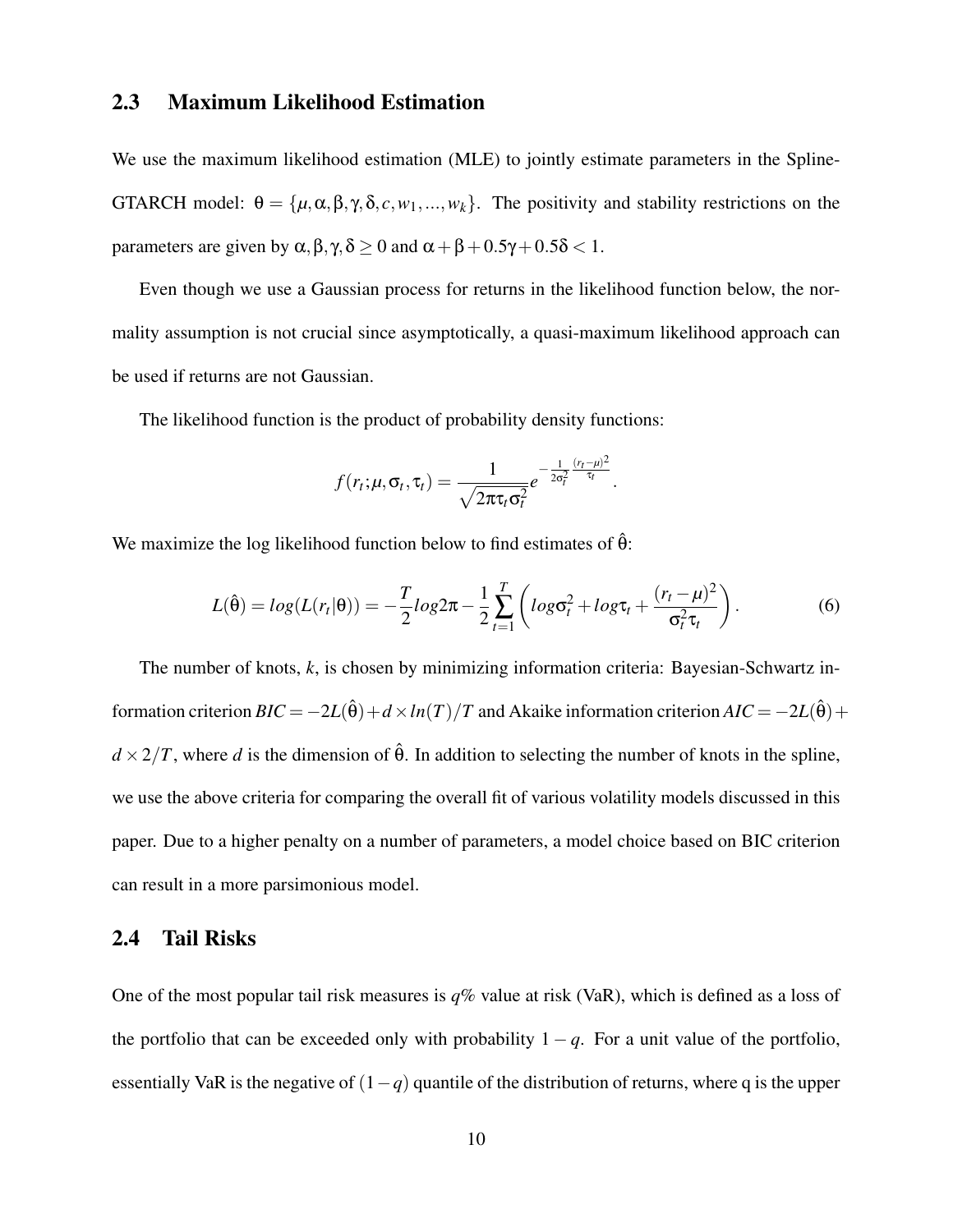tail probability:<sup>[5](#page-14-0)</sup>

$$
P(r_t < -VaR_q) = 1 - q.
$$

Both in-sample and out-of-sample daily VaR can be computed based on the volatility model used for estimating and forecasting of portfolio returns. The VaR is typically computed using either a parametric assumption for the distribution of returns or bootstrapped standardized residuals (also called "filtered historical simulation").

If a parametric assumption is used with a cumulative density function *F*, the 1-day *q*% VaR is given by:

$$
VaR_{t+1} = \sigma_{t+1} \times F_{(1-q)}^{-1},
$$

where  $F_{(1)}^{-1}$  $\binom{n-1}{1-q}$  is the  $(1-q)$  quantile of the distribution of *F*. If a standard normal distribution is used for *F*, the daily VaR can be estimated based on  $F_{(1-q)}^{-1} = 1.282, 1.645, 2.326$  for  $q = 90\%, 95\%$ and 99% respectively.

If the standardized residuals  $e_t = \frac{r_t - \mu}{\sigma_t}$  $\frac{d - \mu}{d \sigma_t}$  after adjustment for time-varying volatility still have fat tails, the alternative approach is to use bootstrap or filtered historical simulation (FHS) based on Hull and White (1998). They suggest estimating the daily VaR through a filtered process by estimating the *F*'s quantile instead of using the parametric distributional assumption. The estimate of  $F_{1-i}^{-1}$  $\frac{1}{1-q}$  is the 1 − *q* quantile of the empirical distribution of the standardized residuals  $e_t$ .

In an extreme outcome of  $1 - q$  probability, the actual loss (L) is larger than VaR, especially when the loss distribution has a very long tail. An alternative commonly used tail risk is conditional VaR (CVaR) or expected shortfall (ES), which measures the expected value of the portfolio loss given that the loss actually exceeded the VaR.

<span id="page-14-0"></span><sup>&</sup>lt;sup>5</sup>Since VaR is reported as a positive number it is typically measured as negative of a 1%, 5% or 10% quantile.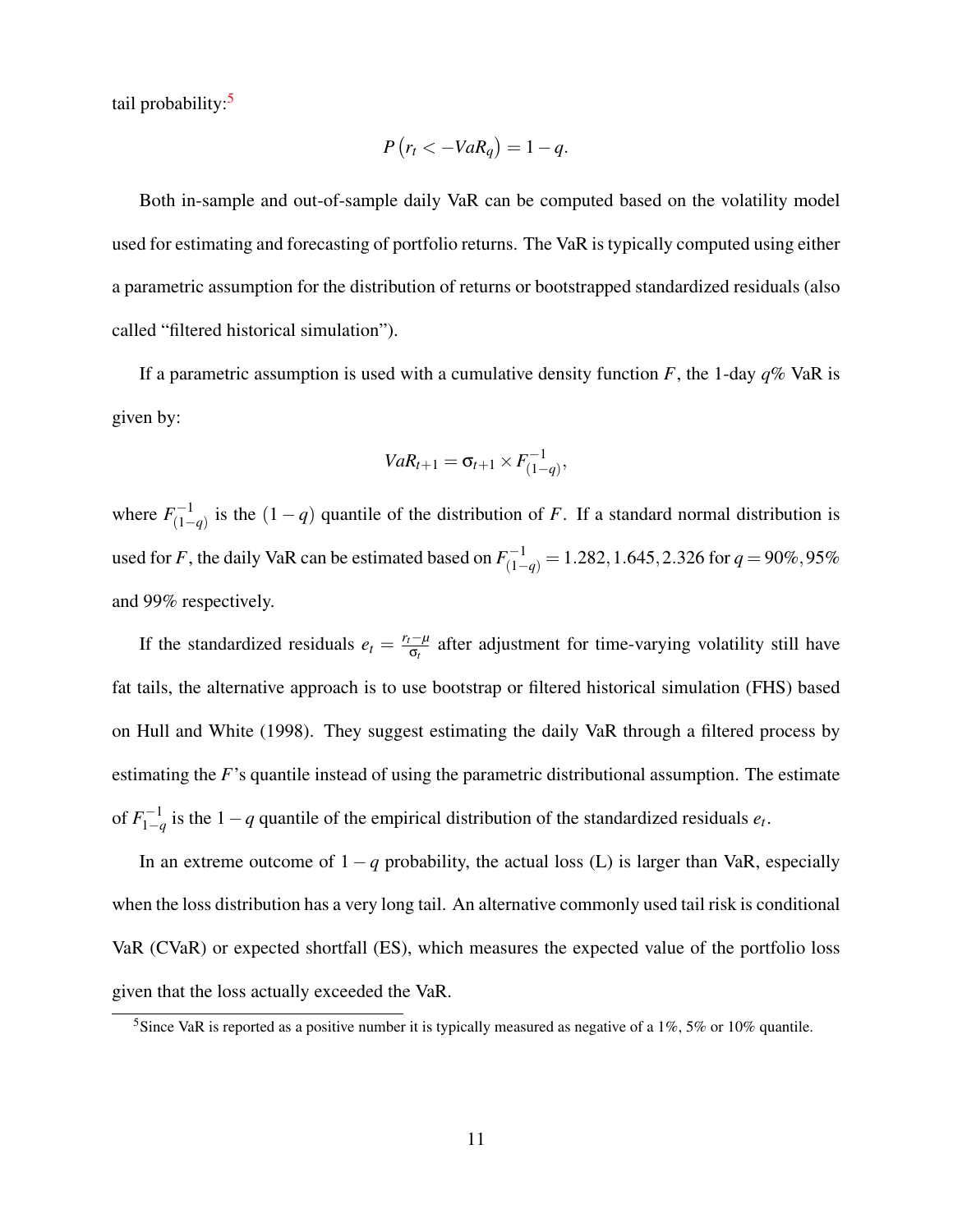The ES is given by

$$
ES_{1-q} = E(L|L > VaR_{1-q}).
$$

Similar to VaR we can apply a parametric or Hull and White (1998, HW) method to estimate the expected shortfall. In the case of normal distribution it is given by

$$
ES_{1-q} = \frac{\phi(VaR_{1-q})}{q} \times \sigma_t,
$$

where  $\phi$  is standard normal probability density function.

For the HW method, we sort the standardized residuals and find the average of them in the 1−*q* percent tail. Then we multiply this value by the 1-day forecast of volatility.

### 3 Data Analysis

In this section we perform data analysis for S&P500 (SPX), S&P/TSX (TSX) and a numerical example with Monte Carlo simulations. The results of thirteen estimated volatility models are discussed below. The daily SPX data for the period between 10/08/2002 and 12/30/2016 was obtained from CRSP in the Wharton Database, while the TSX data for the period between 03/17/2003 and 03/31/2017 was obtained from Bloomberg. For both series we found logarithmic returns that resulted in 3500 observations. Realized variances (RVs) computed using 5-minute returns were ob-tained from the Oxford-Man Institute of Quantitative Finance.<sup>[6](#page-15-0)</sup> The number of observations for the RV was slightly smaller than for daily returns: 3487 observations for SPX and 3480 observations for TSX.

For the spline model with macroeconomic variables we used similar data to Engle and Rangel (2008), including quarterly nominal GDP growth rates for both countries, daily US federal funds effective rate and Canadian overnight money market financing rate, monthly CPI inflation for both

<span id="page-15-0"></span><sup>6</sup>http://realized.oxford-man.ox.ac.uk/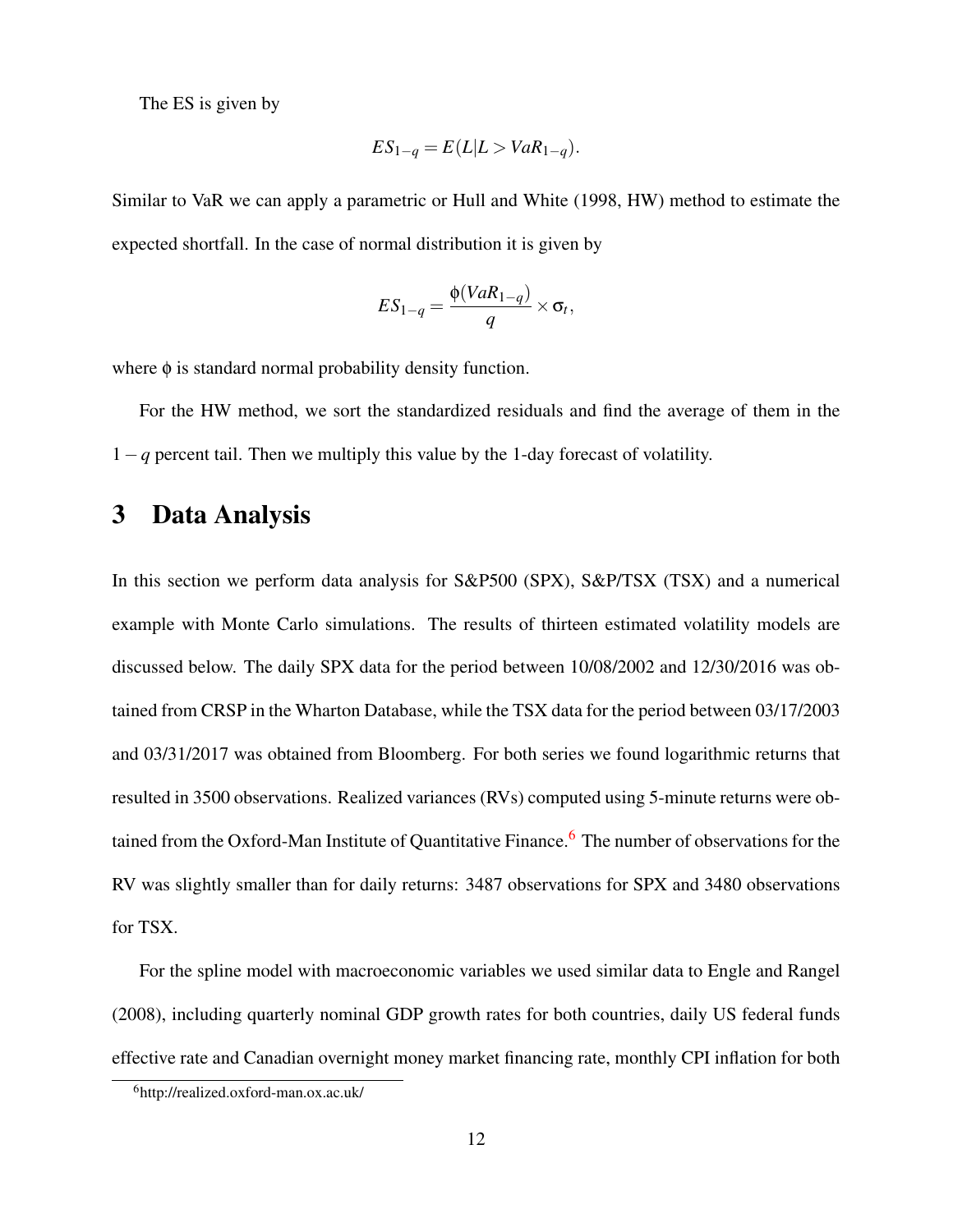countries, daily Trade Weighted U.S. Dollar Index and USD/CAD exchange rates. We also added monthly unemployment rates for each country. Table 1 provides the description and sources of data for all variables.

#### *Table 1 here*

We transformed macroeconomic variables for the Spline-Macro model in the following way. For the CPI, GDP and exchange rates we used log differences, while interest rates and unemployment rates were used at observed levels. We ran the AR(1) model for each variable and found the squared residuals. Using the squared residuals we computed the moving average volatility for each variable. For quarterly GDP data, monthly CPI and monthly unemployment data, we used a 250-day moving average window, while for daily data we used a 25-day window.<sup>[7](#page-16-0)</sup>

Table 2 in Panel A presents the results of estimated simple GTARCH family models without spline for SPX data. We estimate GTARCH with all parameters  $(α, β, γ, δ)$ ; GJR-GARCH  $(δ = 0)$ , GTARCH0 ( $\gamma = 0$ ) and GARCH ( $\gamma = 0$  and  $\delta = 0$ ). First we performed unconstrained optimization without imposing a positivity constraint on parameters and then we constrained all parameters to be positive. For the unconstrained results we see that  $\alpha = -0.0139$  and is statistically significant in the GJR-GARCH model. Clearly the GJR-GARCH model does not effectively capture the risk aversion in a single asymmetric parameter  $\gamma$  shifting α to a negative value in order to distinguish better negative and positive news. However, the interpretation of negative  $\alpha$  that positive news reduces volatility in the next period is unintuitive. At the same time,  $\alpha$  is positive and not significant in the more general GTARCH model. Since GARCH parameters need to be positive we impose constraints in optimization, which results in estimated  $\alpha$  being positive but very close to zero in these models. Most model parameters are not affected by imposing the positivity constraint, except

<span id="page-16-0"></span><sup>&</sup>lt;sup>7</sup>We experimented with several windows for moving average, including 100 days for daily data, but we presented a 250-day window based on Engle and Rangel (2008) settings with annual estimates.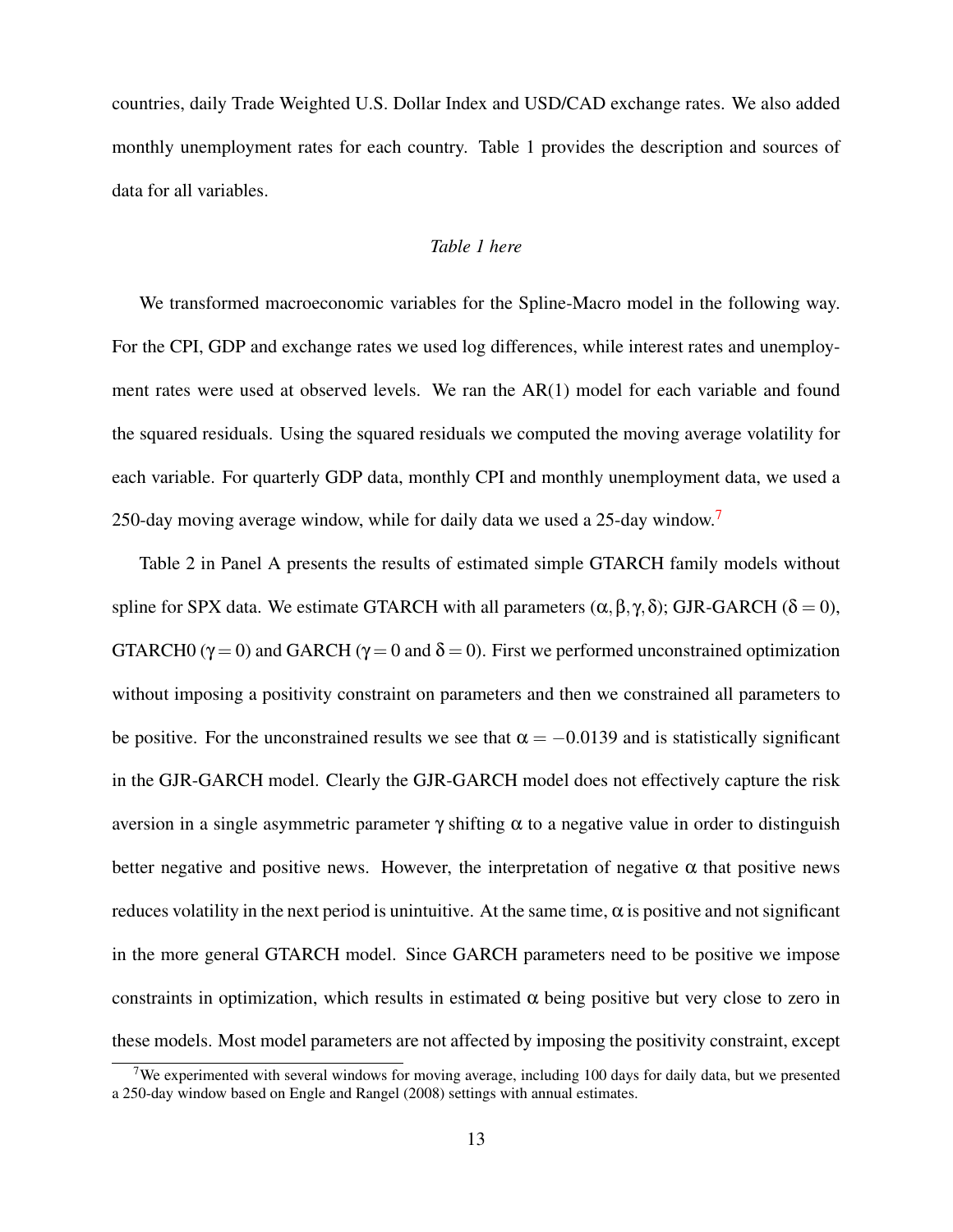for the GJR-GARCH model.

In the GTARCH model both coefficients  $\gamma = .13$  and  $\delta = .16$  are highly significant, showing the asymmetric effect present in both ARCH and GARCH terms and showing higher persistence in the regime of negative news. Based on both AIC and SIC criteria, a GTARCH model is chosen among alternatives. All models satisfy the stationarity condition with overall *persistence* =  $\alpha$  +  $\beta + \frac{1}{2}$  $rac{1}{2}γ + \frac{1}{2}$  $\frac{1}{2}\delta < 1.$ 

In order to check the robustness of the MLE algorithm, we performed Monte Carlo experiments and present an example in Panel B of Table 1. We used previously estimated GTARCH parameters for the SPX as true parameters of the data-generating process in this example. We generated data using equation (2) with 5000 observations and 500 replications. For each replication of the data, we estimated each model in the GTARCH family and presented means and standard errors of the overall results. For the unconstrained optimization we still find a negative α for the GJR-GARCH model, while the GTARCH model has a small positive  $\alpha$ . The parameters of the constrained GTARCH model are very close to true values (within one standard deviation). The parameters of subset models (GJR-GARCH, GTARCH0 and GARCH) produce biases due to some dropped parameters in their specification.

### *Table 2 here*

Tables 3 and 4 show results of estimated GTARCH family models including specifications without spline, with spline and with spline and macroeconomic variables in equation (5). Table 3 is for SPX, while Table 4 is for TSX. Only results with imposed positivity constraints are reported.

In addition to the volatility models presented in the table, we estimated the RiskMetrics EWMA volatility model that is commonly used as a benchmark in volatility forecasting and VaR estimation. The MLE for the EWMA model resulted in the following smoothing parameters with standard error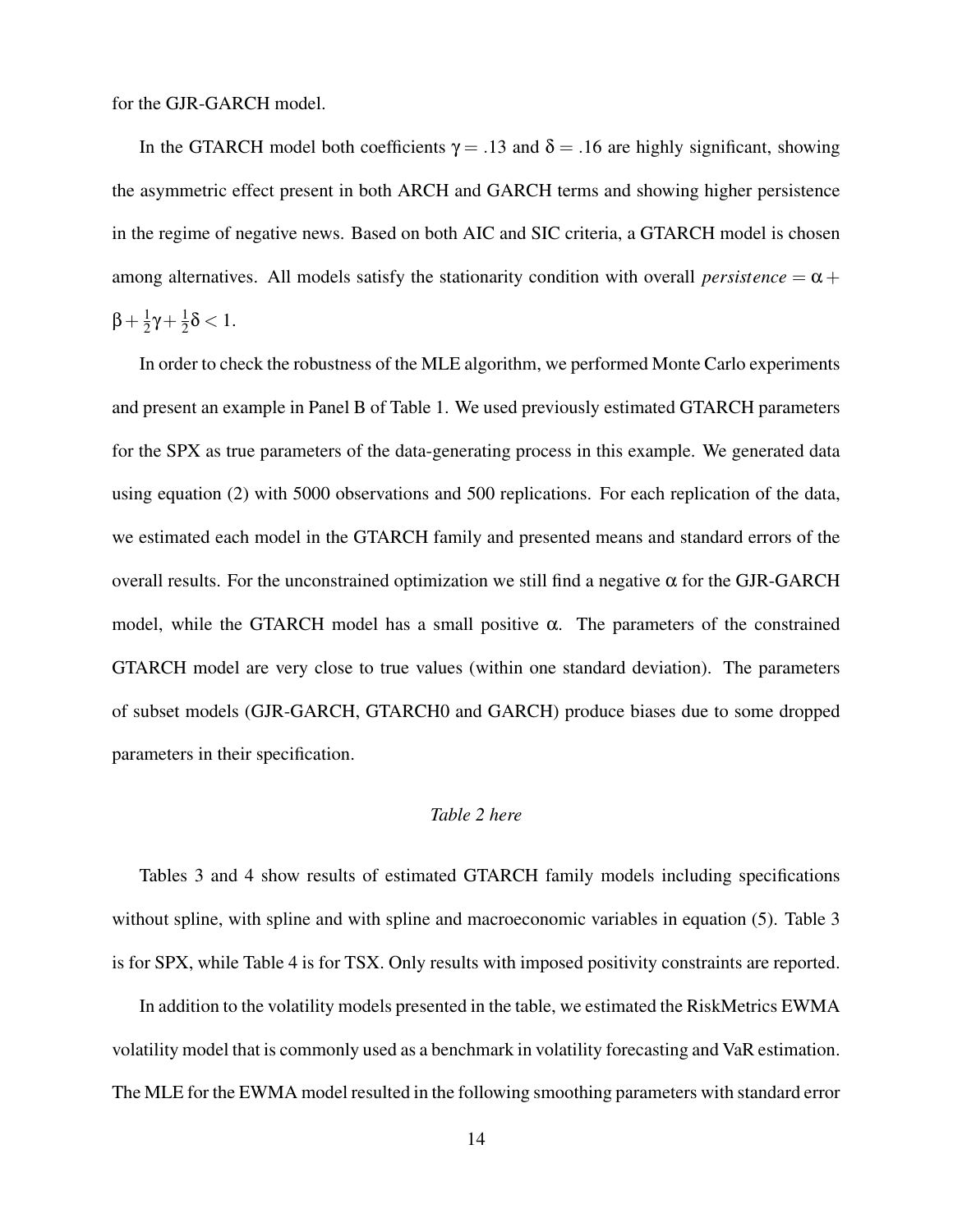given in brackets and information criteria:

$$
SPX: \lambda = 0.9409 (0.0049), AIC = 2.7262, BIC = 2.7279
$$

$$
TSX: \lambda = 0.9369 (0.0055), AIC = 2.8222, BIC = 2.8240
$$

The smoothing parameter is very close to .94 in both cases, which is frequently used in practice. Thus, the US and Canadian indices have similar EWMA volatility dynamics.

Based on the BIC information criterion with heavier penalty for extra parameters, the GTARCH model without spline is preferred, while using the AIC criterion, the Spline-Macro-GTARCH is the superior model. This result holds for both SPX and TSX. Note that both selected models include the most general GTARCH specification with the presence of asymmetry in both ARCH and GARCH terms. Moreover, the asymmetric term  $\delta$  goes up to 0.24 in the SPX Spline GTARCH model, making the response to negative news even more asymmetric compared to GTARCH without spline with  $\delta = 0.16$ . The optimal number of knots in the SPX Spline model is 17, while the number of knots goes down to 8 when we add macroeconomic variables. Macroeconomic variables are useful in modeling the low-frequency component, as their presence reduces the number of knots for cycles and they have a statistically significant effect on long-run volatility dynamics. Engle and Rangel (2008) use macroeconomic variables for panel regressions of 48 countries using annual volatility data. In our paper, we model macroeconomic variables for daily volatility forecasting in the slow-moving component. Thus, statistically significant macroeconomic variables in the low-frequency component could be used for stress testing of VaRs, which is a typical regulatory requirement. The following variables are statistically significant at 10% for predicting the low-frequency volatility component for SPX:

- Interest rate (*InterestR*) and interest rate volatility (*InterestR<sup>V</sup>* ), both which have a positive effect on SPX volatility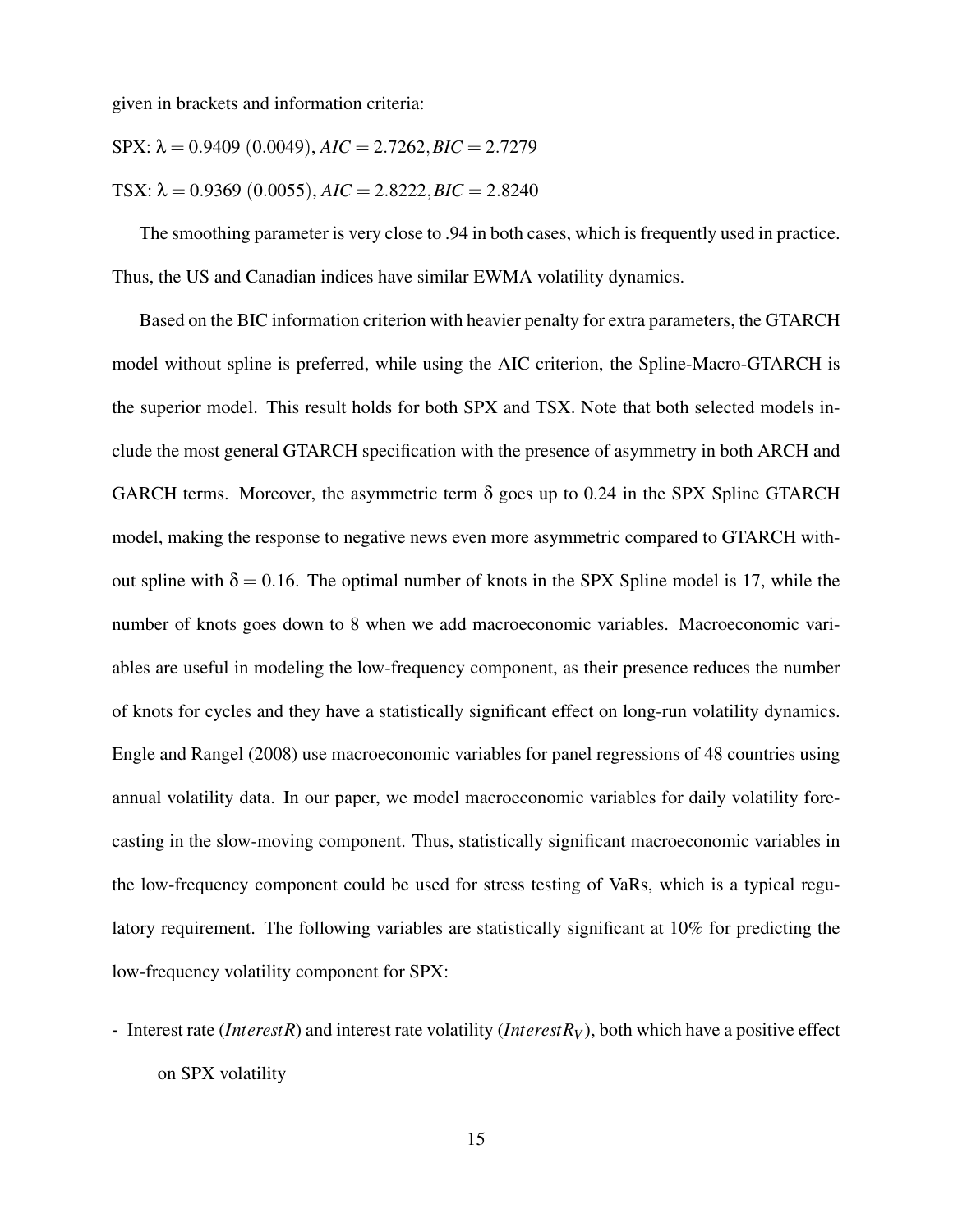- Volatility of the unemployment rate *(unempv<sub>V</sub>*), which has a negative effect on SPX volatility
- Volatility of USD trade weighted index (*USD<sub>V</sub>*), which has a positive effect on SPX volatility

- GDP growth, which has a negative effect on SPX volatility

All the signs are as expected except for the volatility of the unemployment rate. It might be the case that the reduction in unemployment rate rather than an increase in it is driving these results.

As for the Canadian data, fewer macroeconomic variables were found significant at 10% and the optimal number of knots stayed the same (15 knots) after the macroeconomic variables were added:

- Inflation Volatility (*In f lation<sup>V</sup>* ), which has a negative effect on TSX volatility

- Interest rate volatility (*InterestR<sub>V</sub>*), which has a negative effect on TSX volatility
- Volatility of USD/CAD exchange rate (*USDCAD<sup>V</sup>* ), which has a positive effect on TSX volatility

While the effect of Canadian dollar exchange rate volatility has an expected positive sign, the negative signs for volatilities of inflation and interest rate are not intuitive. The Canadian overnight interest rate was volatile before the crisis in our sample between 2003 and 2007. During the 2008- 2009 financial crisis and afterwards, the interest rate was stable. Thus, during the time of high volatility for equities, interest rates were not volatile compared to the previous period. Similarly, while the US experienced the largest volatility of inflation (from inflation to deflation) during the 2008-2009 financial crisis, the largest drops in consumer prices in Canada happened in Quarter 1 2008 (before the crisis) and in Quarter 3 2012, which were relatively calm periods in the equity market.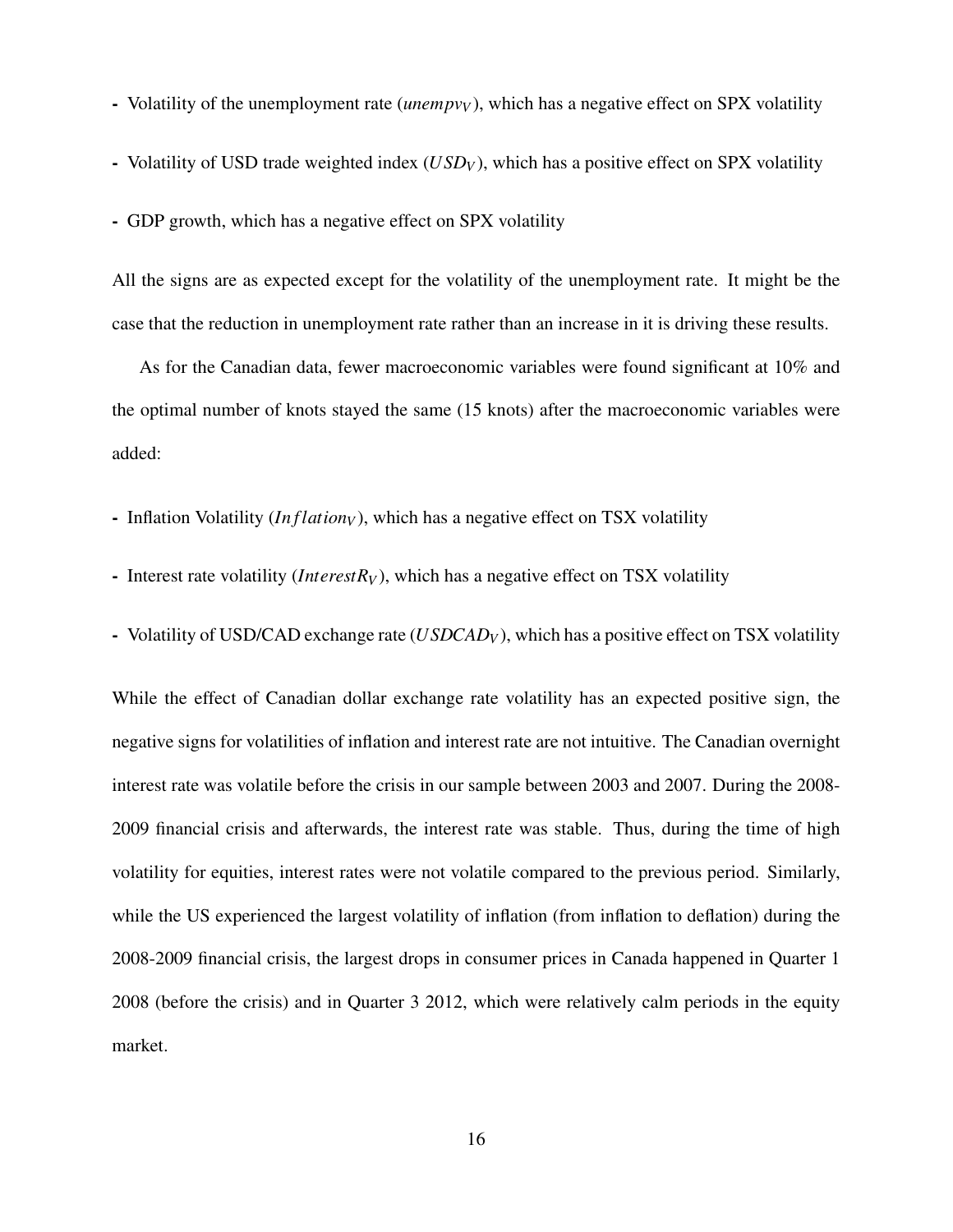The Spline-Macro model has lower persistence than the Spline model and No-Spline model. Spline-Macro models thus have faster convergence of variance to the long-run spline macroeconomic component. This is because the long-run component is not as smooth as in the simple spline model.

Table 5 shows the degree of risk aversion in each model measured by the correlation between returns  $r_{t-1}$  and log difference of fitted conditional variance  $log(\sigma_t^2/\sigma_{t-1}^2)$  for each model. The more negative correlation implies a higher degree of risk aversion because of asymmetrically higher volatility for negative returns. For comparison, the log difference in the VIX index has a correlation with the S&P 500 return of about -0.7. Table 5 shows that the highest degree of risk aversion is captured by the GTARCH models and the smallest correlation is for the EWMA, GARCH and RV that are symmetrical.

#### *Tables 3, 4, and 5 here*

#### *Figures 1, 2, 3, and 4 here*

Figures 1 and 2 show annualized GTARCH volatilities for SPX data while Figures 3 and 4 present similar graphs for TSX. First we present the Spline-GTARCH volatility compared to a simple GTARCH in Figures 1 and 3. Next we compare Spline-Macro-GTARCH volatility to a simple GTARCH in Figures 2 and 4. We can see that the low-frequency component is smooth for both SPX and TSX data in the Spline-GTARCH model and the high-frequency component is close but generally higher than GTARCH. Once the macroeconomic variables are added, the dynamics of low-frequency volatility become much less smooth. This is due to reaction to macroeconomic volatility in turbulent times affecting the long-run volatility component. The reaction to the negative news is also amplified by the asymmetric effect in the GTARCH model.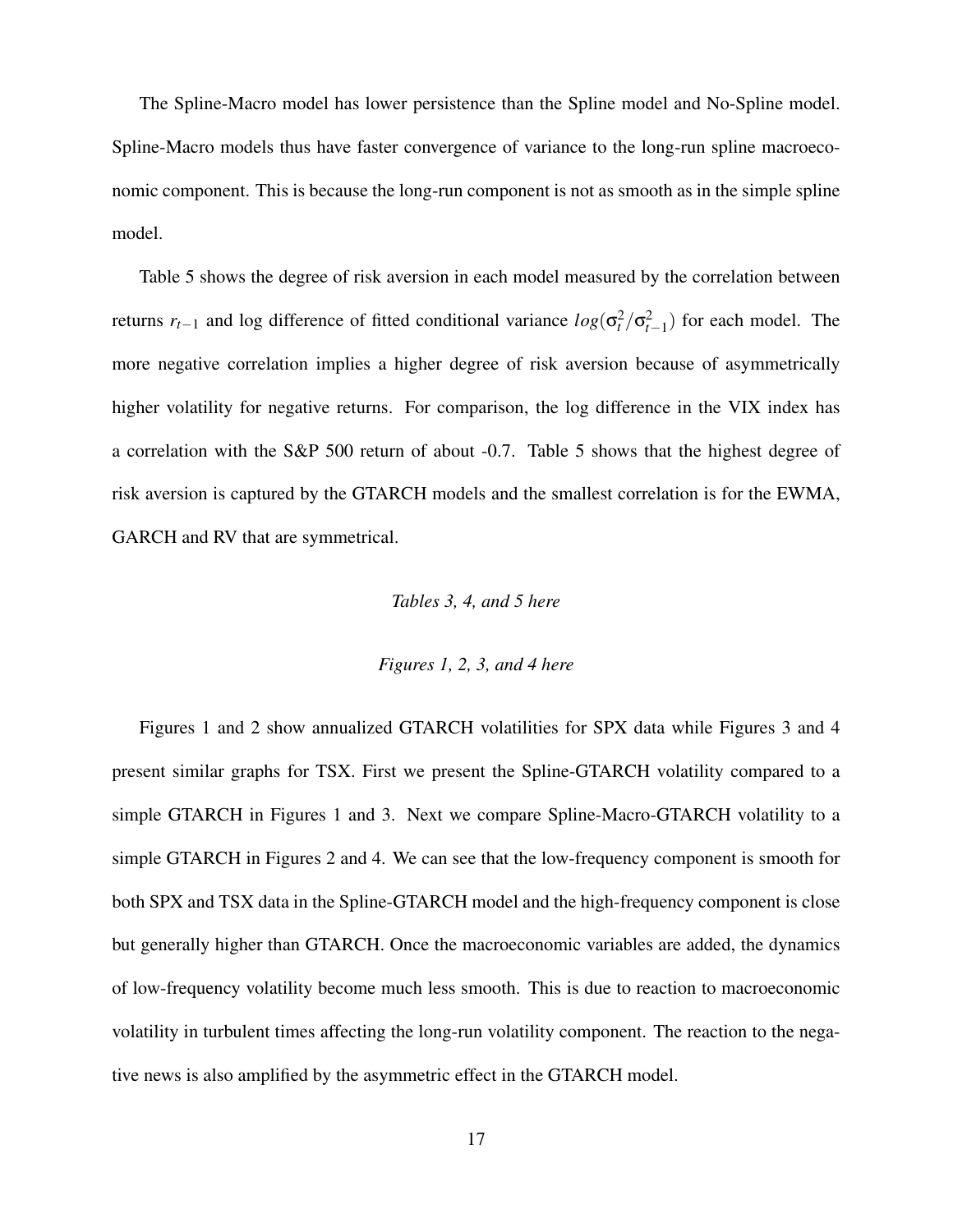Overall, the US and Canadian market volatilities have similar dynamics and peaks; however, the Canadian market has a lower level of volatility. For the low-frequency spline component, the highest level during the financial crisis was 17% for TSX compared to over 40% for SPX. Similarly, the high-frequency TGARCH volatility peaks in the US market are more than twice those of the Canadian market.

Figures 5 and 6 show RV versus GTARCH for SPX and TSX. We observe that RV is more procyclical compared to GTARCH as RV graphs exhibit higher peaks and lower levels in calm periods.

### *Figures 5 and 6 here*

### 4 Initial Margin Measures

In this section we compute tail risks and perform backtests of all models. Next we analyze initial margin models' procyclicality and estimate a three-regime threshold autoregressive model (3TAR) for setting a floor and a ceiling on margins.

### 4.1 Properties of Tail Risks for Setting Margin Requirements

Figures 7 and 8 show the logarithmic returns in red and negative values of 1-day 99% value at risk (VaR) for SPX and TSX respectively. We generated 1-day 99% VaRs using the Hull and White (1998) bootstrap method (the blue line) and the normal distribution (the red line). We used the Spline-GTARCH model on these graphs while all other models are reported in Tables 6 and 7. The margin requirements with the Hull and White method are higher because this method uses the actual returns distribution with fat tails compared to normal distribution.

*Tables 6 and 7 here*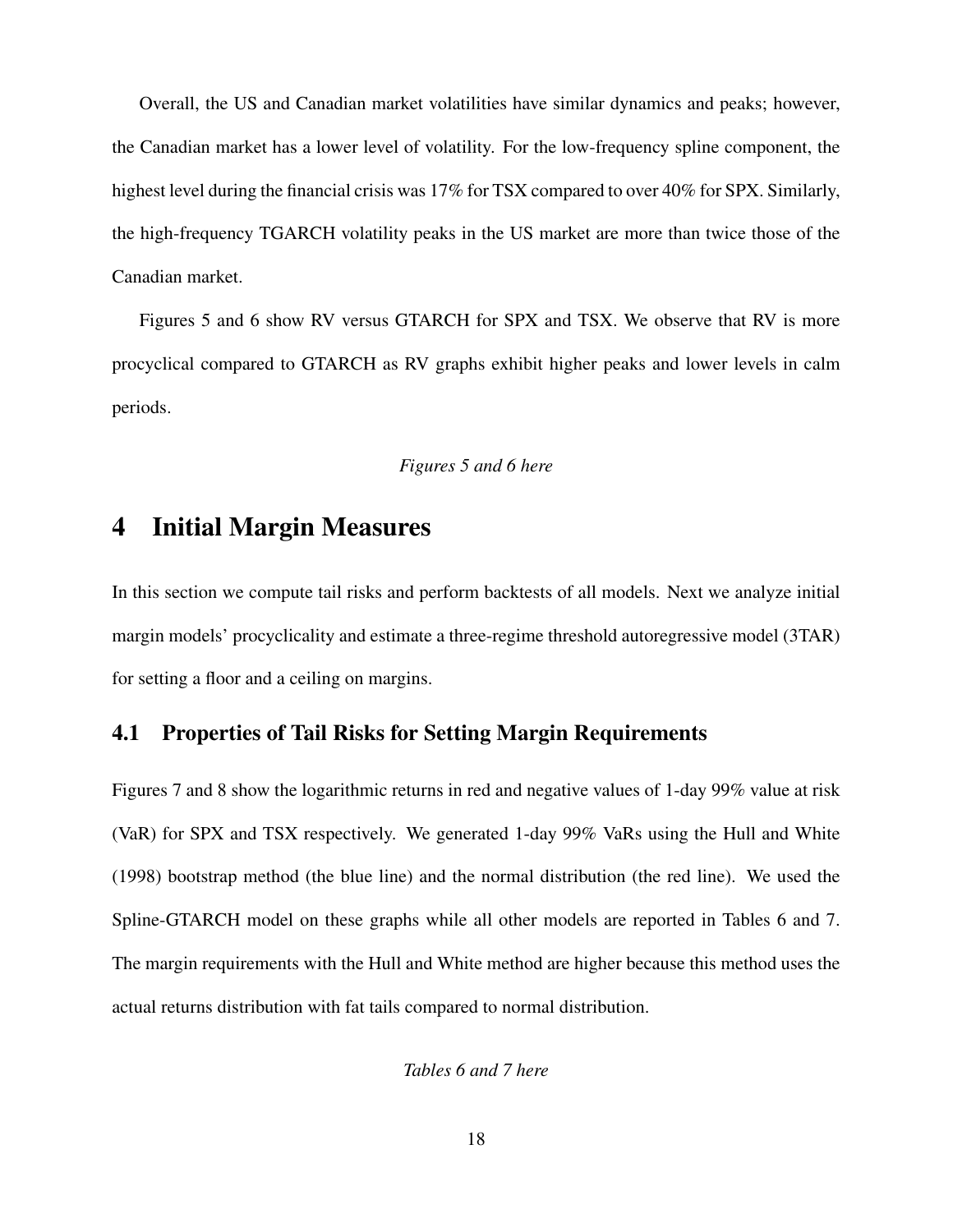#### *Figures 7 and 8 here*

Table 6 presents 1- to 3-day forecasts of all volatility models, VaR and expected shortfall (ES) produced by each model for SPX and TSX at the time of low volatility at arbitrarily selected dates in 2016 and 2017. Table 7 reports the same results at the time of high volatility in the fall of 2008. Margins are usually computed over some period of time greater than one day. For example, exchange traded assets are cleared within 2-3 days in the US. Thus, in Tables 6 and 7 we presented 1- to 3-day tail risks that can be easily extended to longer periods. One-day VaR and ES at  $q = (90\%, 95\%, 99\%)$  are reported using the Hull and White (199[8](#page-22-0)) method.<sup>8</sup> In order to compute *t*-day VaR and ES we used  $\sqrt{t}$  adjustment based on Basel requirement and common practice.<sup>[9](#page-22-1)</sup> Monte Carlo simulations would be an interesting extension of the method, especially for longer time horizons.

The results for the SPX and TSX data in Table 6 show increasing volatility forecasts from 1 to 3 days since the starting point is at the time of low volatility and volatility is mean-reverting.<sup>[10](#page-22-2)</sup> Similarly, volatility forecasts go down in Table 7 when we start in a high-volatility period. While there is no one specific model that always has the highest volatility forecast and tail risks among reported models, those with asymmetric terms (GTARCH, GJR-GARCH and GTARCH0) produce higher forecasts and tail risks than symmetrical GARCH and EWMA models. Thus, models accounting for risk aversion such as GTARCH are useful to make sure that volatility is well measured and sufficient margin requirements are set.

Tables 6 and 7 also illustrate that models with spline have smaller volatility forecasts than models with Spline-Macro at the time of low volatility. The opposite is true at the time of high

<span id="page-22-0"></span> $8$ To save space, we did not report the results with normal distribution which have similar patterns but lower estimates, as shown in Figures 7 and 8.

<span id="page-22-2"></span><span id="page-22-1"></span> $^{9}$ The  $\sqrt{t}$  multiplier is correct only under the assumption of independence in returns.

 $10$ This is true for all models except EWMA, which is not stationary and thus can produce only 1-day volatility forecast.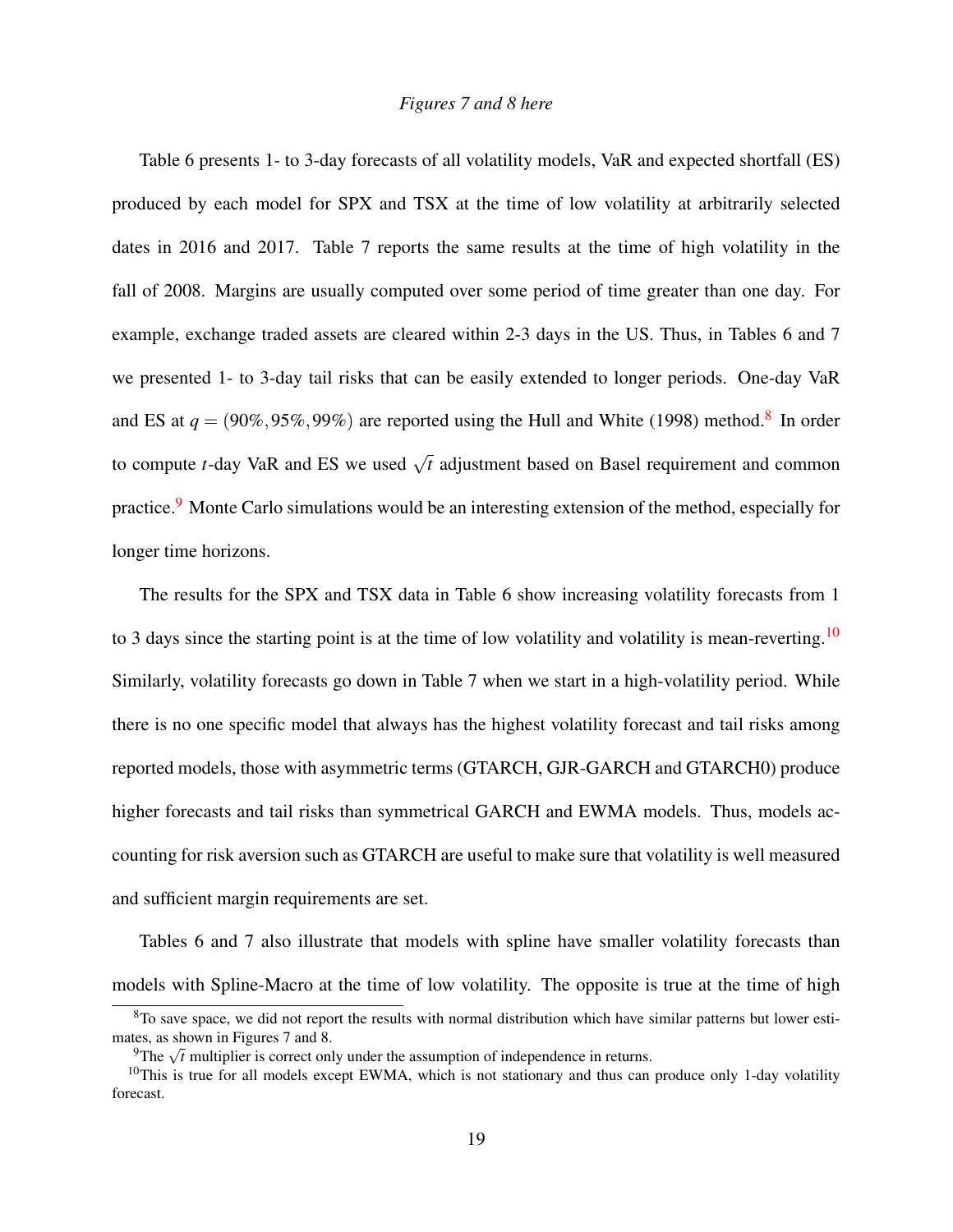volatility. Thus, Spline-Macro models turn out to be less procyclical. This could be explained by countercyclical monetary policy as well as faster convergence to a less smooth long-run spline macroeconomic component as was found from lower persistence of Spline-Macro models in Tables 3 and 4.

### 4.2 Model Validation

Backtesting is often used in practice for model validation. The testing window is set to evaluate the number of VaR violations (or breaches) and compare it to the expected number of violations for a specific VaR quantile. For example, if VaR is measured with  $q = 99\%$  the expected number of violations is 1%. Considering the whole sample size of N=3500 observations, we would expect 35 violations.<sup>[11](#page-23-0)</sup> If the actual breach rate turns out to be too high the VaR margin model underestimates risk, which creates a loss for the CCP. Alternatively, if the breach rate is too low the VaR model overestimates risk and results in unnecessary high margin charges for the members of the CCP. Thus, margins can be set based on VaR that has a reasonable number of backtest violations falling within some confidence interval.

The most popular backtesting statistical test used in practice is the Kupiec (1995) proportion of failures (POF) test, with the null hypothesis that the breach rate is equal to expected  $(1-q)\%$ quantile. The two-sided test has asymptotic likelihood ratio statistics with chi-square distribution and one degree of freedom  $X^2(1)$ .

Table 8 presents the results of backtesting with the number of breaches for the 90%, 95% and 99% VaRs of SPX and TSX produced by each volatility model for the whole sample period. The table also shows 95% confidence intervals with lower and upper bounds for the number of allowed breaches using the Kupiec test. We report the results for VaRs using the Hull and White (1998)

<span id="page-23-0"></span><sup>&</sup>lt;sup>11</sup>A common criticism of backtesting is the small expected number of violations if the testing window is not large enough.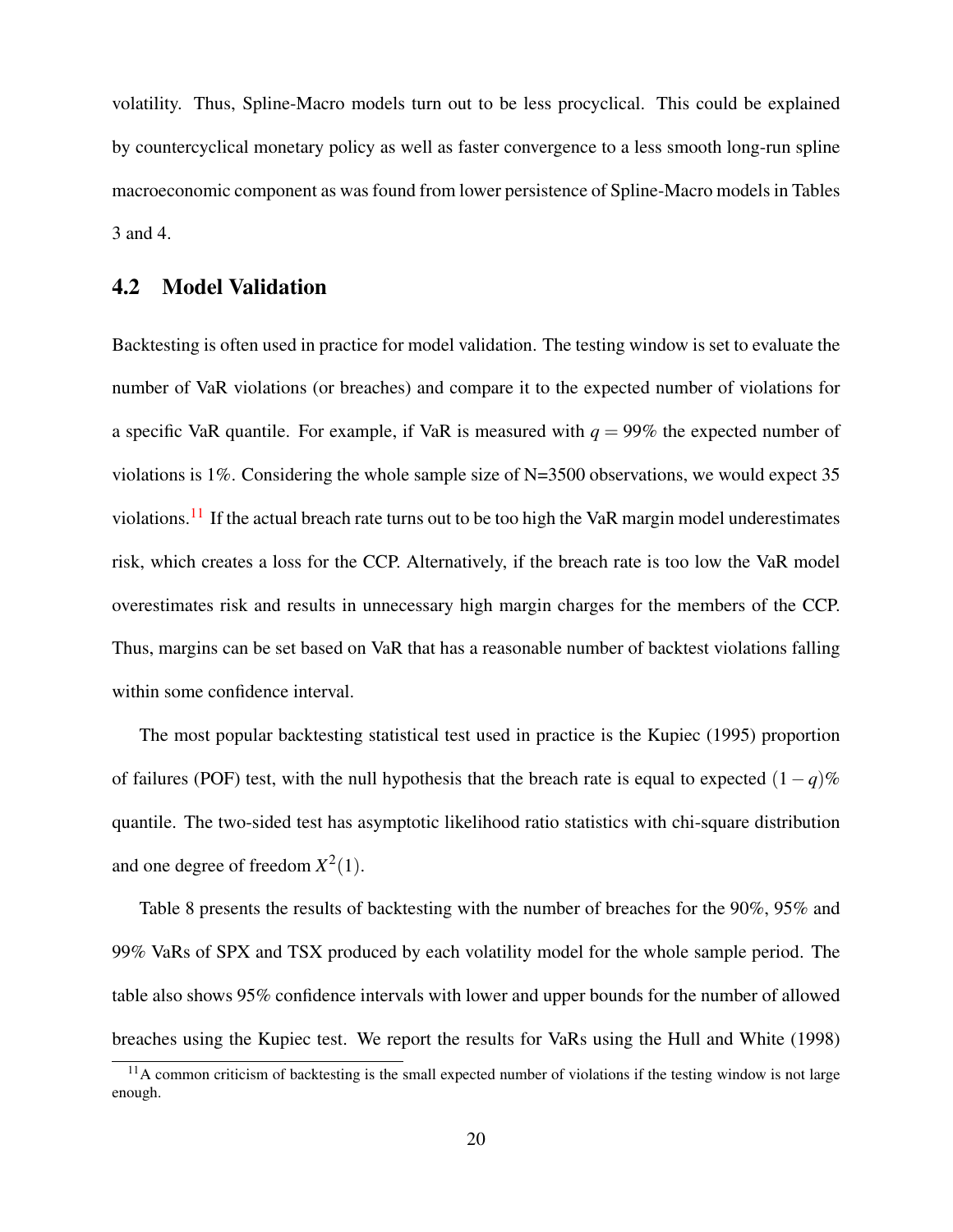filtered historical simulations method to make sure that risk is not underestimated compared to models that use normal distribution.

#### *Table 8 here*

The results in Table 8 show that all VaRs that use asymmetric volatility models (GTARCH, GJR-GARCH and GTARCH0) with various quantiles ( $q = 90\%, 95\%, 99\%$ ) pass the Kupiec test at a 5% significance level for both SPX and TSX. At the same time, we find that the EWMA model failed the test underestimating risk for both SPX and TSX for each quantile *q*. The GARCH model fails the Kupiec test only for SPX data with  $q = 90\%$  quantile overestimating risk.<sup>[12](#page-24-0)</sup>

Conditional coverage backtests introduced by Christoffersen and Pelletier (2004) can be added.<sup>[13](#page-24-1)</sup> However, past research showed low power of all backtests above (see, e.g., Lopez (1998)). Moreover, backtesting is only concerned with the number of exceptions and their independence. Regulators are also concerned with the magnitude of exceptions (margin shortfall) as well as excessive procyclicality of VaR models that increase the speed of margin calls at the time of crisis, as will be discussed in Section 4.3. Recognizing the limitations of backtests, we use the above results in conjunction with other model validation criteria.

In addition to backtesting we ran realized volatility regressions for assessing model performance similar to Corsi (2009) and Bekaert and Hoerova (2014). Table 9 shows one-day-ahead insample performance using the regressions of log realized variance (RV) on log variances estimated by each model. This table presents the mean square error (MSE), the mean absolute error (MAE) and Mincer-Zarnowitz (MZ) adjusted  $R^2$ . Since the spline model has low- and high-frequency components, both were used for spline model regressions and adjusted  $R^2$  are reported. We find

<span id="page-24-0"></span> $12$  We note that if a 1% significance level is used, the GARCH model passes the Kupiec test but the EWMA model still fails.

<span id="page-24-1"></span><sup>&</sup>lt;sup>13</sup>We performed the Christoffersen test as well and found that all models pass the conditional coverage test but GARCH models fail the independence test at a 5% significance level.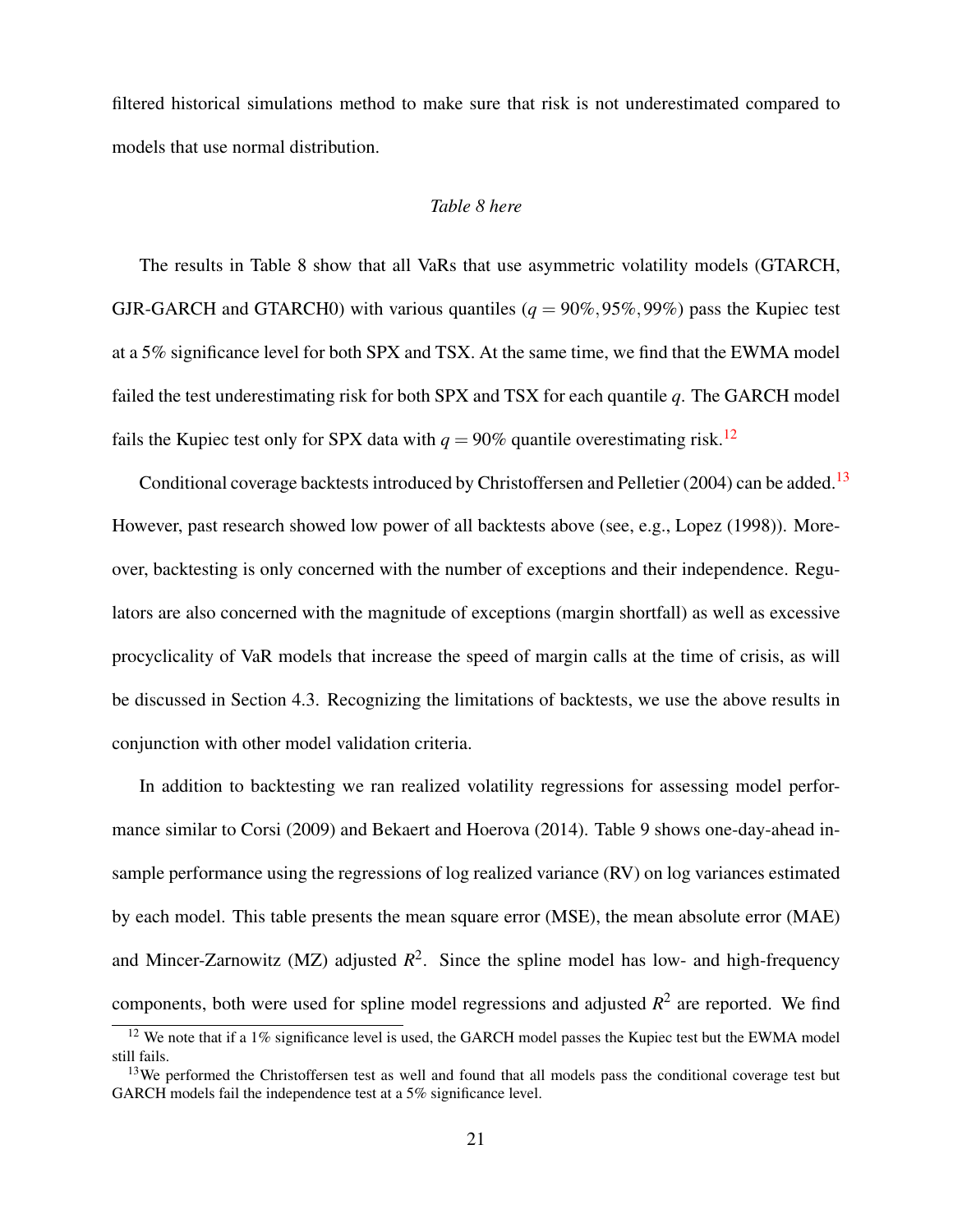that the TGARCH model performs better than all other models for SPX using all three statistics: MSE, MAE and MZ  $R^2$ . For TSX the results are mixed, with GTARCH and GJR-GARCH models performing better than other models.

The backtesting results and forecast evaluations using MSE, MAE and MZ  $R<sup>2</sup>$  statistics reinforce the need to use asymmetric volatility models capturing risk aversion to make sure that margins are set adequately.

### *Table 9 here*

### 4.3 Procyclicality of the CCP's Initial Margin Requirements

Central counterparties (CCPs) base their risk management systems on a tiered default waterfall relying on two types of resources provided by their members: margins and default fund contributions. The initial margins are typically set based on VaR calculations. The CCPs, by acting as intermediary, have exposure to both the buyer and the seller. Since VaR and ES calculations are typically volatility-based, the properties of the underlying volatility models such as risk aversion are essential for setting initial margin requirements.

This section explores the procyclicality of margin requirements based on VaR models and suggests remedies to reduce procyclicality. On the one hand, there is a need for margins to adjust to changes in the market and be responsive to risk. Thus, margins increase substantially in times of stress and go down when volatility is low. However, this practice may produce big changes in margins when markets are stressed which, in turn, may lead to liquidity shocks. Brunnermeier and Pedersen (2009) showed that margins can be destabilizing, with stresses in market and funding liquidity leading to liquidity spirals. In addition, in stable times margins may be too low. CCPs try to reduce the procyclicality of their models by using various methods, including setting floors on margin. Some such methods are discussed in white papers produced by the Bank of England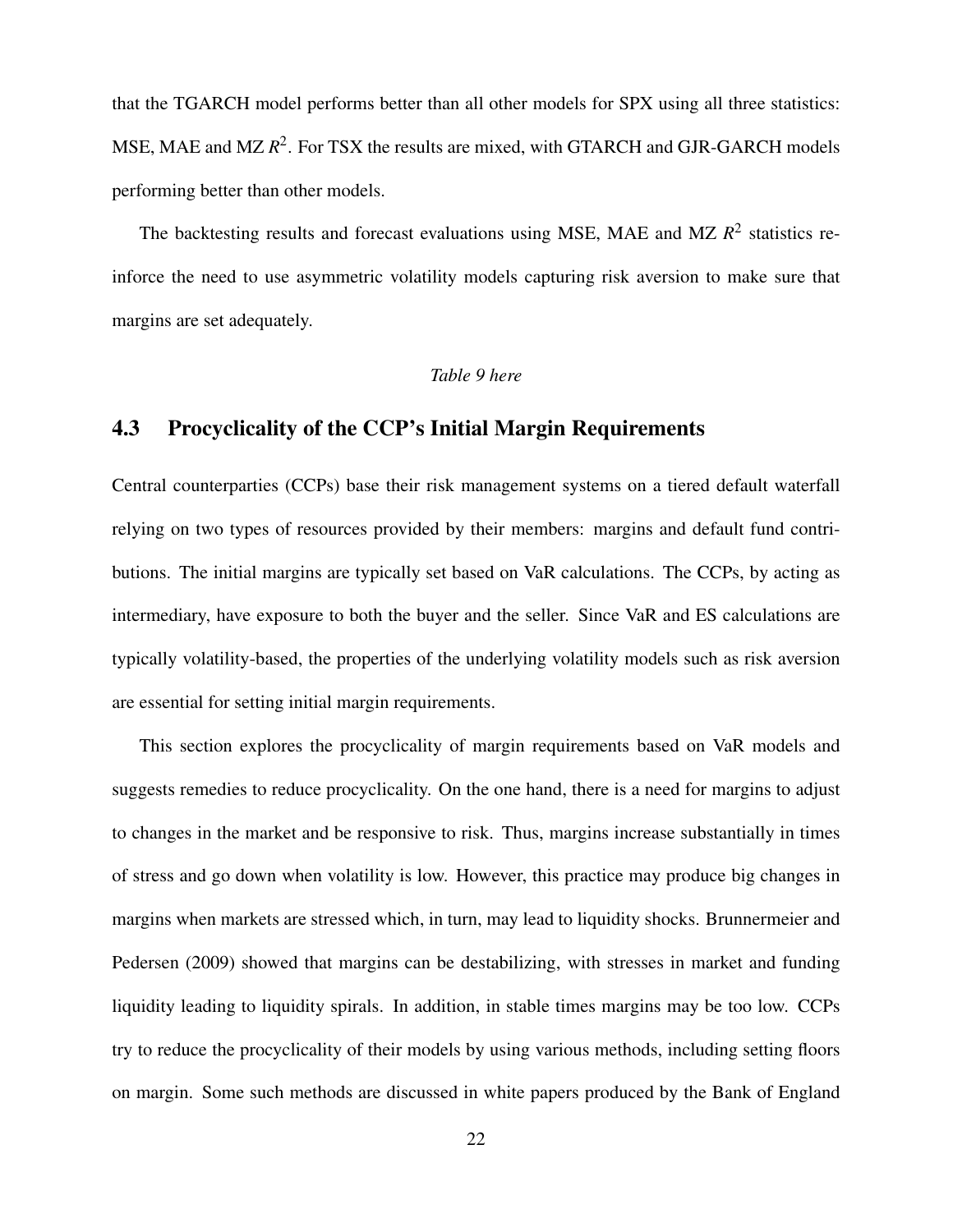(Murphy et al. (2016)) and the European Securities and Markets Authority (EMIR) Regulatory Technical Standards (2015). They suggest several ad hoc tools to create margin buffers and reduce procyclicality. The first tool is setting a floor margin buffer of 25% or greater to be used in times of stressed conditions.[14](#page-26-0)

We suggest placing both a floor and a ceiling on margins, by using a threshold autoregressive model with three regimes, as well as expert judgement based on historical margin settings. For example, we can evaluate the appropriateness of the suggested 25% margin buffer for maintaining funding liquidity under a stressed market. We illustrate the use of this method below.

The threshold autoregressive model (TAR) (also called self-exciting threshold model (SETAR)) was first introduced by Tong (1983) and Tong and Lim (1980). A smooth transition model (STAR) was later developed by Terasvirta (1994).

Consider a time series of logarithm of VaR,  $y_t = log(VaR)$ , with three regimes. A simple threshold autoregressive model (TAR) with  $p$  lags for  $y_t$  is given by:

$$
y_t = \phi_0^j + \phi_1^j y_{t-1} + \dots + \phi_p^j y_{t-p} + \varepsilon_t
$$
  
\n
$$
\varepsilon_t \sim \mathcal{N}\left(0, \sigma^2\right),
$$
\n(7)

where  $j = 1,...K$  with number of regimes  $K = 3$ . The regimes are determined by an observable threshold variable  $z_{t-d}$  with delay parameter *d* and sorted threshold values  $\theta_1, ..., \theta_{K-1}$ , such that

$$
\begin{cases}\nj = 1 & z_{t-d} < \theta_1, \\
j = 2 & \theta_1 \le z_{t-d} \le \theta_2, \\
j = 3 & z_{t-d} > \theta_2.\n\end{cases}
$$

In practice, we use  $z_{t-d} = y_{t-d}$  and we set the delay parameter for the threshold variable equal to one  $(d = 1)$ . We also use  $p = 2$  for the order of the autoregressive model. Alternatively, these

<span id="page-26-0"></span><sup>&</sup>lt;sup>14</sup>Other suggested tools are to assign at least 25% weight to stressed observations, setting a floor based on the maximum volatility over a 10-year historical look-back period and setting speed limits on how fast the margins can be raised and lowered.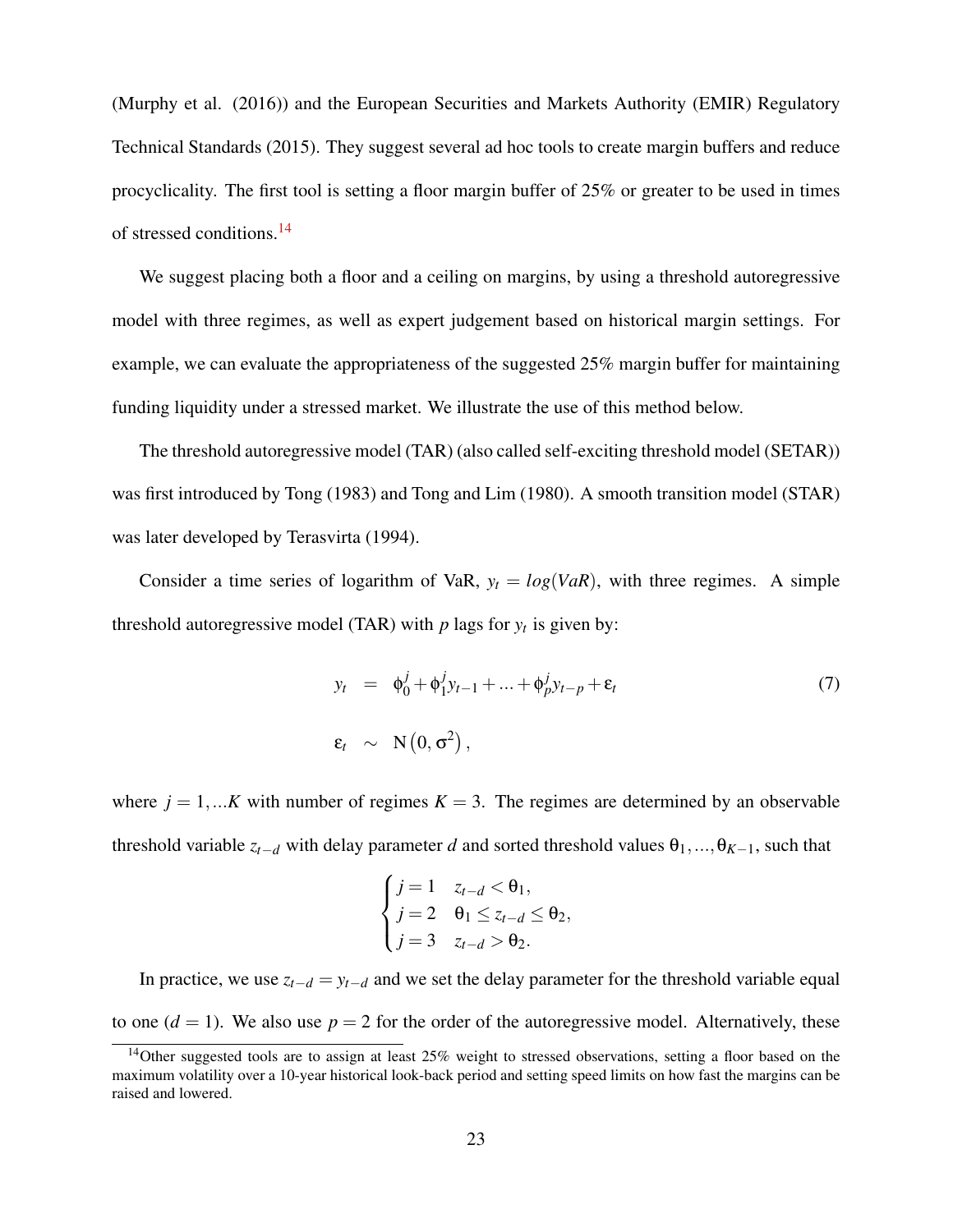parameters as well as the number of regimes *K* could be found by minimizing information criteria.

While there are various methods<sup>[15](#page-27-0)</sup> to estimate this model, the commonly used classical method is a grid search for optimal thresholds  $\theta_1, ..., \theta_{K-1}$  by minimizing the sum of squared residuals.

We estimated a TAR with three regimes (3TAR), and two corresponding thresholds for the logarithm of VaR for each model. VaR was previously estimated using the Hull and White (1998) method. We used log(VaR) for estimation of the 3TAR model since log transformation smoothes the peaks. Then we exponentially transformed the threshold values and reported them in Table 10.

The results for thresholds for all volatility models are given in Table 10 and are presented graphically as horizontal lines in Figures 9 and 10 for log(VaR) in the Spline-GTARCH model for SPX and TSX respectively.

#### *Table 10 here*

#### *Figures 9 and 10 here*

The 3TAR model provides a straightforward method of setting both the floor and the ceiling for the initial margin that is stable and not too procyclical: the one-day margins are on average bounded between 1.84% and 2.58% for SPX and between 0.77% and 1.01% for TSX. This way, when volatility is low the margins are fixed at a conservative floor level that corresponds historically to about 29% quantile of the lowest margins for SPX, and at the time of market stress they can't go above the upper threshold. It is an interesting coincidence that the estimated lower threshold for SPX using the EWMA model corresponds to the 25% of observations in the lower regime, as was also suggested by Murphy et al. (2016). For TSX, the margin buffer is a higher 32% of observations on average. On the other hand, at the time of stress the higher regime thresholds on

<span id="page-27-0"></span><sup>&</sup>lt;sup>15</sup>For example, Goldman et al. (2013) introduced a Bayesian method for measuring thresholds and long memory parameters in a more sophisticated threshold model.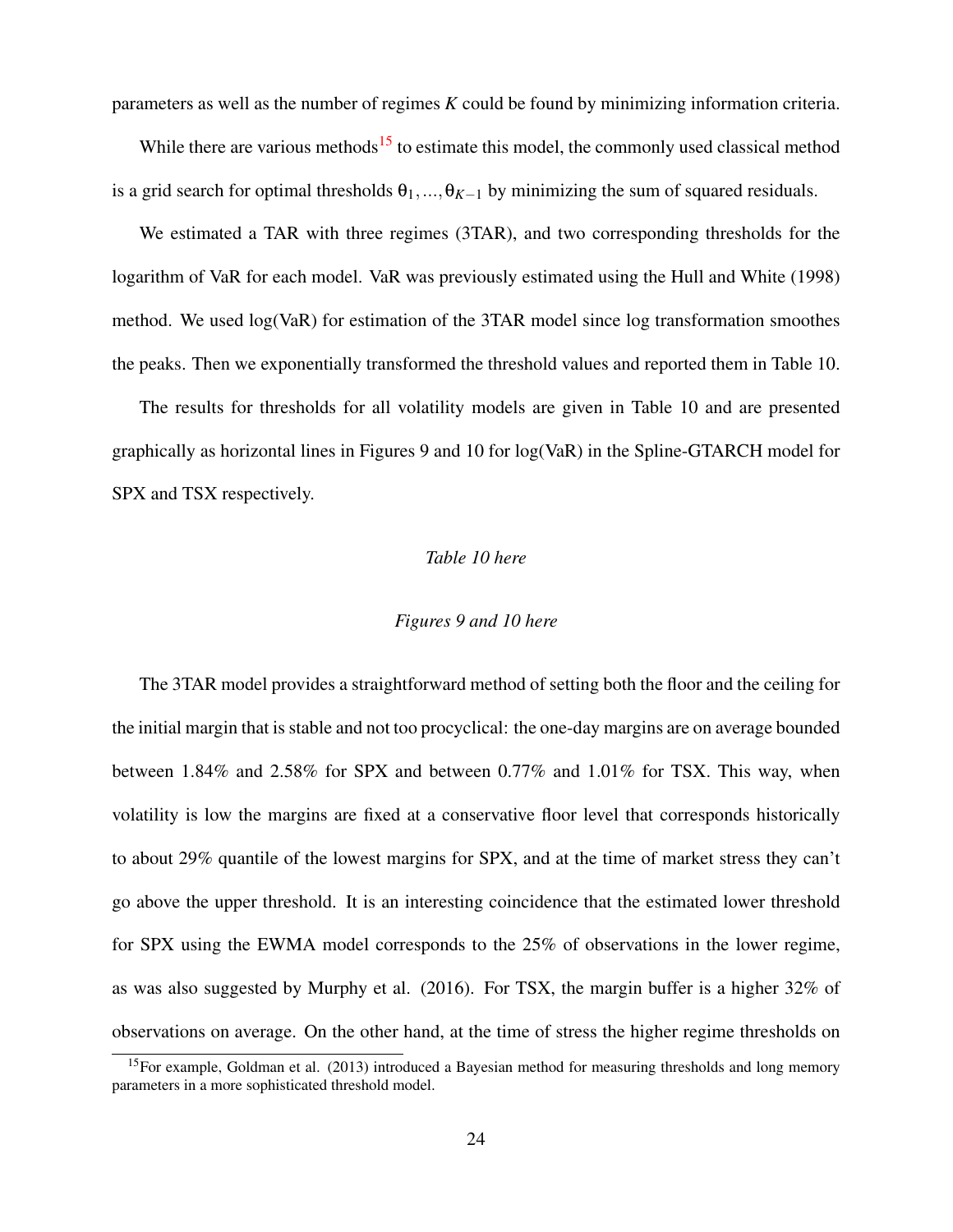average correspond to 38% of the observation points for both SPX and TSX, which may not appear too conservative. One could add here actual historical margins set by CCPs at the time of stress, to see if the upper bound was historically higher and would have resulted in a lower percentage of observations for the high regime.<sup>[16](#page-28-0)</sup> For comparison we also estimated a three-regime model for the VaR constructed using realized volatility, which resulted in thresholds of 1.57% and 2.27% for SPX and 0.52% and 1.02% for TSX. These thresholds result in approximately 25% of observations in the upper regime, which might be more conservative. Having said this, compared to other models the VaRs based on realized volatility measures are much more procyclical with higher peaks and potentially higher margin calls exactly when the market is in distress.

In order to guarantee that the margin floors and ceilings would be sufficient at the time of crisis, we need to make sure that the time series of VaRs in the regime of high volatility are stationary and revert back inside the bounds. The unit root test results indicate that all models pass the stability test for the SPX, while EWMA and all spline models without macroeconomic variables could be unreliable to set a sustainable ceiling.

We set the floor and the ceiling on the VaR using estimated thresholds in Table 10. If the margins were allowed to be set within two bounds and the high-volatility regime was not persistent, margins would be stable. Such policy could also be useful to manage expectations at times of stressed liquidity. This model is the limiting case for mitigating procyclicality while sacrificing risk sensitivity.

In order to evaluate initial margin models in addition to the backtesting and volatility forecast evaluation performed in section 4.2, we minimize a loss function with two competing objectives: risk sensitivity (model accuracy) and mitigation of procyclicality. We note that in a recent paper

<span id="page-28-0"></span><sup>&</sup>lt;sup>16</sup>Actual margins data are confidential and we are not able to make this comparison. However, we use two competing objectives: risk sensitivity and mitigation of procyclity, when we compute loss functions in Table 11.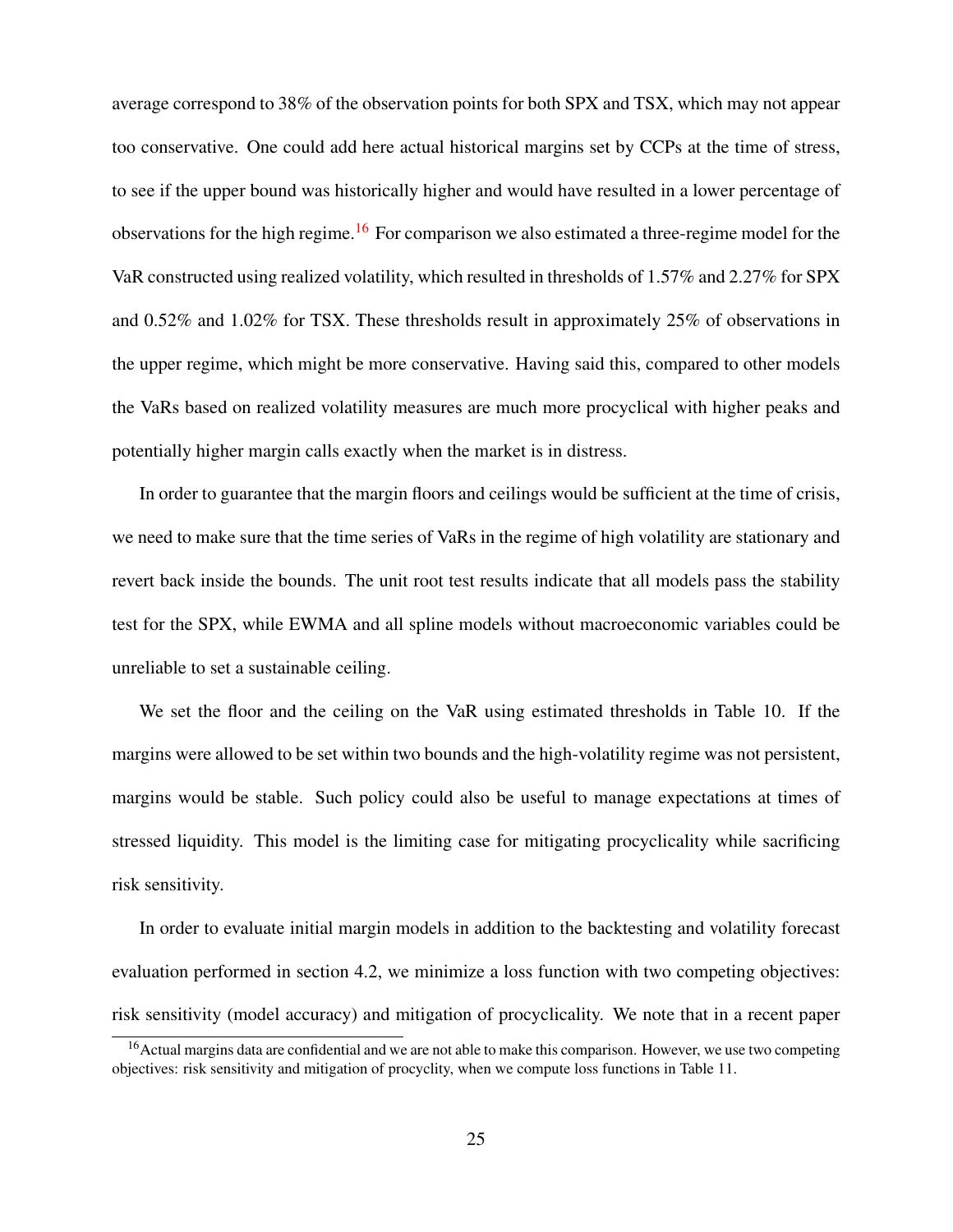Wong and Ge (2017) used time series similarity relative to a theoretical "regulatory target model" for measuring the initial margin model performance. We do not use any assumed "correct" model and minimize loss function while performing a sensitivity analysis of the loss to a different tradeoff parameter *w* discussed below.

We introduce a parameter  $0 \le w \le 1$  that measures the degree of trade-off between these two objectives. The higher the *w*, the more weight is given to procyclicality correction with the limiting case of  $w = 1$ . If  $w = 0$  there is no correction of procyclicality and the whole weight is given to the objective of model accuracy with the most risk-sensitive model. The regulator/CCP may have different preferences for the trade-off parameter *w* that may result in more or less model accuracy versus mitigation of procyclicality.

Let the loss function  $L(w)$  be defined as a quadratic measure of margin shortfall. We define the overall loss function as the weighted sum of two components with trade-off parameter *w*:

$$
L(w) = (1 - w)L_1 + wL_2.
$$
 (8)

Here,  $L_1$  is the loss for the unconstrained VaR, while  $L_2$  is the loss for the Threshold VaR (TVaR) bounded between the floor and the ceiling estimated in Table 10.

$$
L_1 = \sum_{t=t_0}^{T} (r_t + VaR_t)^2 I(r_t < -VaR_t),
$$
  

$$
L_2 = \sum_{t=t_0}^{T} (r_t + TVaR_t)^2 I(r_t < -TVaR_t),
$$

where  $r_t$  is one-day logarithmic return,  $VaR_t$  is a one-day 99% VaR forecasted for time t, *T* is the number of observations in the sample,  $t_0$  is the first observation for which a VaR forecast is available, and *I*() is an indicator function equal to one when there is a violation of VaR and zero otherwise.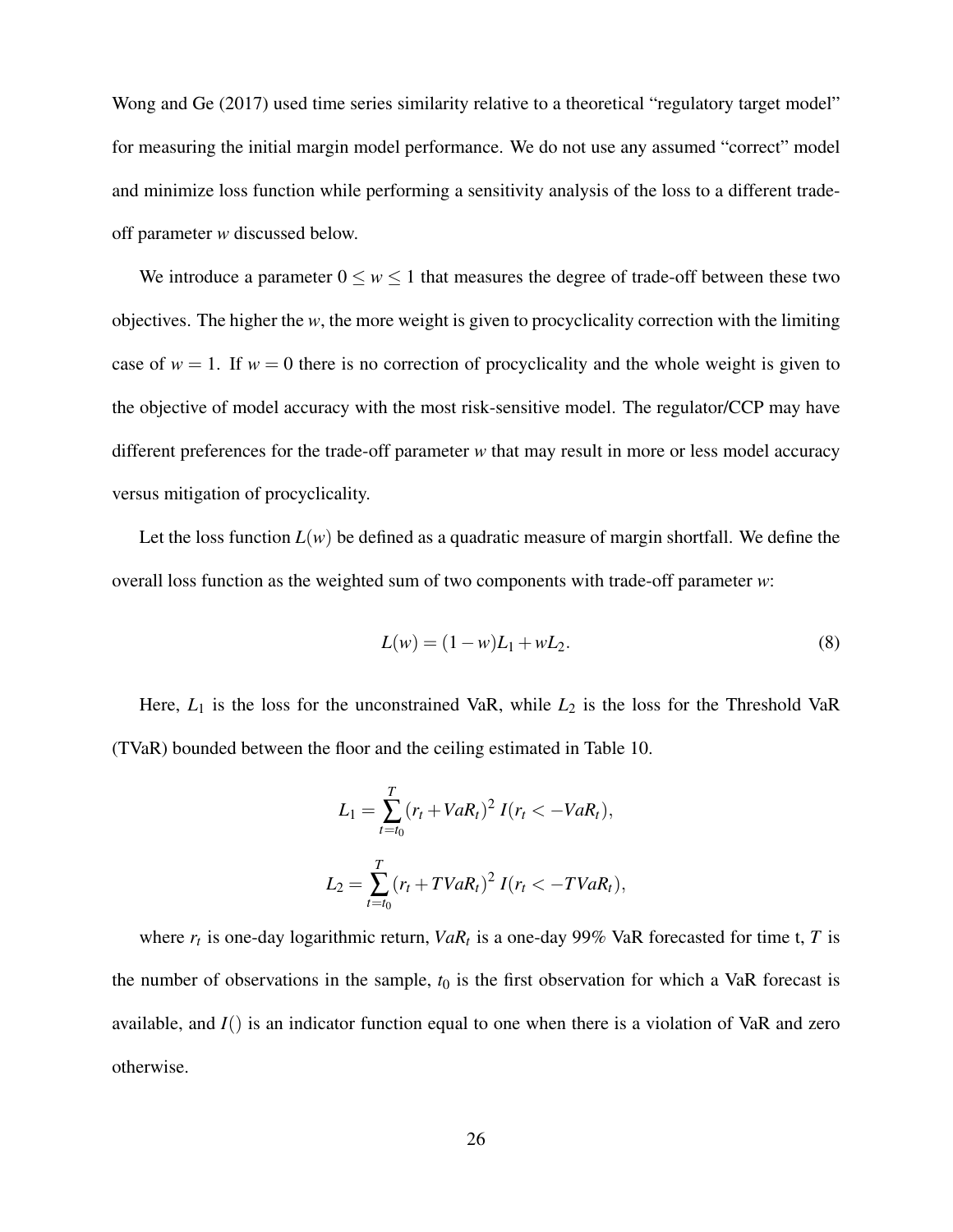Table 11 presents the results of loss functions and the number of violations produced by each volatility model. Overall ranks for loss functions  $L_1$  and  $L_2$  are presented in columns 7 and 8. These ranks correspond to loss *L* with  $w = 0$  and  $w = 1$  respectively. We also compute loss function in equation (8) for various other settings of  $w = .25, .5, .75$ . We rank the overall loss function within each group of models: without spline, with spline and with spline and macroeconomic variables. Ranks for each group using various trade-off parameters *w* ranging from 0 to 1 are presented in columns 9-13.

The realized volatility is the most risk-sensitive measure for SPX and it is ranked as #1 for *L*1. However, as we observe RV ex-post and do not produce a forecast for it, it is not surprising that it performs the best.<sup>[17](#page-30-0)</sup> <sup>[18](#page-30-1)</sup> For the loss  $L_2$  with the highest preference for correcting procyclicality we find that GTARCH0 has the best rank. For each group of models (no spline, spline, splinemacro), as we increase the trade-off parameter (columns 9-13) we can see that in the beginning, model ranks change between  $w = 0$  and  $w = .25$ , but then ranks are stable for all other weights:  $w = 0.25, 0.75, 1$ . Thus, the exact value of *w* is not crucial for model selection and even a small weight for mitigating procyclicality (.25) produces sufficient information. The best performing models for SPX in each group using some degree of procyclicality mitigation ( $w = .25$  or above) are: GTARCH0, Spline-GTARCH and Spline-Macro-GARCH. The best performing models for TSX in each group are: GTARCH0, Spline-GTARCH0 and Spline-Macro GJR-GARCH.

#### *Table 11 here*

With the exception of Spline-Macro-GARCH model for SPX, we find that asymmetric volatility models in the GTARCH family are generally preferred for trade-off parameters varying from

<span id="page-30-0"></span> $17$ In this paper we use RV simply as observable volatility and are not concerned with modeling and forecasting it, which is extensively studied in the literature.

<span id="page-30-1"></span><sup>18</sup>Surprisingly, RV for TSX was actually performing worse than other models for *L*1.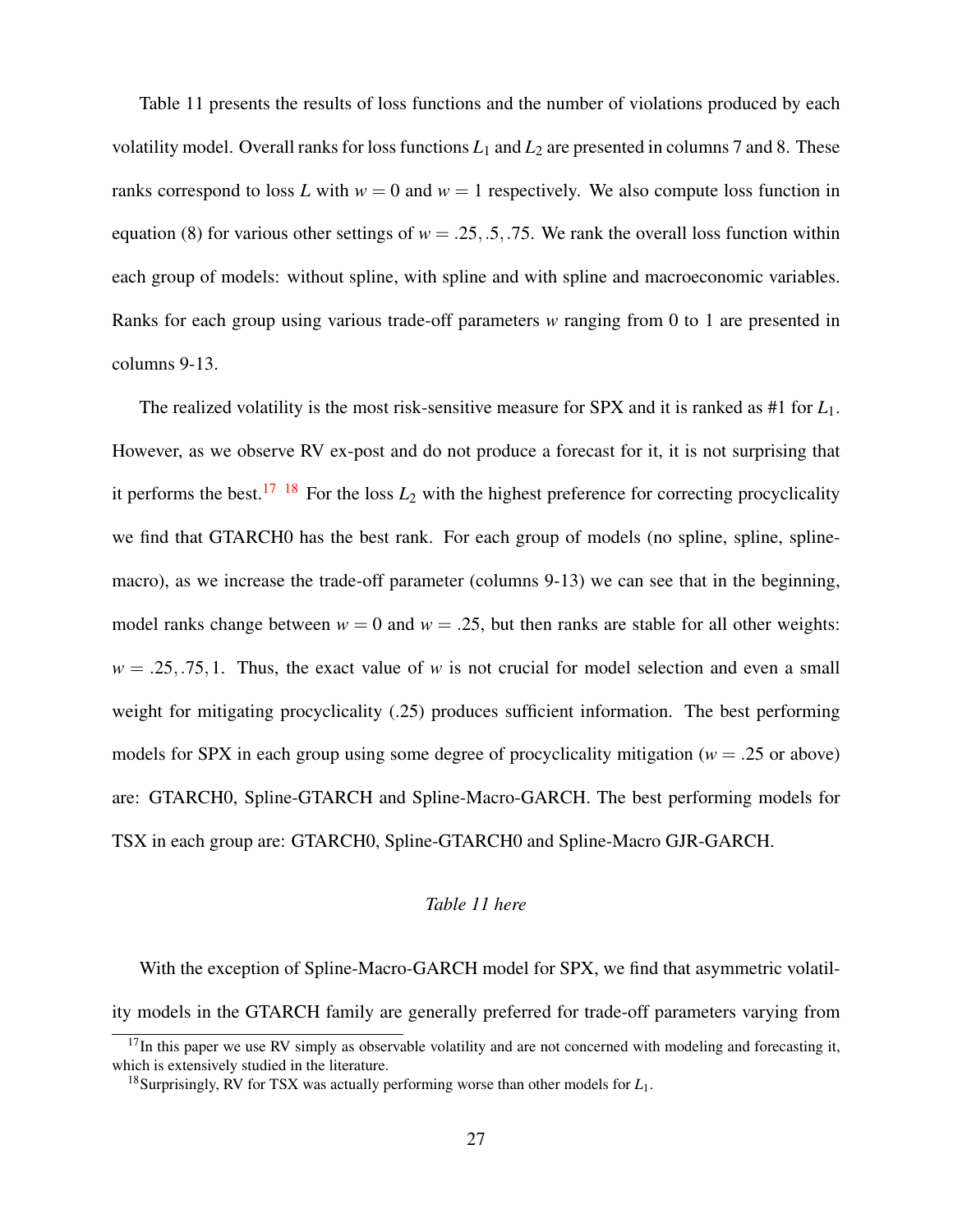$w = 0.25$  to 1. Adding macroeconomic variables in the GARCH model helps reduce model procyclycality.[19](#page-31-0)

The mandatory use of CCPs in certain markets is one of the cornerstone regulations introduced to prevent another global financial crisis. However, the rules implemented have not been tested in crisis conditions. Above, we presented a simple approach to test the sustainability of margin models using a three-regime threshold autoregressive model.

### 5 Conclusion and Further Development

In this paper we considered asymmetric GARCH models in the threshold GARCH family and proposed a more general Spline GTARCH model that captures high-frequency return volatility, low-frequency macroeconomic volatility as well as an asymmetric response to past negative news in both ARCH and GARCH terms.

Based on maximum likelihood estimation of S&P 500 returns, S&P/TSX returns and the Monte Carlo numerical example, we found that the proposed more general asymmetric volatility model has better fit, higher persistence of negative news, higher degree of risk aversion and significant effects of macroeconomic variables on the low-frequency volatility component.

We then applied a variety of volatility models including asymmetric GARCH, GARCH and EWMA in setting initial margin requirements for central clearing counterparties (CCPs). Since VaR and ES calculations are typically volatility-based, the properties of the underlying volatility models such as risk aversion are essential for setting initial margin requirements.

Finally, we showed how to mitigate procyclicality of initial margins using a three-regime threshold autoregressive model. We set the floor and the ceiling on the VaR using estimated

<span id="page-31-0"></span><sup>&</sup>lt;sup>19</sup>At the same time, simpler models with procyclicality correction may be occasionally preferred to models with more parameters.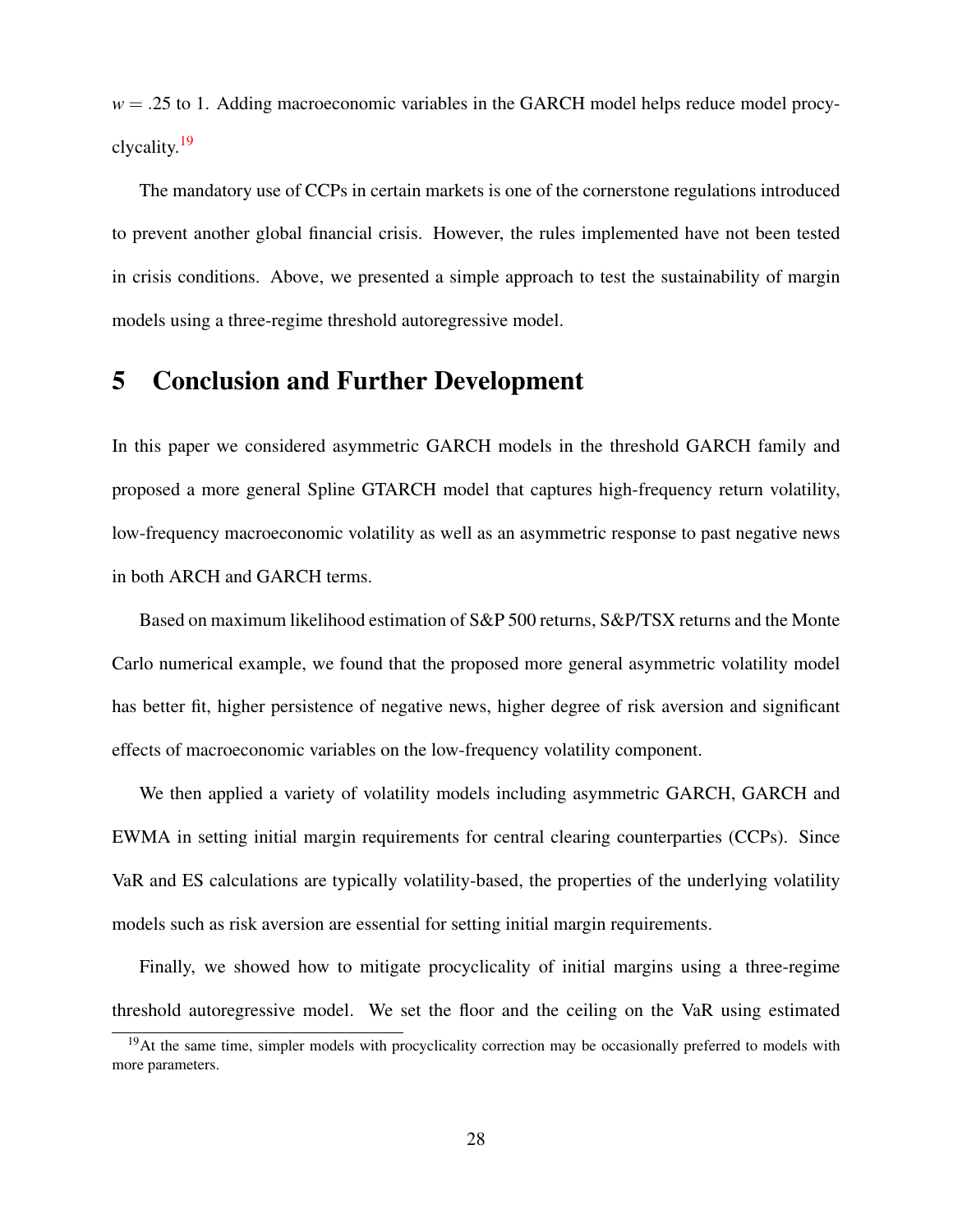thresholds. This model is the limiting case for mitigating procyclicality while sacrificing risk sensitivity. In order to evaluate initial margin models in addition to backtesting and volatility forecast evaluation, we introduced a loss function with two competing objectives: risk sensitivity and mitigation of procyclicality. The trade-off parameter between these objectives can be selected by regulator/CCP depending on the specific preferences. We found that asymmetric volatility models generally perform better under various trade-off parameters.

In future research, more international equity markets can be tested and additional macroeconomic variables can be added to the spline. The VaR bootstrap algorithm can be modified to one with rolling windows. The multi-day VaR and ES multiplier could be computed using Monte Carlo simulations. In terms of margin procyclicality mitigation, a three-regime threshold autoregressive model with changing volatility and a Markov-Switching model with three regimes could be applied as well.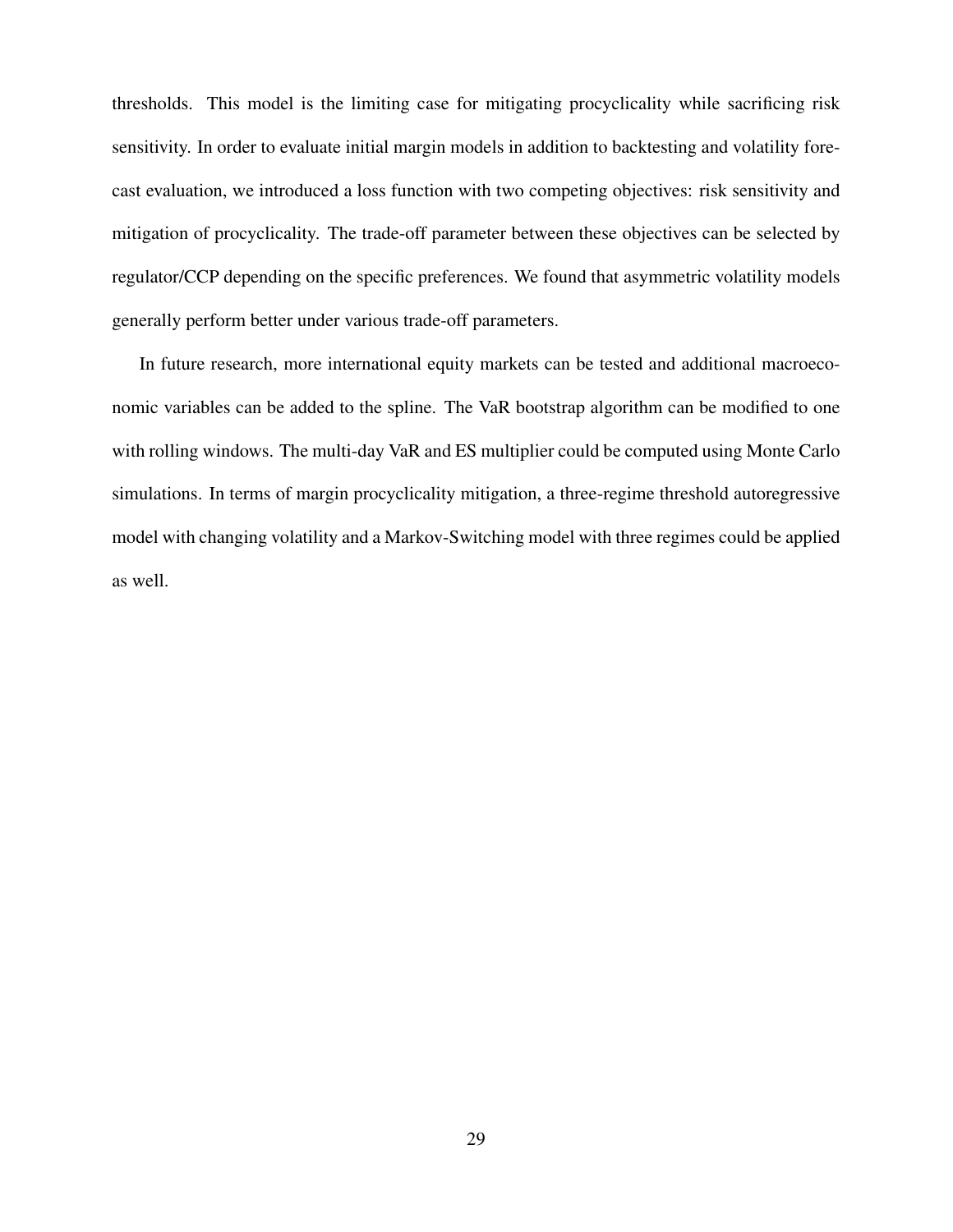| Definition                                         | Frequency        | Source                            |
|----------------------------------------------------|------------------|-----------------------------------|
| <b>US Data</b>                                     |                  |                                   |
| S&P 500 Index                                      | Daily (business) | <b>CRSP</b> Wharton Database      |
| US federal funds effective rate                    | Daily (business) | FEDL01 Index (Bloomberg)          |
| <b>US</b> nominal GDP                              | Quarterly        | U.S. Department of Commerce, BEA  |
| US CPI, chained                                    | Monthly          | U.S. Bureau of Labor Statistics   |
| Unemployment rate                                  | Monthly          | U.S. Bureau of Labor Statistics   |
| Trade Weighted U.S. Dollar Index: Major Currencies | Daily            | DTWEXM St Louis FED               |
|                                                    |                  |                                   |
| <b>Canadian Data</b>                               |                  |                                   |
| S&P/TSX Composite Index                            | Daily (business) | SPTSX Index (Bloomberg)           |
| Canadian overnight money market financing rate     | Daily (business) | CAOMRATE Index (Bloomberg)        |
| Canadian nominal GDP                               | Quarterly        | CANSIM table 380-0064             |
| Canadian CPI                                       | Monthly          | CANSIM table 326-0022             |
| Unemployment rate                                  | Monthly          | CANSIM table 282-0087             |
| Units of USD per CAD                               | Daily(business)  | CAD-USAD X-RATE-Price (Bloomberg) |

#### Table 1: Definitions of Variables and Data Sources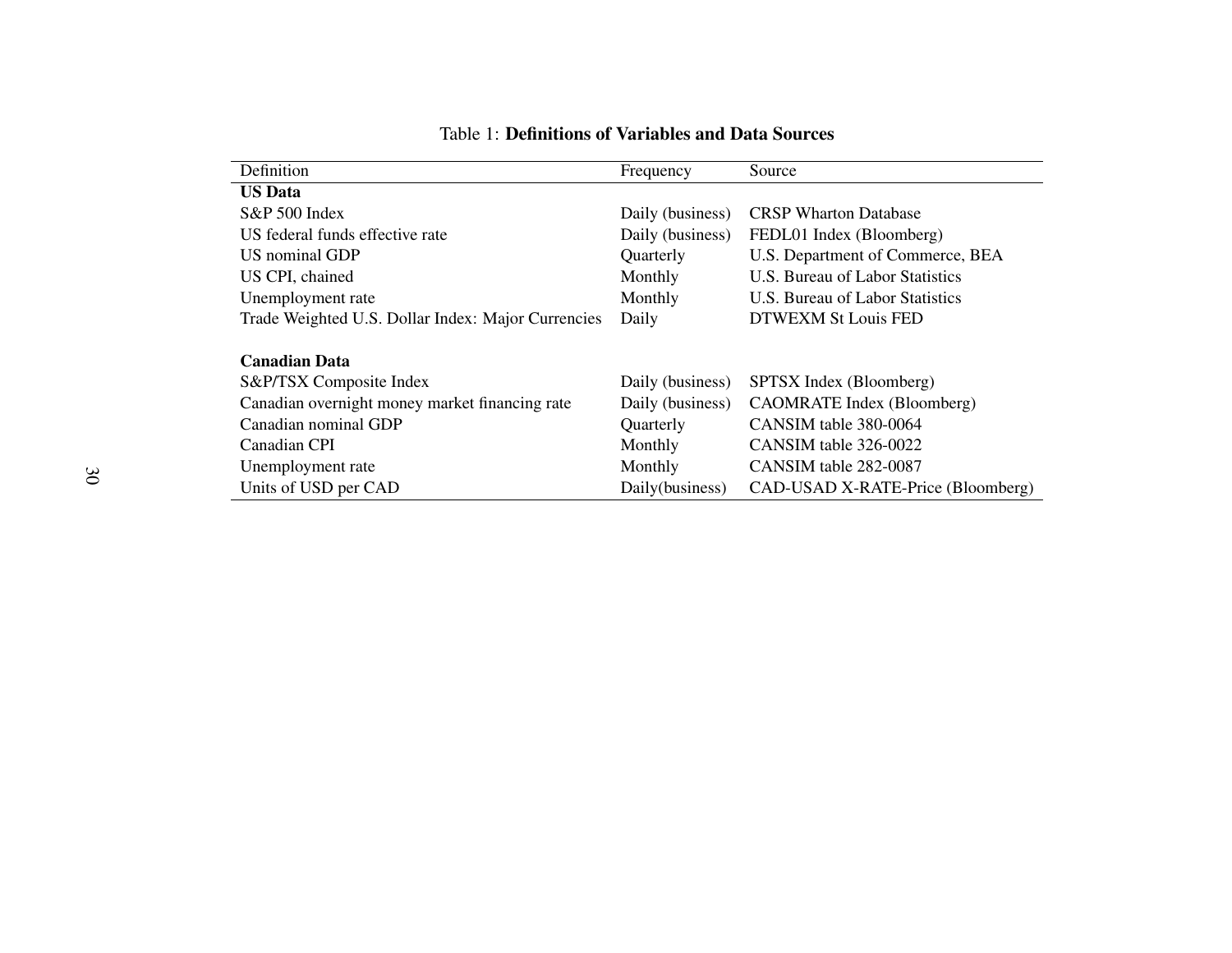|                                  | <b>GTARCH</b><br>unconstrained<br>constrained |        |                     |        | GTARCH <sub>0</sub> |        |                              |        | <b>GJR-GARCH</b> |           |                   |        | <b>GARCH</b> |        |               |        |             |
|----------------------------------|-----------------------------------------------|--------|---------------------|--------|---------------------|--------|------------------------------|--------|------------------|-----------|-------------------|--------|--------------|--------|---------------|--------|-------------|
| Parm                             |                                               |        |                     |        |                     |        | unconstrained                |        | constrained      |           | unconstrained     |        | constrained  |        | unconstrained |        | constrained |
|                                  |                                               | parm   | Std                 | parm   | Std                 | parm   | Std                          | parm   | Std              | parm      | Std               | parm   | Std          | parm   | Std           | parm   | Std         |
| Panel A: SPX Results             |                                               |        |                     |        |                     |        |                              |        |                  |           |                   |        |              |        |               |        |             |
| $\mu$                            |                                               |        | $0.0076$ $(0.0126)$ | 0.0003 | (0.0000)            | 0.0256 | $(0.0126)$ 0.0006            |        | (0.0000)         | 0.0164    | (0.0137)          | 0.0184 | (0.0134)     | 0.0546 | (0.0130)      | 0.0546 | (0.0140)    |
| ω                                |                                               | 0.0218 | (0.0029)            | 0.0226 | (0.0037)            | 0.0220 | (0.0030)                     | 0.0226 | (0.0031)         | 0.0227    | (0.0032)          | 0.0238 | (0.0039)     | 0.0238 | (0.0039)      | 0.0238 | (0.0040)    |
| α                                |                                               | 0.0007 | (0.0081)            | 0.0000 | (0.0130)            | 0.0833 | (0.0085)                     | 0.0780 | (0.0082)         | $-0.0139$ | (0.0069)          | 0.0000 | (0.0194)     | 0.1015 | (0.0110)      | 0.1015 | (0.0110)    |
| β                                |                                               | 0.8357 | (0.0153)            | 0.8374 | (0.0187)            | 0.7823 | $(0.0150)$ 0.7887            |        | (0.0153)         | 0.8978    | (0.0114)          | 0.8879 | (0.0187)     | 0.8755 | (0.0123)      | 0.8755 | (0.0125)    |
| $\gamma$                         |                                               | 0.1370 | $(0.0173)$ 0.1398   |        | (0.0197)            |        |                              |        |                  | 0.1849    | $(0.0189)$ 0.1745 |        | (0.0213)     |        |               |        |             |
| δ                                |                                               | 0.1634 | (0.0240)            | 0.1596 | (0.0248)            | 0.2460 | (0.0237)                     | 0.2485 | (0.0246)         |           |                   |        |              |        |               |        |             |
| Persistence                      |                                               | 0.9866 |                     | 0.9871 |                     | 0.9886 |                              | 0.9909 |                  | 0.9763    |                   | 0.9752 |              | 0.9770 |               | 0.9770 |             |
| BIC                              |                                               | 2.3232 |                     | 2.3239 |                     | 2.3444 |                              | 2.3442 |                  | 2.3344    |                   | 2.3353 |              | 2.3714 |               | 2.3714 |             |
| AIC                              |                                               | 2.3126 |                     | 2.3133 |                     | 2.3356 |                              | 2.3354 |                  | 2.3256    |                   | 2.3265 |              | 2.3644 |               | 2.3644 |             |
| Panel B: Monte Carlo Simulations |                                               |        |                     |        |                     |        |                              |        |                  |           |                   |        |              |        |               |        |             |
| $\mu$                            | 0.0076                                        | 0.0030 | (0.0395)            | 0.0100 | (0.0111)            |        | $0.0196$ $(0.0156)$ $0.0205$ |        | (0.0135)         | 0.0145    | (0.0150)          | 0.0164 | (0.0129)     | 0.0594 | (0.0129)      | 0.0592 | (0.0131)    |
| ω                                | 0.0218                                        | 0.0275 | (0.0516)            | 0.0222 | (0.0027)            | 0.0244 | (0.0229)                     | 0.0221 | (0.0036)         | 0.0231    | (0.0037)          | 0.0231 | (0.0036)     | 0.0262 | (0.0057)      | 0.0259 | (0.0062)    |
| α                                | 0.0007                                        | 0.0026 | (0.0227)            | 0.0039 | (0.0058)            | 0.0725 | (0.0090)                     | 0.0728 | (0.0098)         | $-0.0095$ | (0.0046)          | 0.0006 | (0.0022)     | 0.1282 | (0.0139)      | 0.1267 | (0.0188)    |
| β                                | 0.8357                                        | 0.8290 | (0.0622)            | 0.8313 | (0.0121)            | 0.7691 | $(0.0627)$ 0.7749            |        | (0.0155)         | 0.8911    | (0.0183)          | 0.8841 | (0.0177)     | 0.8539 | (0.0141)      | 0.8555 | (0.0202)    |
| $\gamma$                         | 0.1370                                        | 0.1375 | (0.0177)            | 0.1342 | (0.0138)            |        |                              |        |                  | 0.0145    | (0.0104)          | 0.0164 | (0.0086)     |        |               |        |             |
| δ                                | 0.1634                                        | 0.1612 | (0.0392)            | 0.1676 | (0.0224)            | 0.2669 | (0.0454)                     | 0.2710 | (0.0240)         |           |                   |        |              |        |               |        |             |
| Persistence                      | 0.9866                                        | 0.9809 |                     | 0.9860 |                     | 0.9751 |                              | 0.9832 |                  | 0.8888    |                   | 0.8929 |              | 0.9821 |               | 0.9822 |             |
| BIC                              |                                               | 2.3869 |                     | 2.3812 |                     | 2.4094 |                              | 2.3997 |                  | 2.3932    |                   | 2.3939 |              | 2.4394 |               | 2.4418 |             |
| AIC                              |                                               | 2.3763 |                     | 2.3707 |                     | 2.4006 |                              | 2.3909 |                  | 2.3844    |                   | 2.3851 |              | 2.4323 |               | 2.4347 |             |

Table 2: Estimation Results for GTARCH Models: SPX and Monte Carlo Example

Notes: Panel A presents the results of estimation of GTARCH models for SPX data between 10/08/2002 and 12/30/2016 with 3500 observations. Panel B presents results of Monte Carlo simuations using parameters of estimated SPX model for data generatingprocesses. We used <sup>a</sup> sample size of N=5000 and 500 replications.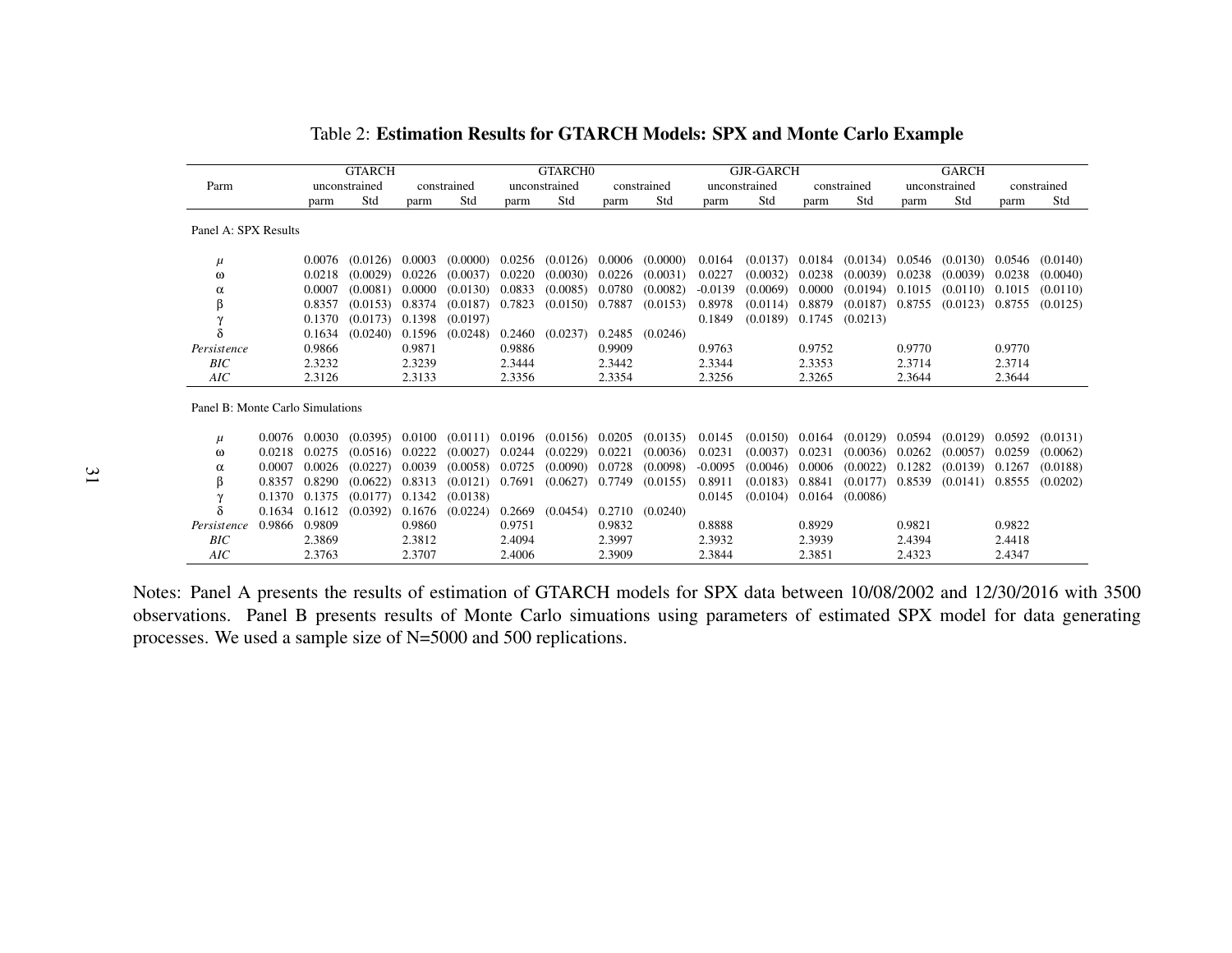Table 3: Estimation Results for GTARCH, Spline-GTARCH and Spline-Macro-GTARCH Models: SPX

| Parm                               |          |                                                       | GTARCH   |                    |       |                                                                                                             |          |                   | GTARCH <sub>0</sub> |                                       |          |              |       |                                                                                                                                                                                                                         | GJR-GARCH |                    |       |              |          |                                       | <b>GARCH</b> |                   |       |              |
|------------------------------------|----------|-------------------------------------------------------|----------|--------------------|-------|-------------------------------------------------------------------------------------------------------------|----------|-------------------|---------------------|---------------------------------------|----------|--------------|-------|-------------------------------------------------------------------------------------------------------------------------------------------------------------------------------------------------------------------------|-----------|--------------------|-------|--------------|----------|---------------------------------------|--------------|-------------------|-------|--------------|
|                                    |          | SMacro                                                |          | Spline             |       | No Spline                                                                                                   |          | SMacro            |                     | Spline                                |          | No Spline    |       | SMacro                                                                                                                                                                                                                  |           | Spline             |       | No Spline    |          | SMacro                                |              | Spline            |       | No Spline    |
|                                    | parm Std |                                                       | parm Std |                    |       | parm Std                                                                                                    | parm Std |                   |                     | parm Std                              | parm Std |              |       | parm Std                                                                                                                                                                                                                | parm Std  |                    |       | parm Std     | parm Std |                                       | parm         | Std               |       | parm Std     |
| $\mu$                              |          |                                                       |          |                    |       |                                                                                                             |          |                   |                     |                                       |          |              |       | $0.013$ (0.015) $0.008$ (0.015) $0.000$ (0.000) $-0.726$ (0.154) $0.026$ (0.014) $0.001$ (0.000) $0.028$ (0.013) $0.025$ (0.012) $0.018$ (0.013) $0.058$ (0.013) $0.055$ (0.014) $0.055$ (0.014)                        |           |                    |       |              |          |                                       |              |                   |       |              |
| $\omega$                           |          |                                                       |          |                    |       | 0.023(0.004)                                                                                                |          |                   |                     |                                       |          | 0.022(0.003) |       |                                                                                                                                                                                                                         |           |                    |       | 0.023(0.003) |          |                                       |              |                   |       | 0.023(0.003) |
| $\alpha$                           |          |                                                       |          |                    |       |                                                                                                             |          |                   |                     |                                       |          |              |       | $0.000$ $(0.023)$ $0.000$ $(0.022)$ $0.000$ $(0.013)$ $0.061$ $(0.018)$ $0.065$ $(0.006)$ $0.078$ $(0.008)$ $0.000$ $(0.000)$ $0.000$ $(0.000)$ $0.000$ $(0.001)$ $0.089$ $(0.010)$ $0.097$ $(0.009)$ $0.102$ $(0.011)$ |           |                    |       |              |          |                                       |              |                   |       |              |
| β                                  |          |                                                       |          |                    |       |                                                                                                             |          |                   |                     |                                       |          |              |       | $0.781$ (0.030) $0.771$ (0.028) 0.837 (0.019) 0.729 (0.033) 0.734 (0.015) 0.789 (0.015) 0.841 (0.016) 0.840 (0.013) 0.888 (0.019) 0.826 (0.018) 0.833 (0.015) 0.875 (0.012)                                             |           |                    |       |              |          |                                       |              |                   |       |              |
|                                    |          | $0.122$ $(0.023)$ $0.131$ $(0.025)$ $0.140$ $(0.020)$ |          |                    |       |                                                                                                             |          |                   |                     |                                       |          |              |       | $0.177$ $(0.020)$ $0.189$ $(0.017)$ $0.175$ $(0.021)$                                                                                                                                                                   |           |                    |       |              |          |                                       |              |                   |       |              |
| δ                                  |          |                                                       |          |                    |       | $0.230$ $(0.035)$ $0.243$ $(0.033)$ $0.160$ $(0.025)$ $0.316$ $(0.031)$ $0.310$ $(0.025)$ $0.249$ $(0.025)$ |          |                   |                     |                                       |          |              |       |                                                                                                                                                                                                                         |           |                    |       |              |          |                                       |              |                   |       |              |
| $\mathcal{C}$                      |          | $0.936$ $(0.289)$ 2.718 $(0.222)$                     |          |                    |       |                                                                                                             |          |                   |                     | $0.846$ $(0.513)$ $1.800$ $(0.300)$   |          |              |       | $0.754$ $(0.193)$ $2.246$ $(0.418)$                                                                                                                                                                                     |           |                    |       |              |          | $0.640$ $(0.158)$ 1.873 $(0.373)$     |              |                   |       |              |
| $W_1$                              |          | $-0.711$ $(0.118)$ $-1.973$ $(0.236)$                 |          |                    |       |                                                                                                             |          |                   |                     | $-0.726$ (0.154) $-1.454$ (0.370)     |          |              |       | $-0.760$ $(0.106)$ $-2.215$ $(0.426)$                                                                                                                                                                                   |           |                    |       |              |          | $-0.753$ $(0.107)$ $-1.994$ $(0.462)$ |              |                   |       |              |
| W <sub>2</sub>                     |          | $0.854$ $(0.251)$ $4.110$ $(0.626)$                   |          |                    |       |                                                                                                             |          |                   |                     | $0.821$ $(0.448)$ $2.860$ $(1.030)$   |          |              |       | $1.032$ $(0.241)$ $4.587$ $(1.211)$                                                                                                                                                                                     |           |                    |       |              |          | $0.891$ $(0.222)$ 4.196 $(1.281)$     |              |                   |       |              |
| $W_3$                              |          | $2.106$ $(0.567)$ $-2.430$ $(0.712)$                  |          |                    |       |                                                                                                             |          |                   |                     | $2.365$ $(0.838) -1.300$ $(1.157)$    |          |              |       | $1.854$ $(0.618)$ $-2.706$ $(1.591)$                                                                                                                                                                                    |           |                    |       |              |          | $2.301$ $(0.566)$ $-2.589$ $(1.516)$  |              |                   |       |              |
| $W_4$                              |          | $-4.443$ $(0.743)$ $-0.008$ $(0.700)$                 |          |                    |       |                                                                                                             |          |                   |                     | $-4.796$ (0.936) $-0.894$ (0.900)     |          |              |       | $-4.267$ (0.804) 0.185 (1.765)                                                                                                                                                                                          |           |                    |       |              |          | $-4.759$ $(0.759)$ $0.099$ $(1.424)$  |              |                   |       |              |
| $W_5$                              |          | 2.831 (0.455) 1.669 (0.679)                           |          |                    |       |                                                                                                             |          |                   |                     | 2.918 (0.468) 2.948 (0.872)           |          |              |       | 2.752 (0.486) 1.645 (1.704)                                                                                                                                                                                             |           |                    |       |              |          | 2.917 (0.464) 2.109 (1.436)           |              |                   |       |              |
| $W_6$                              |          | $-1.002$ (0.398) $-1.607$ (0.687)                     |          |                    |       |                                                                                                             |          |                   |                     | $-0.872$ $(0.569)$ $-3.167$ $(1.101)$ |          |              |       | $-0.972$ $(0.380)$ $-2.343$ $(1.519)$                                                                                                                                                                                   |           |                    |       |              |          | $-0.964$ $(0.353)$ $-2.689$ $(1.521)$ |              |                   |       |              |
| $w_7$                              |          | $0.736$ $(0.527)$ 1.628 $(1.152)$                     |          |                    |       |                                                                                                             |          |                   |                     | $0.651$ $(0.791)$ $3.230$ $(1.157)$   |          |              |       | $0.837$ $(0.405)$ $3.429$ $(1.782)$                                                                                                                                                                                     |           |                    |       |              |          | $0.911$ $(0.365)$ $3.071$ $(1.652)$   |              |                   |       |              |
| $W\mathbf{8}$                      |          | $-0.859$ (0.728) $-5.859$ (1.744)                     |          |                    |       |                                                                                                             |          |                   |                     | $-1.153$ $(1.161)$ $-7.984$ $(1.153)$ |          |              |       | $-1.130(0.559) -9.085(2.101)$                                                                                                                                                                                           |           |                    |       |              |          | $-1.532$ (0.506) $-8.526$ (2.104)     |              |                   |       |              |
| W9                                 |          |                                                       |          | $6.568$ $(1.585)$  |       |                                                                                                             |          |                   |                     | 8.707 (0.996)                         |          |              |       |                                                                                                                                                                                                                         |           | 10.785 (1.950)     |       |              |          |                                       |              | 10.411 (2.108)    |       |              |
| $w_{10}$                           |          |                                                       |          | $-1.421(0.907)$    |       |                                                                                                             |          |                   |                     | $-2.060(0.763)$                       |          |              |       |                                                                                                                                                                                                                         |           | $-5.566$ $(1.875)$ |       |              |          |                                       |              | $-4.571(1.650)$   |       |              |
| $w_{11}$                           |          |                                                       |          | $-1.728(0.815)$    |       |                                                                                                             |          |                   |                     | $-2.658(0.803)$                       |          |              |       |                                                                                                                                                                                                                         |           | 2.000(2.214)       |       |              |          |                                       |              | $0.363$ $(1.501)$ |       |              |
| $w_{12}$                           |          |                                                       |          | 1.752(0.815)       |       |                                                                                                             |          |                   |                     | 2.842 (0.783)                         |          |              |       |                                                                                                                                                                                                                         |           | $-1.081(2.132)$    |       |              |          |                                       |              | $-0.282(1.476)$   |       |              |
| $W_{13}$                           |          |                                                       |          | $-1.128$ $(0.782)$ |       |                                                                                                             |          |                   |                     | $-1.278(1.194)$                       |          |              |       |                                                                                                                                                                                                                         |           | $0.239$ $(1.876)$  |       |              |          |                                       |              | $0.904$ $(1.412)$ |       |              |
| $w_{14}$                           |          |                                                       |          | $0.175$ $(0.796)$  |       |                                                                                                             |          |                   |                     | $-0.011(1.153)$                       |          |              |       |                                                                                                                                                                                                                         |           | $-0.013$ $(1.834)$ |       |              |          |                                       |              | $-0.960(1.667)$   |       |              |
| $w_{15}$                           |          |                                                       |          | 2.089(1.145)       |       |                                                                                                             |          |                   |                     | 1.689 (1.088)                         |          |              |       |                                                                                                                                                                                                                         |           | 1.971 (2.014)      |       |              |          |                                       |              | 2.481 (1.911)     |       |              |
| $W_{16}$                           |          |                                                       |          | $-3.193(1.194)$    |       |                                                                                                             |          |                   |                     | $-3.076$ $(1.212)$                    |          |              |       |                                                                                                                                                                                                                         |           | $-3.218$ $(2.222)$ |       |              |          |                                       |              | $-4.310(1.951)$   |       |              |
| W17                                |          |                                                       |          | $0.005$ $(1.105)$  |       |                                                                                                             |          |                   |                     | $0.523$ $(1.220)$                     |          |              |       |                                                                                                                                                                                                                         |           | $-0.201$ $(2.488)$ |       |              |          |                                       |              | 1.848 (2.378)     |       |              |
| <i>Inflation</i> $0.084$ $(0.109)$ |          |                                                       |          |                    |       |                                                                                                             |          | $0.081$ $(0.150)$ |                     |                                       |          |              |       | 0.112(0.103)                                                                                                                                                                                                            |           |                    |       |              |          | $0.062$ $(0.092)$                     |              |                   |       |              |
| <i>Inflationy</i> -1.309 $(0.829)$ |          |                                                       |          |                    |       |                                                                                                             |          | $-1.983(0.748)$   |                     |                                       |          |              |       | $-1.190(1.150)$                                                                                                                                                                                                         |           |                    |       |              |          | $-1.983(1.122)$                       |              |                   |       |              |
| $InterestR$ 0.675 (0.152)          |          |                                                       |          |                    |       |                                                                                                             |          | 0.749(0.165)      |                     |                                       |          |              |       | $0.666$ $(0.152)$                                                                                                                                                                                                       |           |                    |       |              |          | $0.768$ $(0.149)$                     |              |                   |       |              |
| $InterestR_V$ 2.077 (1.166)        |          |                                                       |          |                    |       |                                                                                                             |          | 2.050(2.079)      |                     |                                       |          |              |       | $4.326$ $(2.033)$                                                                                                                                                                                                       |           |                    |       |              |          | 4.972 (1.541)                         |              |                   |       |              |
| unemp <sub>V</sub>                 |          | $-1.456(0.779)$                                       |          |                    |       |                                                                                                             |          | $-5.099(1.911)$   |                     |                                       |          |              |       | $-5.132(4.081)$                                                                                                                                                                                                         |           |                    |       |              |          | $-6.893(3.957)$                       |              |                   |       |              |
| $USD_V$                            |          | 0.992(0.332)                                          |          |                    |       |                                                                                                             |          | 1.176 (0.329)     |                     |                                       |          |              |       | $1.028$ $(0.315)$                                                                                                                                                                                                       |           |                    |       |              |          | 1.167(0.305)                          |              |                   |       |              |
| GDP                                |          | $-0.218(0.088)$                                       |          |                    |       |                                                                                                             |          | $-0.250(0.154)$   |                     |                                       |          |              |       | $-0.245(0.087)$                                                                                                                                                                                                         |           |                    |       |              |          | $-0.269(0.076)$                       |              |                   |       |              |
| GDP <sub>V</sub>                   |          | $0.224$ $(0.216)$                                     |          |                    |       |                                                                                                             |          | 0.500(0.247)      |                     |                                       |          |              |       | $0.403$ $(0.235)$                                                                                                                                                                                                       |           |                    |       |              |          | $0.601$ $(0.231)$                     |              |                   |       |              |
| Persistence 0.957                  |          |                                                       | 0.958    |                    | 0.987 |                                                                                                             | 0.948    |                   | 0.953               |                                       | 0.991    |              | 0.929 |                                                                                                                                                                                                                         | 0.935     |                    | 0.975 |              | 0.915    |                                       | 0.930        |                   | 0.977 |              |
| BIC                                | 2.330    |                                                       | 2.333    |                    | 2.324 |                                                                                                             | 2.350    |                   | 2.357               |                                       | 2.344    |              | 2.343 |                                                                                                                                                                                                                         | 2.346     |                    | 2.335 |              | 2.382    |                                       | 2.390        |                   | 2.371 |              |
| AIC                                | 2.291    |                                                       | 2.292    |                    | 2.313 |                                                                                                             | 2.313    |                   | 2.319               |                                       | 2.336    |              | 2.308 |                                                                                                                                                                                                                         | 2.309     |                    | 2.335 |              | 2.347    |                                       | 2.353        |                   | 2.326 |              |

Notes: This table presents the results of all volatility models for SPX. SPX data are for the period between 10/08/2002 and 12/30/2016. The sample size is 3500 observations. Only results with positivity constraints are reported. In addition to volatility models presented in the table, we estimated the EWMA model that resulted in <sup>a</sup> smoothing parameter estimate and standard error given in parentheses: $\lambda = 0.9409 (0.0049)$  and information criteria:  $AIC = 2.7262, BIC = 2.7279$ .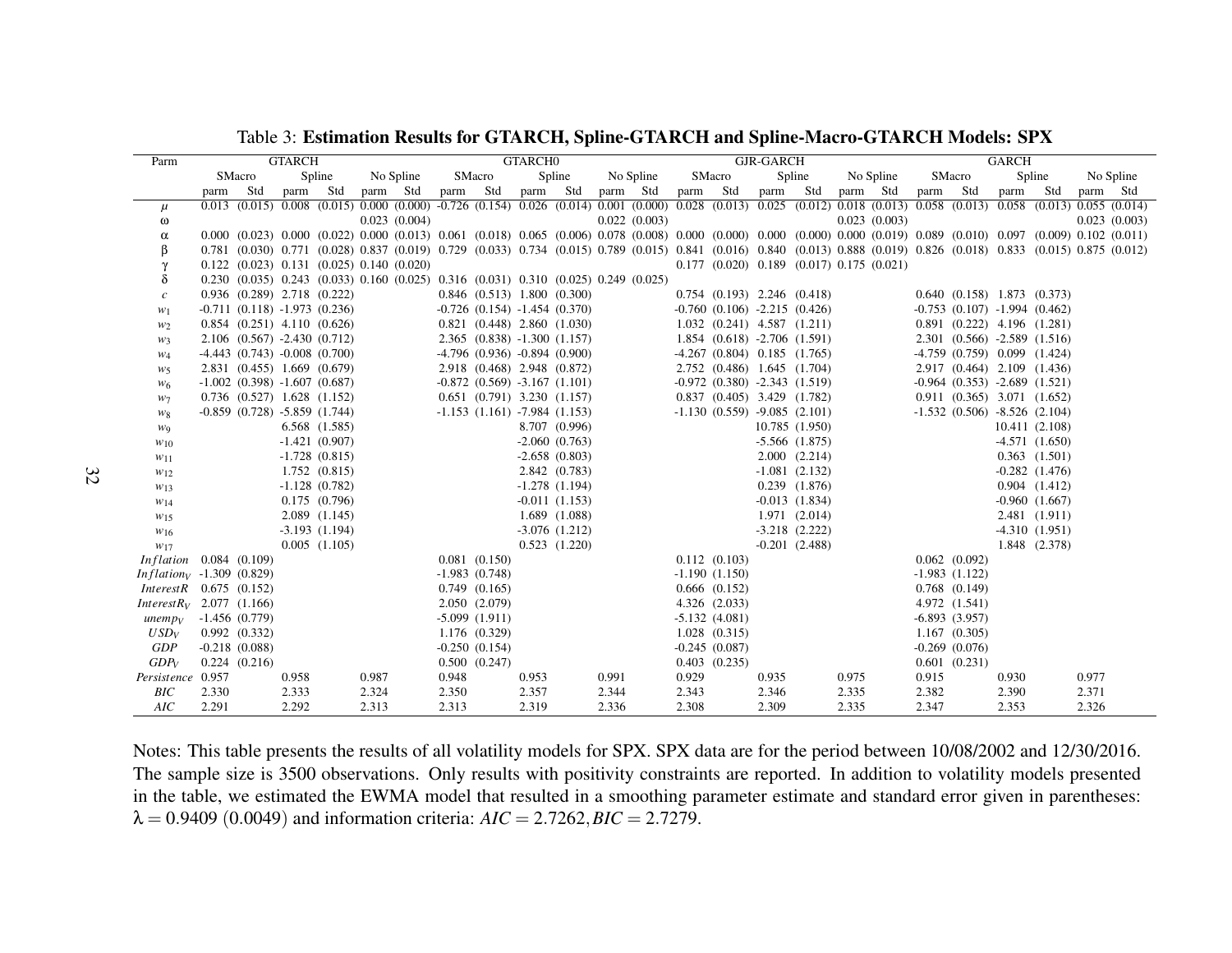| Parm                                                       |        |                                                                      | <b>GTARCH</b> |        |       |                   |       |                                                                      | <b>GTARCHO</b> |          |                                                                                                                                                                                                 |       |                                                                       | GJR-GARCH |          |       |              |                  |                                                                               | <b>GARCH</b> |     |       |                                                       |
|------------------------------------------------------------|--------|----------------------------------------------------------------------|---------------|--------|-------|-------------------|-------|----------------------------------------------------------------------|----------------|----------|-------------------------------------------------------------------------------------------------------------------------------------------------------------------------------------------------|-------|-----------------------------------------------------------------------|-----------|----------|-------|--------------|------------------|-------------------------------------------------------------------------------|--------------|-----|-------|-------------------------------------------------------|
|                                                            | SMacro |                                                                      |               | Spline |       | No Spline         |       | SMacro                                                               |                | Spline   | No Spline                                                                                                                                                                                       |       | SMacro                                                                |           | Spline   |       | No Spline    | SMacro           |                                                                               | Spline       |     |       | No Spline                                             |
|                                                            | parm   | Std                                                                  | parm Std      |        |       | parm Std          | parm  | Std                                                                  |                | parm Std | parm Std                                                                                                                                                                                        |       | parm Std                                                              |           | parm Std |       | parm Std     | parm             | Std                                                                           | parm         | Std |       | parm Std                                              |
| $\mu$                                                      |        |                                                                      |               |        |       |                   |       |                                                                      |                |          | $0.013$ $(0.006)$ $0.010$ $(0.005)$ $0.000$ $(0.000)$ $-1.256$ $(0.772)$ $0.016$ $(0.005)$ $0.000$ $(0.000)$ $0.016$ $(0.005)$ $0.015$ $(0.005)$ $0.014$ $(0.005)$                              |       |                                                                       |           |          |       |              |                  |                                                                               |              |     |       | $0.026$ $(0.005)$ $0.025$ $(0.005)$ $0.024$ $(0.005)$ |
| $\omega$                                                   |        |                                                                      |               |        |       | $0.002$ $(0.000)$ |       |                                                                      |                |          | $0.002$ $(0.000)$                                                                                                                                                                               |       |                                                                       |           |          |       | 0.003(0.001) |                  |                                                                               |              |     |       | 0.002(0.001)                                          |
| $\alpha$                                                   |        |                                                                      |               |        |       |                   |       |                                                                      |                |          | $0.000$ (0.062) $0.000$ (0.011) $0.019$ (0.009) $0.045$ (0.010) $0.046$ (0.005) $0.058$ (0.007) $0.000$ (0.000) $0.000$ (0.000) $0.010$ (0.009) $0.077$ (0.008) $0.099$ (0.010) $0.085$ (0.010) |       |                                                                       |           |          |       |              |                  |                                                                               |              |     |       |                                                       |
| β                                                          |        |                                                                      |               |        |       |                   |       |                                                                      |                |          | 0.826 (0.058) 0.841 (0.014) 0.869 (0.013) 0.796 (0.023) 0.808 (0.020) 0.844 (0.013) 0.861 (0.015) 0.872 (0.013) 0.914 (0.011) 0.838 (0.017) 0.890 (0.011) 0.902 (0.012)                         |       |                                                                       |           |          |       |              |                  |                                                                               |              |     |       |                                                       |
| $\gamma$                                                   |        | $0.079$ $(0.047)$ $0.076$ $(0.016)$ $0.069$ $(0.015)$                |               |        |       |                   |       |                                                                      |                |          |                                                                                                                                                                                                 |       | $0.122$ $(0.013)$ $0.130$ $(0.016)$ $0.107$ $(0.015)$                 |           |          |       |              |                  |                                                                               |              |     |       |                                                       |
| δ                                                          |        |                                                                      |               |        |       |                   |       |                                                                      |                |          | $0.168$ $(0.031)$ $0.192$ $(0.022)$ $0.137$ $(0.024)$ $0.227$ $(0.045)$ $0.239$ $(0.026)$ $0.194$ $0.000$                                                                                       |       |                                                                       |           |          |       |              |                  |                                                                               |              |     |       |                                                       |
| $\mathcal{C}$                                              |        | 1.334 (0.362) 0.871 (0.122)                                          |               |        |       |                   |       | $1.314$ $(1.305)$ $0.713$ $(0.095)$                                  |                |          |                                                                                                                                                                                                 |       | $0.530$ $(0.113)$ $0.466$ $(0.063)$                                   |           |          |       |              |                  | $0.736$ $(0.038)$ $0.962$ $(0.094)$                                           |              |     |       |                                                       |
| $W_1$                                                      |        | $-1.332$ $(0.218)$ $-0.674$ $(0.140)$                                |               |        |       |                   |       | $-1.256$ (0.772) $-0.632$ (0.218)                                    |                |          |                                                                                                                                                                                                 |       | $-0.805$ $(0.330)$ $-0.286$ $(0.252)$                                 |           |          |       |              |                  | $-0.783$ $(0.241)$ $-0.418$ $(0.506)$                                         |              |     |       |                                                       |
| $w_2$                                                      |        | $3.000$ $(0.437)$ $2.026$ $(0.314)$                                  |               |        |       |                   |       | 2.911 (1.450) 1.938 (0.636)                                          |                |          |                                                                                                                                                                                                 |       | $1.466$ $(0.854)$ $0.722$ $(0.798)$                                   |           |          |       |              |                  | $1.308$ $(0.669)$ $1.117$ $(1.509)$                                           |              |     |       |                                                       |
| $W_3$                                                      |        | $-0.468$ $(0.492)$ $-1.882$ $(0.498)$                                |               |        |       |                   |       | $-0.408$ $(1.480)$ $-1.692$ $(0.681)$                                |                |          |                                                                                                                                                                                                 |       | $1.060$ $(1.104)$ $-0.029$ $(1.165)$                                  |           |          |       |              | 1.662            | $(0.863) -0.373(1.732)$                                                       |              |     |       |                                                       |
| $W_4$                                                      |        | $-4.362$ (0.980) 0.370 (0.985)                                       |               |        |       |                   |       | $-4.445$ $(6.642)$ 0.235 $(0.544)$                                   |                |          |                                                                                                                                                                                                 |       | $-5.151$ $(1.582)$ $-1.166$ $(1.343)$                                 |           |          |       |              |                  | $-5.982$ $(1.057)$ $-0.668$ $(1.844)$                                         |              |     |       |                                                       |
| $W_5$                                                      |        | 5.727 (1.627) 0.738 (1.138)                                          |               |        |       |                   |       | 5.771 (10.502) 0.605 (0.772)                                         |                |          |                                                                                                                                                                                                 |       | 6.368 (1.716) 1.635 (1.373)                                           |           |          |       |              |                  | 6.999 (1.298) 0.440 (2.174)                                                   |              |     |       |                                                       |
| $W_6$                                                      |        | $-1.189$ $(1.090)$ $0.564$ $(0.773)$                                 |               |        |       |                   |       | $-1.575$ (4.702) 0.474 (1.171)                                       |                |          |                                                                                                                                                                                                 |       | $-0.871$ (1.125) 0.173 (1.283)                                        |           |          |       |              |                  | $-2.058$ $(1.531)$ $1.001$ $(1.863)$<br>$-6.957$ $(2.570)$ $-5.400$ $(1.665)$ |              |     |       |                                                       |
| $w_7$                                                      |        | $-6.600$ $(1.753)$ $-5.860$ $(1.009)$<br>8.539 (1.679) 8.342 (1.637) |               |        |       |                   |       | $-5.827$ $(3.282)$ $-5.225$ $(1.311)$<br>7.997 (1.943) 7.426 (1.262) |                |          |                                                                                                                                                                                                 |       | $-8.453$ $(2.149)$ $-5.863$ $(1.389)$<br>10.000 (1.689) 8.688 (1.551) |           |          |       |              |                  | 9.785 (2.378) 7.829 (1.922)                                                   |              |     |       |                                                       |
| $W_8$                                                      |        | $-3.104$ (0.968) $-4.116$ (1.457)                                    |               |        |       |                   |       | $-2.804$ $(3.835)$ $-3.014$ $(1.217)$                                |                |          |                                                                                                                                                                                                 |       | $-3.269$ (1.066) $-4.278$ (1.481)                                     |           |          |       |              |                  | $-3.972$ $(1.353)$ $-3.860$ $(1.928)$                                         |              |     |       |                                                       |
| W9                                                         |        | $-1.983$ (0.993) $-0.486$ (1.081)                                    |               |        |       |                   |       | $-2.405$ $(4.409)$ $-1.745$ $(0.998)$                                |                |          |                                                                                                                                                                                                 |       | $-2.301$ $(1.086)$ $-1.089$ $(1.386)$                                 |           |          |       |              |                  | $-1.900$ $(0.982)$ $-1.057$ $(1.910)$                                         |              |     |       |                                                       |
| $w_{10}$<br>$w_{11}$                                       |        | $3.062$ $(1.029)$ $2.021$ $(0.868)$                                  |               |        |       |                   |       | $3.600$ $(3.912)$ $3.212$ $(1.035)$                                  |                |          |                                                                                                                                                                                                 |       | $3.018$ $(1.252)$ $2.575$ $(1.351)$                                   |           |          |       |              |                  | $3.009$ $(1.007)$ $2.359$ $(2.149)$                                           |              |     |       |                                                       |
| $w_{12}$                                                   |        | $-2.623$ $(0.880)$ $-1.660$ $(0.744)$                                |               |        |       |                   |       | $-2.871$ $(2.801)$ $-2.686$ $(1.083)$                                |                |          |                                                                                                                                                                                                 |       | $-1.785$ $(1.251)$ $-1.462$ $(1.340)$                                 |           |          |       |              |                  | $-1.866$ $(1.072)$ $-1.136$ $(2.138)$                                         |              |     |       |                                                       |
| W13                                                        |        | 4.839 (1.106) 1.716 (0.739)                                          |               |        |       |                   |       | 4.603 (3.546) 3.417 (0.950)                                          |                |          |                                                                                                                                                                                                 |       | 3.933 (1.325) 2.481 (1.643)                                           |           |          |       |              |                  | 4.095 (1.268) 1.975 (2.456)                                                   |              |     |       |                                                       |
| $w_{14}$                                                   |        | $-7.824$ $(1.689)$ $-1.846$ $(0.908)$                                |               |        |       |                   |       | $-7.622$ $(4.738)$ $-5.281$ $(0.866)$                                |                |          |                                                                                                                                                                                                 |       | $-7.644$ (1.583) $-5.155$ (1.943)                                     |           |          |       |              |                  | $-8.343$ $(1.480)$ $-4.909$ $(2.715)$                                         |              |     |       |                                                       |
| $W_{15}$                                                   |        | 8.409 (2.383) 0.286 (0.999)                                          |               |        |       |                   |       | 8.602 (6.186) 4.938 (1.715)                                          |                |          |                                                                                                                                                                                                 |       | 8.482 (2.208) 4.835 (2.432)                                           |           |          |       |              |                  | 10.000 (1.696) 5.256 (3.321)                                                  |              |     |       |                                                       |
| $w_{16}$                                                   |        |                                                                      |               |        |       |                   |       |                                                                      |                |          |                                                                                                                                                                                                 |       |                                                                       |           |          |       |              |                  |                                                                               |              |     |       |                                                       |
| W17                                                        |        |                                                                      |               |        |       |                   |       |                                                                      |                |          |                                                                                                                                                                                                 |       |                                                                       |           |          |       |              |                  |                                                                               |              |     |       |                                                       |
| <i>Inflation</i> $-0.191 (0.145)$                          |        |                                                                      |               |        |       |                   |       | $-0.281$ $(0.138)$                                                   |                |          |                                                                                                                                                                                                 |       | $-0.263$ $(0.125)$                                                    |           |          |       |              |                  | $-0.395$ $(0.105)$                                                            |              |     |       |                                                       |
| <i>Inflation</i> <sub><math>V</math></sub> -10.000 (2.537) |        |                                                                      |               |        |       |                   |       | $-9.358(19.123)$                                                     |                |          |                                                                                                                                                                                                 |       | $-9.413(3.119)$                                                       |           |          |       |              | $-10.000(1.798)$ |                                                                               |              |     |       |                                                       |
| <i>InterestR</i>                                           |        | $0.163$ $(0.140)$                                                    |               |        |       |                   |       | $0.119$ $(1.013)$                                                    |                |          |                                                                                                                                                                                                 |       | $0.332$ $(0.140)$                                                     |           |          |       |              |                  | $0.191$ $(0.091)$                                                             |              |     |       |                                                       |
| $InterestR_V$                                              |        | $-2.888$ $(1.116)$                                                   |               |        |       |                   |       | $-2.279$ $(6.446)$                                                   |                |          |                                                                                                                                                                                                 |       | $-0.806$ $(1.012)$                                                    |           |          |       |              |                  | $-6.055$ $(1.211)$                                                            |              |     |       |                                                       |
| unemp <sub>V</sub>                                         |        | 1.604 (1.196)                                                        |               |        |       |                   |       | $0.853$ $(2.361)$                                                    |                |          |                                                                                                                                                                                                 |       | 1.197(1.172)                                                          |           |          |       |              |                  | 5.960 (4.520)                                                                 |              |     |       |                                                       |
| $USDCAD_V$                                                 |        | $0.412$ $(0.143)$                                                    |               |        |       |                   |       | $0.417$ $(0.148)$                                                    |                |          |                                                                                                                                                                                                 |       | $0.501$ $(0.137)$                                                     |           |          |       |              |                  | $0.578$ $(0.107)$                                                             |              |     |       |                                                       |
| GDP                                                        |        | $-0.036$ $(0.054)$                                                   |               |        |       |                   |       | $-0.036$ $(0.063)$                                                   |                |          |                                                                                                                                                                                                 |       | $-0.023$ $(0.040)$                                                    |           |          |       |              |                  | $-0.032$ $(0.034)$                                                            |              |     |       |                                                       |
| GDP <sub>V</sub>                                           |        | $0.057$ $(0.059)$                                                    |               |        |       |                   |       | $0.048$ $(0.240)$                                                    |                |          |                                                                                                                                                                                                 |       | $0.028$ $(0.044)$                                                     |           |          |       |              |                  | $-0.022$ $(0.060)$                                                            |              |     |       |                                                       |
| Persistence                                                | 0.949  |                                                                      | 0.974         |        | 0.991 |                   | 0.955 |                                                                      | 0.974          |          | 0.999                                                                                                                                                                                           | 0.922 |                                                                       | 0.938     |          | 0.978 |              | 0.915            |                                                                               | 0.989        |     | 0.987 |                                                       |
| BIC                                                        | 2.326  |                                                                      | 2.313         |        | 2.306 |                   | 2.337 |                                                                      | 2.324          |          | 2.312                                                                                                                                                                                           | 2.332 |                                                                       | 2.321     |          | 2.312 |              | 2.354            |                                                                               | 2.373        |     | 2.327 |                                                       |
| AIC                                                        | 2.275  |                                                                      | 2.276         |        | 2.296 |                   | 2.287 |                                                                      | 2.289          |          | 2.303                                                                                                                                                                                           | 2.284 |                                                                       | 2.288     |          | 2.303 |              | 2.307            |                                                                               | 2.340        |     | 2.320 |                                                       |

Table 4: Estimation Results for GTARCH, Spline-GTARCH and Spline-Macro-GTARCH Models: TSX

Notes: This table presents the results of all volatility models for TSX. TSX data are for the period between 03/17/2003 and 03/31/2017. The sample size is 3500 observations. Only results with positivity constraints are reported. In addition to volatility models presented in the table, we estimated the EWMA model that resulted in <sup>a</sup> smoothing parameter estimate and standard error given in parentheses: $\lambda = 0.9369 (0.0055)$  and information criteria:  $AIC = 2.8222, BIC = 2.8240$ .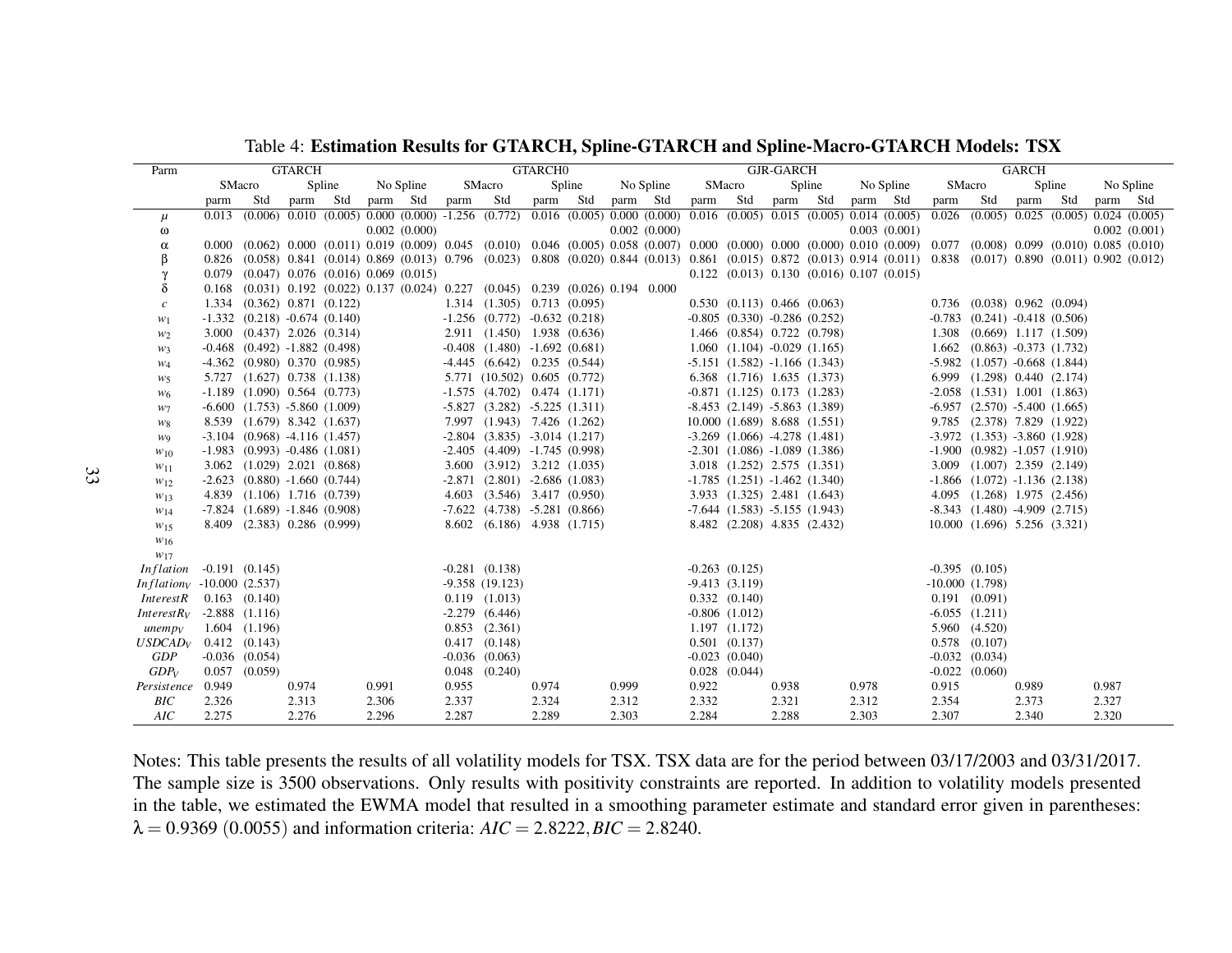|            |              | GTARCH   | <b>GTARCHO</b> | <b>GJR-GARCH</b> | <b>GARCH</b> | EWMA     | <b>RV</b> |
|------------|--------------|----------|----------------|------------------|--------------|----------|-----------|
| <b>SPX</b> | Spline+Macro | $-0.726$ | $-0.57$        | $-0.658$         | $-0.158$     |          |           |
|            | Spline       | $-0.764$ | $-0.6$         | $-0.659$         | $-0.183$     |          |           |
|            | No Spline    | $-0.755$ | $-0.544$       | $-0.659$         | $-0.192$     | $-0.146$ | $-0.111$  |
|            |              |          |                |                  |              |          |           |
| <b>TSX</b> | Spline+Macro | $-0.744$ | $-0.614$       | $-0.628$         | $-0.213$     |          |           |
|            | Spline       | $-0.762$ | $-0.638$       | $-0.661$         | $-0.245$     |          |           |
|            | No Spline    | $-0.715$ | $-0.584$       | $-0.632$         | $-0.255$     | $-0.190$ | $-0.057$  |
|            |              |          |                |                  |              |          |           |

Table 5: Degree of Risk Aversion: SPX and TSX

Notes: This table presents the correlation between returns *r<sup>t</sup>* and log difference of fitted conditional variance  $log(\sigma_t^2/\sigma_{t-1}^2)$  for each model. The last column presents correlation results for realized volatility (RV) estimate of  $\sigma_t$ . The more negative correlation implies higher degree of risk aversion in the model.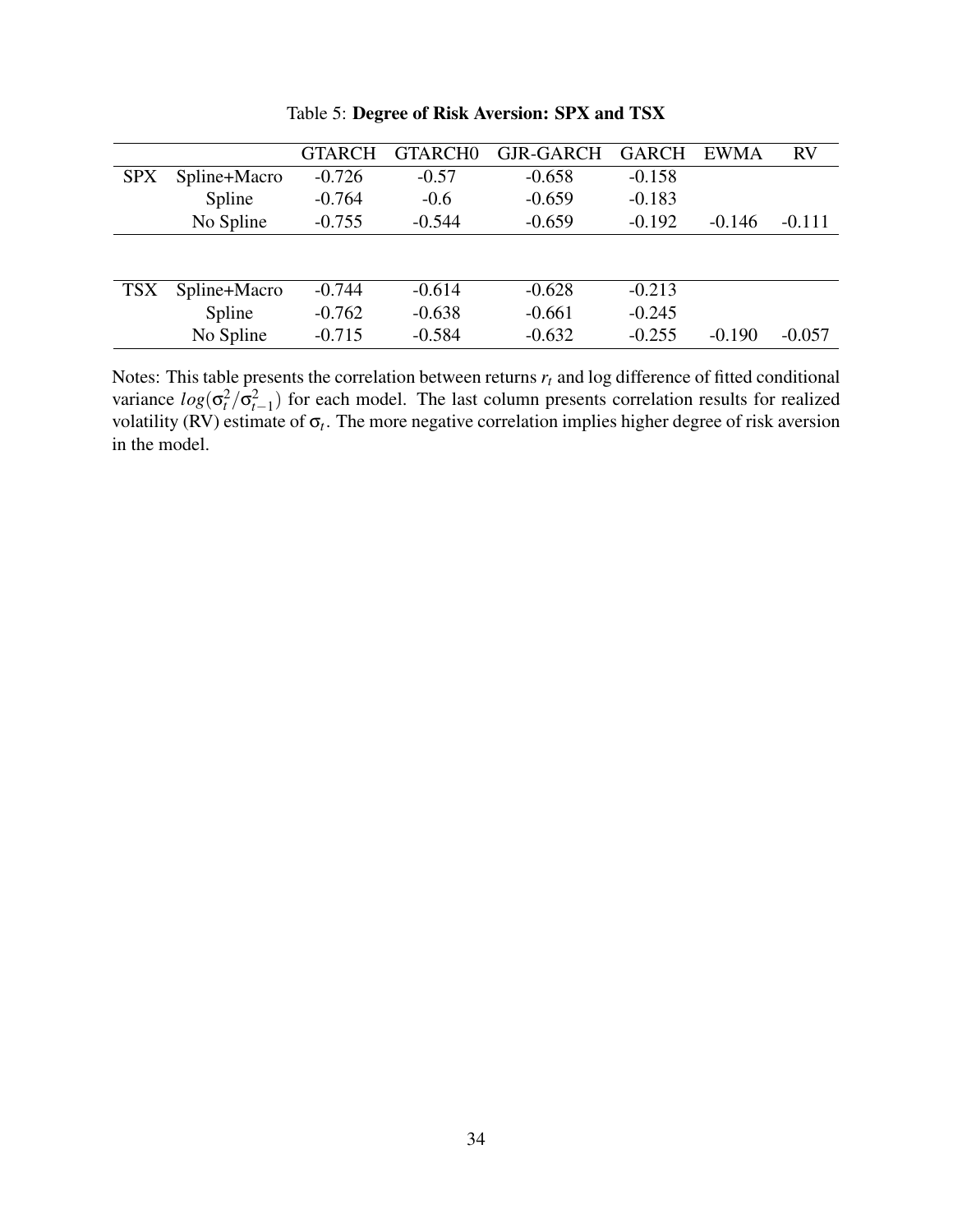|              |                         |                | <b>GTARCH</b>           |                |                | <b>GTARCHO</b> |                                                                                             |                | <b>GJR-GARCH</b> |                |                | <b>GARCH</b>   |                | <b>EWMA</b> |
|--------------|-------------------------|----------------|-------------------------|----------------|----------------|----------------|---------------------------------------------------------------------------------------------|----------------|------------------|----------------|----------------|----------------|----------------|-------------|
|              | Forecast                |                |                         |                |                |                | SMacro Spline NoSpline SMacro Spline NoSpline SMacro Spline NoSpline SMacro Spline NoSpline |                |                  |                |                |                |                |             |
| Panel A:     | <b>SPX</b>              |                | $t = December 30, 2016$ |                |                |                |                                                                                             |                |                  |                |                |                |                |             |
|              | $t+1$ day               | 10.841         | 9.656                   | 10.875         | 9.409          | 8.399          | 10.762                                                                                      | 10.383         | 9.328            | 10.178         | 9.116          | 8.481          | 9.615          | 8.044       |
| σ            | t+2day                  | 10.949         | 9.717                   | 11.065         | 9.468          | 8.437          | 10.976                                                                                      | 10.516         | 9.391            | 10.345         | 9.256          | 8.595          | 9.814          |             |
|              | $t+3day$                | 11.051         | 9.775                   | 11.249         | 9.524          | 8.473          | 11.183                                                                                      | 10.638         | 9.450            | 10.506         | 9.382          | 8.699          | 10.004         |             |
| $VaR_{1day}$ | $q = 90\%$              | 0.867          | 0.772                   | 0.854          | 0.771          | 0.683          | 0.849                                                                                       | 0.858          | 0.765            | 0.820          | 0.759          | 0.713          | 0.787          | 0.647       |
|              | $q = 95%$               | 1.185          | 1.065                   | 1.199          | 1.033          | 0.930          | 1.179                                                                                       | 1.138          | 1.032            | 1.113          | 0.995          | 0.947          | 1.073          | 0.892       |
|              | $q = 99\%$              | 1.822          | 1.647                   | 1.842          | 1.601          | 1.430          | 1.841                                                                                       | 1.741          | 1.550            | 1.735          | 1.540          | 1.436          | 1.655          | 1.414       |
| $VaR_{2dav}$ | $q = 90\%$              | 1.226          | 1.092                   | 1.208          | 1.090          | 0.966          | 1.201                                                                                       | 1.214          | 1.082            | 1.160          | 1.074          | 1.008          | 1.113          |             |
|              | $q = 95%$               | 1.675          | 1.506                   | 1.696          | 1.461          | 1.315          | 1.668                                                                                       | 1.610          | 1.459            | 1.574          | 1.407          | 1.339          | 1.518          |             |
|              | $q = 99\%$              | 2.576          | 2.330                   | 2.605          | 2.264          | 2.022          | 2.604                                                                                       | 2.462          | 2.192            | 2.454          | 2.178          | 2.030          | 2.341          |             |
| $VaR_{3dav}$ | $q = 90\%$              | 1.501          | 1.338                   | 1.480          | 1.335          | 1.183          | 1.471                                                                                       | 1.486          | 1.325            | 1.421          | 1.315          | 1.235          | 1.363          |             |
|              | $q = 95%$               | 2.052          | 1.844                   | 2.077          | 1.789          | 1.611          | 2.043                                                                                       | 1.971          | 1.787            | 1.928          | 1.723          | 1.640          | 1.859          |             |
|              | $q = 99\%$              | 3.155          | 2.853                   | 3.190          | 2.773          | 2.476          | 3.189                                                                                       | 3.015          | 2.685            | 3.006          | 2.667          | 2.487          | 2.867          |             |
| $ES_{1day}$  | $q = 90\%$              | 0.963          | 0.858                   | 0.949          | 0.856          | 0.759          | 0.944                                                                                       | 0.953          | 0.850            | 0.911          | 0.844          | 0.792          | 0.875          | 0.719       |
|              | $q = 95%$               | 1.247          | 1.121                   | 1.262          | 1.087          | 0.979          | 1.241                                                                                       | 1.198          | 1.086            | 1.171          | 1.047          | 0.997          | 1.130          | 0.939       |
|              | $q = 99\%$              | 1.840          | 1.664                   | 1.861          | 1.617          | 1.444          | 1.860                                                                                       | 1.758          | 1.566            | 1.753          | 1.556          | 1.450          | 1.672          | 1.429       |
| $ES_{2day}$  | $q = 90\%$              | 1.362          | 1.214                   | 1.342          | 1.211          | 1.073          | 1.335                                                                                       | 1.348          | 1.202            | 1.289          | 1.193          | 1.120          | 1.237          |             |
|              | $q = 95%$               | 1.764          | 1.585                   | 1.785          | 1.538          | 1.384          | 1.756                                                                                       | 1.694          | 1.536            | 1.657          | 1.481          | 1.410          | 1.597          |             |
|              | $q = 99\%$              | 2.602          | 2.353                   | 2.631          | 2.287          | 2.042          | 2.630                                                                                       | 2.487          | 2.215            | 2.479          | 2.200          | 2.051          | 2.364          |             |
| $ES_{3dav}$  | $q = 90%$               | 1.668          | 1.486                   | 1.644          | 1.483          | 1.314          | 1.635                                                                                       | 1.651          | 1.472            | 1.579          | 1.461          | 1.372          | 1.515          |             |
|              | $q = 95%$               | 2.160          | 1.941                   | 2.186          | 1.883          | 1.696          | 2.150                                                                                       | 2.075          | 1.881            | 2.029          | 1.814          | 1.727          | 1.956          |             |
|              | $q = 99\%$              | 3.187          | 2.882                   | 3.223          | 2.801          | 2.501          | 3.222                                                                                       | 3.046          | 2.712            | 3.036          | 2.694          | 2.512          | 2.896          |             |
| Panel B:     | <b>TSX</b>              |                | $t = March 31, 2017$    |                |                |                |                                                                                             |                |                  |                |                |                |                |             |
|              | $t+1$ day               | 4.111          | 3.711                   | 4.273          | 4.018          | 3.679          | 4.132                                                                                       | 4.108          | 3.659            | 4.262          | 4.089          | 3.625          | 4.011          | 3.627       |
| σ            | $t+2day$                | 4.149          | 3.738                   | 4.325          | 4.073          | 3.724          | 4.191                                                                                       | 4.133          | 3.666            | 4.290          | 4.142          | 3.653          | 4.052          |             |
|              | t+3day                  | 4.184          | 3.764                   | 4.375          | 4.126          | 3.767          | 4.250                                                                                       | 4.157          | 3.672            | 4.317          | 4.190          | 3.680          | 4.093          |             |
| $VaR_{1day}$ | $q = 90\%$              | 0.344          | 0.307                   | 0.346          | 0.335          | 0.307          | 0.339                                                                                       | 0.336          | 0.308            | 0.356          | 0.351          | 0.310          | 0.340          | 0.299       |
|              | $q = 95\%$              | 1.185          | 0.413                   | 0.472          | 0.454          | 0.414          | 0.456                                                                                       | 0.461          | 0.413            | 0.478          | 0.474          | 0.416          | 0.459          | 0.410       |
|              | $q = 99\%$              | 1.822          | 0.611                   | 0.724          | 0.685          | 0.625          | 0.722                                                                                       | 0.681          | 0.625            | 0.743          | 0.720          | 0.636          | 0.728          | 0.646       |
| $VaR_{2dav}$ | $q = 90\%$<br>$q = 95%$ | 1.226<br>1.675 | 0.434<br>0.583          | 0.490<br>0.668 | 0.473<br>0.642 | 0.434<br>0.585 | 0.479<br>0.644                                                                              | 0.475<br>0.653 | 0.436<br>0.584   | 0.503<br>0.677 | 0.496<br>0.670 | 0.438<br>0.588 | 0.481<br>0.648 |             |
|              | $q = 99\%$              | 2.576          | 0.865                   | 1.024          | 0.968          | 0.883          | 1.021                                                                                       | 0.963          | 0.884            | 1.050          | 1.018          | 0.900          | 1.029          |             |
|              | $q = 90\%$              | 1.501          | 0.531                   | 0.600          | 0.580          | 0.532          | 0.587                                                                                       | 0.582          | 0.533            | 0.616          | 0.608          | 0.536          | 0.589          |             |
| $VaR_{3dav}$ | $q = 95%$               | 2.052          | 0.715                   | 0.818          | 0.787          | 0.717          | 0.789                                                                                       | 0.799          | 0.715            | 0.829          | 0.821          | 0.720          | 0.794          |             |
|              | $q = 99\%$              | 3.155          | 1.059                   | 1.254          | 1.186          | 1.082          | 1.251                                                                                       | 1.180          | 1.083            | 1.286          | 1.247          | 1.102          | 1.261          |             |
| $ES_{1day}$  | $q = 90\%$              | 0.382          | 0.341                   | 0.385          | 0.372          | 0.341          | 0.377                                                                                       | 0.379          | 0.342            | 0.395          | 0.390          | 0.344          | 0.378          | 0.332       |
|              | $q = 95%$               | 0.481          | 0.434                   | 0.497          | 0.478          | 0.436          | 0.480                                                                                       | 0.493          | 0.435            | 0.504          | 0.499          | 0.438          | 0.483          | 0.432       |
|              | $q = 99\%$              | 0.688          | 0.618                   | 0.731          | 0.692          | 0.631          | 0.729                                                                                       | 0.699          | 0.632            | 0.750          | 0.727          | 0.643          | 0.735          | 0.653       |
| $ES_{2day}$  | $q = 90\%$              | 0.541          | 0.482                   | 0.544          | 0.526          | 0.482          | 0.533                                                                                       | 0.535          | 0.484            | 0.559          | 0.552          | 0.487          | 0.535          |             |
|              | $q = 95%$               | 0.680          | 0.614                   | 0.703          | 0.676          | 0.616          | 0.678                                                                                       | 0.697          | 0.615            | 0.712          | 0.705          | 0.619          | 0.683          |             |
|              | $q = 99\%$              | 0.973          | 0.873                   | 1.034          | 0.978          | 0.892          | 1.032                                                                                       | 0.988          | 0.893            | 1.061          | 1.028          | 0.909          | 1.040          |             |
| $ES_{3day}$  | $q = 90\%$              | 0.662          | 0.590                   | 0.667          | 0.644          | 0.591          | 0.652                                                                                       | 0.656          | 0.593            | 0.685          | 0.676          | 0.596          | 0.655          |             |
|              | $q = 95%$               | 0.832          | 0.752                   | 0.861          | 0.828          | 0.755          | 0.831                                                                                       | 0.854          | 0.753            | 0.872          | 0.864          | 0.758          | 0.836          |             |
|              | $q = 99\%$              | 1.192          | 1.070                   | 1.267          | 1.198          | 1.093          | 1.263                                                                                       | 1.210          | 1.094            | 1.299          | 1.259          | 1.114          | 1.273          |             |
|              |                         |                |                         |                |                |                |                                                                                             |                |                  |                |                |                |                |             |

Table 6: Forecasts of Volatility and Tail Risk: Low Volatility

Notes: This table presents 1- to 3-day forecasts of volatility, VaR and ES produced by each volatility model for SPX and TSX at the timeof low volatility. VaR and ES were estimated using the Hull and White (1998) method.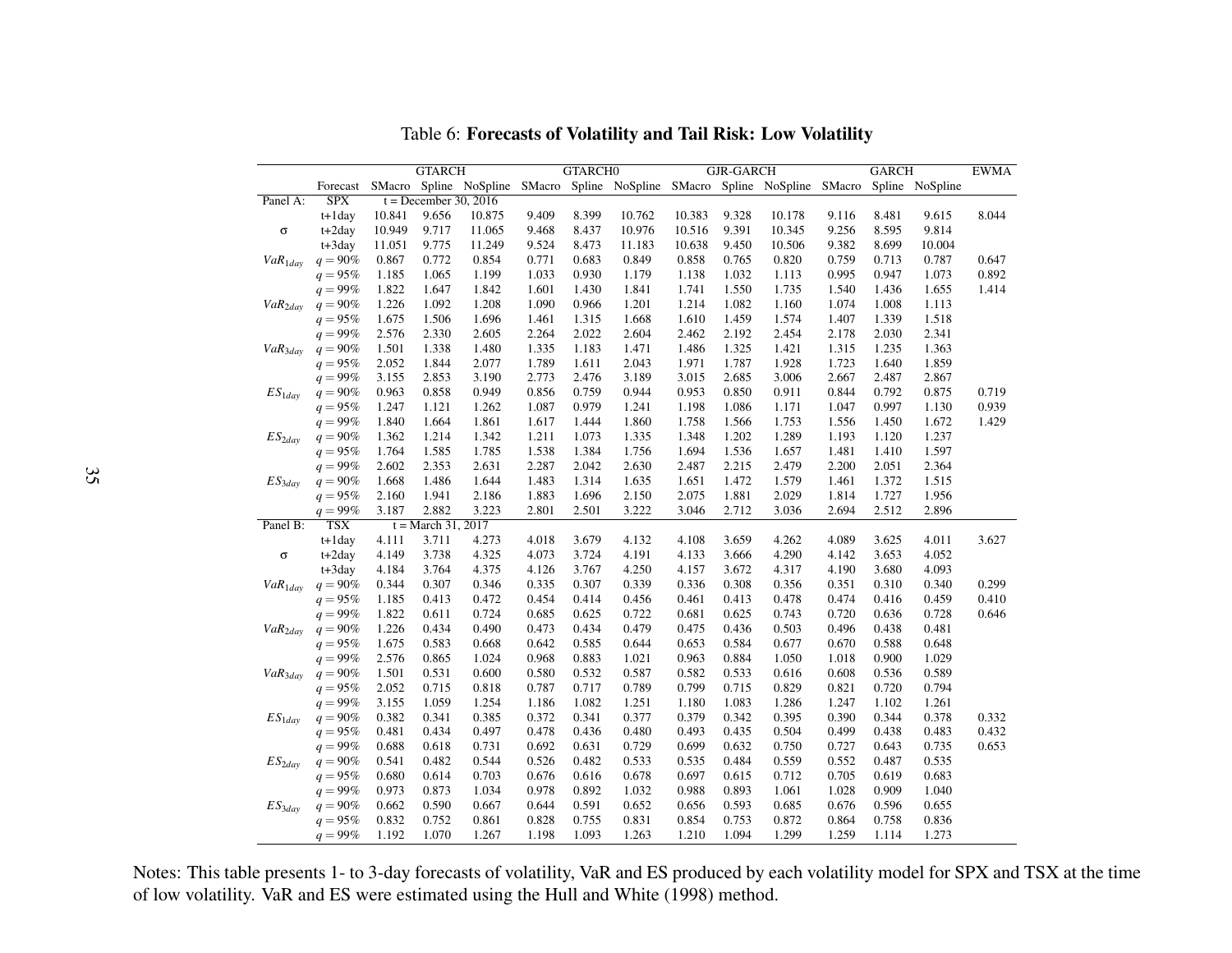|              |                          |                | <b>GTARCH</b>            |                |                | <b>GTARCHO</b> |                |                | <b>GJR-GARCH</b> |                                                                                             |                | <b>GARCH</b>   |                | <b>EWMA</b> |
|--------------|--------------------------|----------------|--------------------------|----------------|----------------|----------------|----------------|----------------|------------------|---------------------------------------------------------------------------------------------|----------------|----------------|----------------|-------------|
|              | Forecast                 |                |                          |                |                |                |                |                |                  | SMacro Spline NoSpline SMacro Spline NoSpline SMacro Spline NoSpline SMacro Spline NoSpline |                |                |                |             |
| Panel A:     | <b>SPX</b>               |                | $t = November 11, 2008$  |                |                |                |                |                |                  |                                                                                             |                |                |                |             |
|              | $t+1$ day                | 84.678         | 88.806                   | 91.214         | 79.610         | 79.724         | 83.340         | 77.198         | 80.449           | 81.014                                                                                      | 62.656         | 64.261         | 66.241         | 71.063      |
| $\sigma$     | $t+2day$                 | 83.405         | 87.345                   | 90.654         | 78.561         | 78.529         | 82.996         | 75.390         | 78.526           | 80.039                                                                                      | 61.794         | 63.063         | 65.520         |             |
|              | $t+3day$                 | 82.168         | 85.924                   | 90.098         | 77.553         | 77.374         | 82.654         | 73.670         | 76.685           | 79.077                                                                                      | 60.994         | 61.927         | 64.808         |             |
| $VaR_{1day}$ | $q = 90\%$               | 6.771          | 7.130                    | 7.385          | 6.562          | 6.628          | 6.787          | 6.412          | 6.669            | 6.611                                                                                       | 5.285          | 5.451          | 5.560          | 5.717       |
|              | $q = 95%$                | 9.044          | 9.726                    | 10.119         | 8.475          | 8.683          | 9.138          | 8.113          | 8.845            | 8.893                                                                                       | 6.581          | 7.205          | 7.490          | 7.881       |
|              | $q = 99\%$               | 13.050         | 14.461                   | 14.558         | 12.886         | 12.585         | 13.962         | 11.703         | 12.163           | 12.726                                                                                      | 9.714          | 9.938          | 10.608         | 12.494      |
| $VaR_{2dav}$ | $q = 90\%$               | 9.575          | 10.083                   | 10.444         | 9.280          | 9.373          | 9.599          | 9.068          | 9.431            | 9.350                                                                                       | 7.475          | 7.709          | 7.863          |             |
|              | $q = 95%$                | 12.791         | 13.755                   | 14.311         | 11.986         | 12.280         | 12.923         | 11.473         | 12.508           | 12.577                                                                                      | 9.307          | 10.189         | 10.593         |             |
|              | $q = 99\%$               | 18.455         | 20.451                   | 20.589         | 18.223         | 17.799         | 19.746         | 16.550         | 17.202           | 17.997                                                                                      | 13.738         | 14.054         | 15.001         |             |
| $VaR_{3dav}$ | $q = 90\%$               | 11.727         | 12.349                   | 12.792         | 11.365         | 11.480         | 11.756         | 11.106         | 11.551           | 11.451                                                                                      | 9.155          | 9.441          | 9.630          |             |
|              | $q = 95%$                | 15.665         | 16.846                   | 17.527         | 14.679         | 15.040         | 15.828         | 14.052         | 15.320           | 15.404                                                                                      | 11.399         | 12.479         | 12.973         |             |
|              | $q = 99\%$               | 22.603         | 25.048                   | 25.216         | 22.319         | 21.799         | 24.183         | 20.270         | 21.068           | 22.042                                                                                      | 16.825         | 17.213         | 18.373         |             |
| $ES_{1day}$  | $q = 90\%$               | 7.523          | 7.922                    | 8.206          | 7.291          | 7.364          | 7.541          | 7.124          | 7.410            | 7.346                                                                                       | 5.873          | 6.057          | 6.177          | 6.352       |
|              | $q = 95%$                | 9.520          | 10.238                   | 10.652         | 8.921          | 9.140          | 9.619          | 8.540          | 9.310            | 9.361                                                                                       | 6.928          | 7.584          | 7.884          | 8.296       |
|              | $q = 99\%$               | 13.181         | 14.607                   | 14.705         | 13.016         | 12.713         | 14.103         | 11.821         | 12.286           | 12.855                                                                                      | 9.812          | 10.038         | 10.715         | 12.620      |
| $ES_{2day}$  | $q = 90\%$               | 10.639         | 11.203                   | 11.605         | 10.311         | 10.414         | 10.665         | 10.075         | 10.479           | 10.388                                                                                      | 8.305          | 8.565          | 8.736          |             |
|              | $q = 95%$                | 13.464         | 14.479                   | 15.064         | 12.616         | 12.926         | 13.604         | 12.077         | 13.167           | 13.239                                                                                      | 9.797          | 10.725         | 11.150         |             |
|              | $q = 99\%$               | 18.641         | 20.658                   | 20.797         | 18.407         | 17.978         | 19.945         | 16.717         | 17.375           | 18.179                                                                                      | 13.877         | 14.196         | 15.153         |             |
| $ES_{3dav}$  | $q = 90\%$               | 13.030         | 13.721                   | 14.213         | 12.628         | 12.755         | 13.062         | 12.340         | 12.834           | 12.723                                                                                      | 10.172         | 10.490         | 10.700         |             |
|              | $q = 95\%$               | 16.490         | 17.733                   | 18.449         | 15.452         | 15.832         | 16.661         | 14.792         | 16.126           | 16.214                                                                                      | 11.999         | 13.136         | 13.656         |             |
|              | $q = 99\%$               | 22.831         | 25.301                   | 25.471         | 22.544         | 22.019         | 24.428         | 20.474         | 21.280           | 22.265                                                                                      | 16.995         | 17.387         | 18.558         |             |
| Panel B:     | <b>TSX</b>               |                | $t =$ September 16, 2008 |                |                |                |                |                |                  |                                                                                             |                |                |                |             |
|              | $t+1day$                 | 16.305         | 17.452                   | 14.694         | 15.233         | 16.265         | 13.449         | 17.229         | 17.760           | 15.724                                                                                      | 15.911         | 16.287         | 14.554         | 13.363      |
| $\sigma$     | $t+2day$                 | 16.149         | 17.404                   | 14.649         | 15.183         | 16.295         | 13.459         | 16.913         | 17.541           | 15.570                                                                                      | 15.760         | 16.218         | 14.477         |             |
|              | $t+3day$                 | 15.999         | 17.358                   | 14.604         | 15.135         | 16.325         | 13.469         | 16.617         | 17.333           | 15.417                                                                                      | 15.621         | 16.152         | 14.400         |             |
| $VaR_{1day}$ | $q = 90\%$               | 1.322          | 1.366                    | 1.183          | 1.236          | 1.319          | 1.091          | 1.388          | 1.415            | 1.279                                                                                       | 1.313          | 1.330          | 1.210          | 1.101       |
|              | $q = 95%$                | 1.185          | 1.862                    | 1.648          | 1.657          | 1.749          | 1.533          | 1.880          | 1.936            | 1.771                                                                                       | 1.785          | 1.827          | 1.660          | 1.511       |
|              | $q = 99\%$               | 1.822          | 2.794                    | 2.573          | 2.486          | 2.689          | 2.377          | 2.856          | 2.834            | 2.810                                                                                       | 2.706          | 2.625          | 2.648          | 2.382       |
| $VaR_{2day}$ | $q = 90%$                | 1.226          | 1.933                    | 1.674          | 1.748          | 1.865          | 1.543          | 1.963          | 2.002            | 1.808                                                                                       | 1.857          | 1.880          | 1.711          |             |
|              | $q = 95%$                | 1.675          | 2.634                    | 2.331          | 2.344          | 2.473          | 2.169          | 2.658          | 2.738            | 2.504                                                                                       | 2.524          | 2.584          | 2.347          |             |
|              | $q = 99\%$               | 2.576          | 3.951                    | 3.639          | 3.515          | 3.803          | 3.361          | 4.039          | 4.008            | 3.974                                                                                       | 3.827          | 3.713          | 3.745          |             |
| $VaR_{3dav}$ | $q = 90\%$               | 1.501          | 2.367                    | 2.050          | 2.141          | 2.284          | 1.890          | 2.404          | 2.451            | 2.215                                                                                       | 2.274          | 2.303          | 2.096          |             |
|              | $q = 95%$                | 2.052          | 3.225<br>4.838           | 2.855<br>4.456 | 2.870<br>4.306 | 3.029          | 2.656          | 3.256          | 3.354<br>4.908   | 3.067<br>4.867                                                                              | 3.091<br>4.687 | 3.165          | 2.875<br>4.587 |             |
|              | $q = 99\%$<br>$q = 90\%$ | 3.155<br>1.469 | 1.518                    | 1.315          | 1.373          | 4.658          | 4.117<br>1.213 | 4.947<br>1.393 | 1.573            | 1.421                                                                                       | 1.459          | 4.547<br>1.477 | 1.344          | 1.223       |
| $ES_{1day}$  |                          |                |                          |                | 1.744          | 1.465          | 1.614          |                | 2.038            |                                                                                             |                | 1.923          |                |             |
|              | $q = 95%$                | 1.855          | 1.960                    | 1.735          |                | 1.841          |                | 1.930          |                  | 1.864                                                                                       | 1.879<br>2.734 |                | 1.747          | 1.590       |
|              | $q = 99\%$               | 2.595<br>2.077 | 2.822<br>2.147           | 2.599<br>1.859 | 2.511<br>1.942 | 2.717<br>2.072 | 2.401<br>1.715 | 2.880<br>1.970 | 2.862<br>2.224   | 2.838<br>2.009                                                                              | 2.063          | 2.652<br>2.089 | 2.675<br>1.901 | 2.406       |
| $ES_{2day}$  | $q = 90\%$<br>$q = 95%$  | 2.624          | 2.772                    | 2.454          | 2.467          | 2.604          | 2.283          | 2.729          | 2.882            | 2.636                                                                                       | 2.657          | 2.720          | 2.471          |             |
|              | $q = 99\%$               | 3.670          | 3.991                    | 3.675          | 3.551          | 3.842          | 3.395          | 4.073          | 4.048            | 4.014                                                                                       | 3.866          | 3.750          | 3.783          |             |
|              |                          |                | 2.630                    | 2.277          | 2.379          |                |                |                | 2.724            |                                                                                             |                | 2.559          | 2.329          |             |
| $ES_{3day}$  | $q = 90\%$<br>$q = 95%$  | 2.544<br>3.214 | 3.395                    | 3.005          | 3.021          | 2.538<br>3.189 | 2.100<br>2.796 | 2.412<br>3.342 | 3.530            | 2.461<br>3.228                                                                              | 2.527<br>3.254 | 3.331          | 3.026          |             |
|              |                          | 4.495          | 4.887                    | 4.501          | 4.349          | 4.705          | 4.158          | 4.988          | 4.958            |                                                                                             | 4.735          | 4.593          |                |             |
|              | $q = 99\%$               |                |                          |                |                |                |                |                |                  | 4.916                                                                                       |                |                | 4.633          |             |

Table 7: Forecasts of Volatility and Tail Risk: High Volatility

Notes: This table presents 1- to 3-day forecasts of volatility, VaR and ES produced by each volatility model for SPX and TSX at the timeof high volatility. VaR and ES were estimated using the Hull and White (1998) method.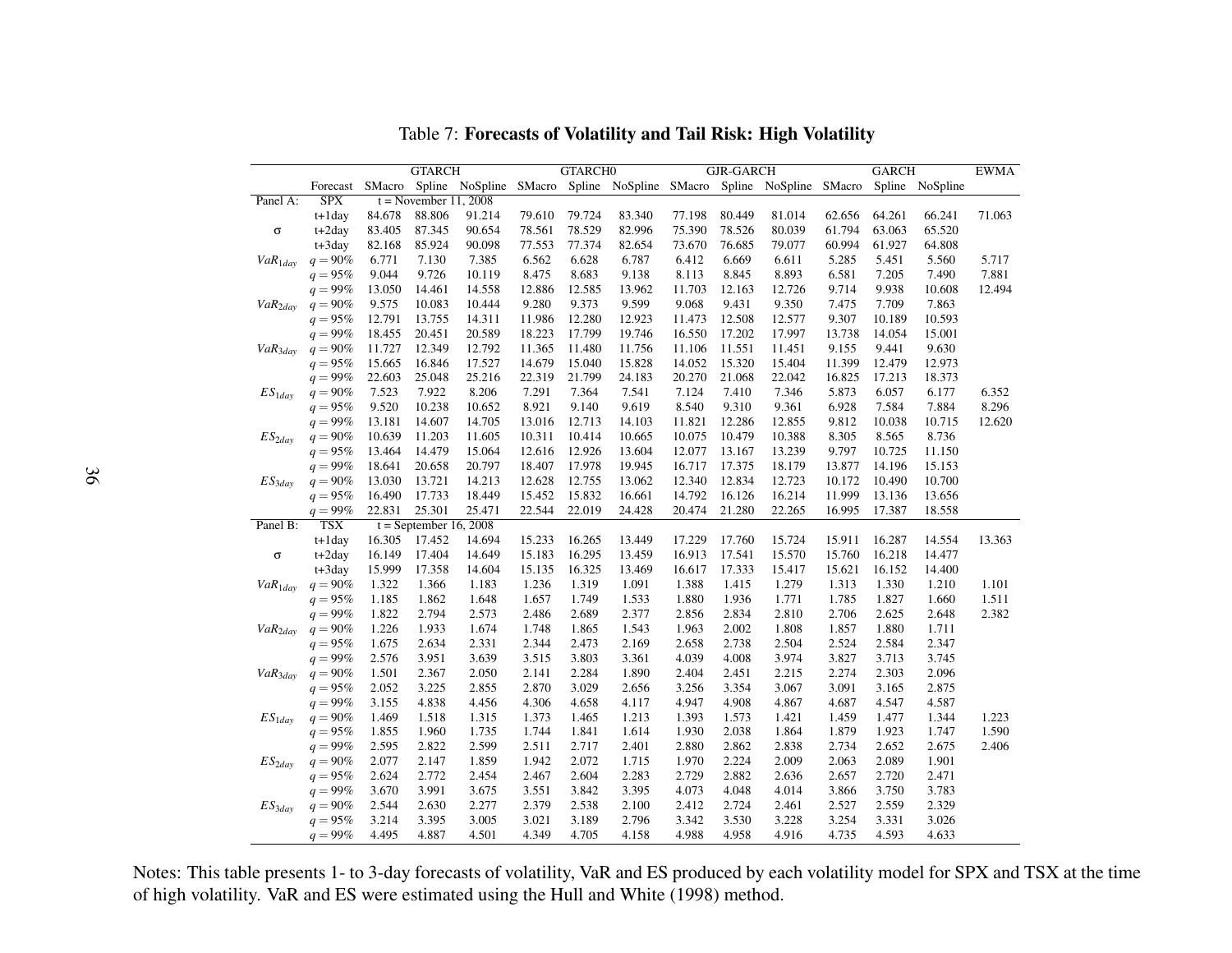| Upper and lower bound from the Kupiec Test |              |         |
|--------------------------------------------|--------------|---------|
| Breaches allowed at 95% CI LB              |              | -UB     |
| $VaR_{O90}$                                | 310 350      |         |
| VaR <sub>O95</sub>                         |              | 146 175 |
| VaR <sub>O99</sub>                         | $22^{\circ}$ | 35      |

Table 8: Backtesting for SPX and TSX VaR Models

#### Breaches for SPX Data

|                         |         | <b>GTARCH</b> | GTARCH <sub>0</sub> | GJR-GARCH | <b>GARCH</b> | EWMA |
|-------------------------|---------|---------------|---------------------|-----------|--------------|------|
| Spline                  | 90% VaR | 343           | 336                 | 336       | 307          |      |
|                         | 95% VaR | 169           | 166                 | 167       | 160          |      |
|                         | 99% VaR | 32            | 33                  | 33        | 29           |      |
| Spline + Macro Variable | 90% VaR | 336           | 327                 | 326       | 308          |      |
|                         | 95% VaR | 171           | 167                 | 166       | 160          |      |
|                         | 99% VaR | 34            | 29                  | 32        | 30           |      |
| No Spline               | 90% VaR | 336           | 327                 | 326       | 308          | 354  |
|                         | 95% VaR | 171           | 167                 | 166       | 160          | 176  |
|                         | 99% VaR | 34            | 29                  | 32        | 30           | 36   |

### Breaches for TSX Data

|                         |         | <b>GTARCH</b> | GTARCH <sub>0</sub> | GJR-GARCH | <b>GARCH</b> | <b>EWMA</b> |
|-------------------------|---------|---------------|---------------------|-----------|--------------|-------------|
| Spline                  | 90% VaR | 341           | 328                 | 327       | 321          |             |
|                         | 95% VaR | 168           | 163                 | 162       | 155          |             |
|                         | 99% VaR | 34            | 32                  | 31        | 30           |             |
| Spline + Macro Variable | 90% VaR | 330           | 329                 | 332       | 312          |             |
|                         | 95% VaR | 164           | 152                 | 162       | 151          |             |
|                         | 99% VaR | 33            | 33                  | 33        | 27           |             |
| No Spline               | 90% VaR | 330           | 329                 | 332       | 312          | 356         |
|                         | 95% VaR | 164           | 152                 | 162       | 151          | 182         |
|                         | 99% VaR | 33            | 33                  | 33        | 27           | 36          |

Notes: This table presents the number of backtest breaches for VaR of SPX and TSX produced by each volatility model. VaR wasestimated using the Hull and White (1998) method.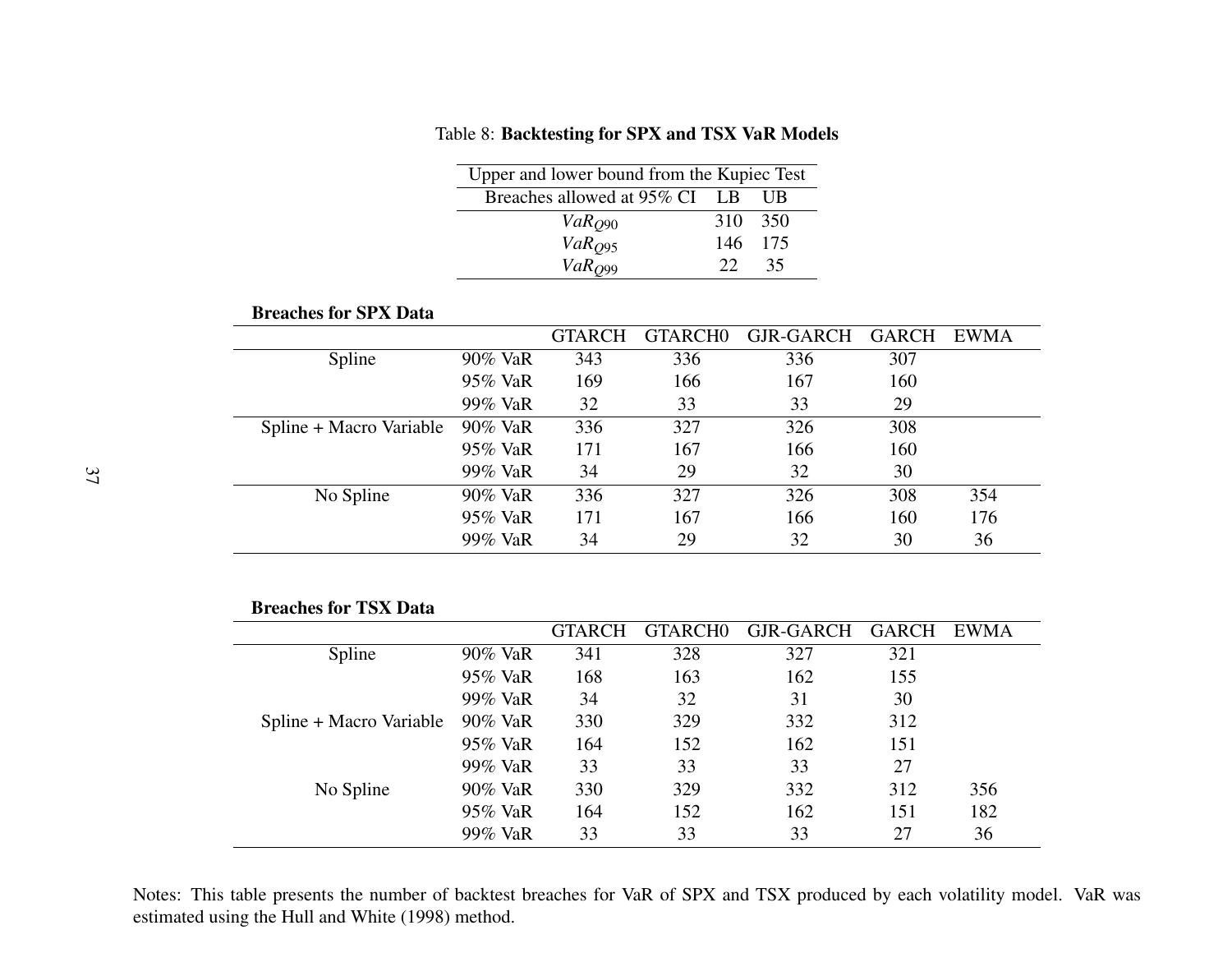|            | Model             | <b>MSE</b> | <b>MAE</b> | $R^2$ |
|------------|-------------------|------------|------------|-------|
|            | Panel A: SPX Data |            |            |       |
|            |                   |            |            |       |
| No Spline  | <b>GTARCH</b>     | 0.106      | 0.252      | 0.635 |
|            | <b>GTARCHO</b>    | 0.113      | 0.260      | 0.612 |
|            | <b>GJR-GARCH</b>  | 0.107      | 0.253      | 0.632 |
|            | <b>GARCH</b>      | 0.119      | 0.267      | 0.592 |
|            | <b>EWMA</b>       | 0.130      | 0.280      | 0.553 |
| Spline +   | <b>GTARCH</b>     | 0.096      | 0.241      | 0.671 |
|            | <b>GTARCHO</b>    | 0.106      | 0.254      | 0.635 |
|            | <b>GJR-GARCH</b>  | 0.097      | 0.241      | 0.666 |
|            | <b>GARCH</b>      | 0.112      | 0.261      | 0.613 |
| Spline +   | <b>GTARCH</b>     | 0.095      | 0.240      | 0.673 |
| Macro      | <b>GTARCHO</b>    | 0.107      | 0.256      | 0.631 |
| Variables  | <b>GJR-GARCH</b>  | 0.097      | 0.241      | 0.665 |
|            | <b>GARCH</b>      | 0.114      | 0.262      | 0.609 |
|            | Panel B: TSX Data |            |            |       |
|            |                   |            |            |       |
| No Spline  | <b>GTARCH</b>     | 0.108      | 0.256      | 0.661 |
|            | <b>GTARCHO</b>    | 0.113      | 0.263      | 0.642 |
|            | <b>GJR-GARCH</b>  | 0.109      | 0.257      | 0.662 |
|            | <b>GARCH</b>      | 0.115      | 0.266      | 0.631 |
|            | <b>EWMA</b>       | 0.122      | 0.274      | 0.601 |
| Spline +   | <b>GTARCH</b>     | 0.114      | 0.264      | 0.667 |
|            | <b>GTARCHO</b>    | 0.115      | 0.266      | 0.646 |
|            | <b>GJR-GARCH</b>  | 0.110      | 0.258      | 0.673 |
|            | <b>GARCH</b>      | 0.114      | 0.263      | 0.636 |
| Spline $+$ | <b>GTARCH</b>     | 0.109      | 0.258      | 0.656 |
| Macro      | <b>GTARCHO</b>    | 0.112      | 0.261      | 0.636 |
| Variables  | <b>GJR-GARCH</b>  | 0.106      | 0.253      | 0.653 |
|            | <b>GARCH</b>      | 0.110      | 0.258      | 0.621 |

Table 9: One-day-ahead in-sample performance using log realized variance: SPX and TSX

Notes: This table presents the mean square error (MSE), the mean absolute error (MAE) and Mincer-Zarnowitz (MZ) adjusted  $R^2$  for the regressions of log realized variance (RV) on log variances estimated by each model above. Since the spline model has low- and high-frequency components, both were used for spline models regressions and adjusted  $R^2$  are reported. The number of observations for the RV was slightly smaller and the resulting sample is: 3487 observations for SPX and 3480 observations for TSX.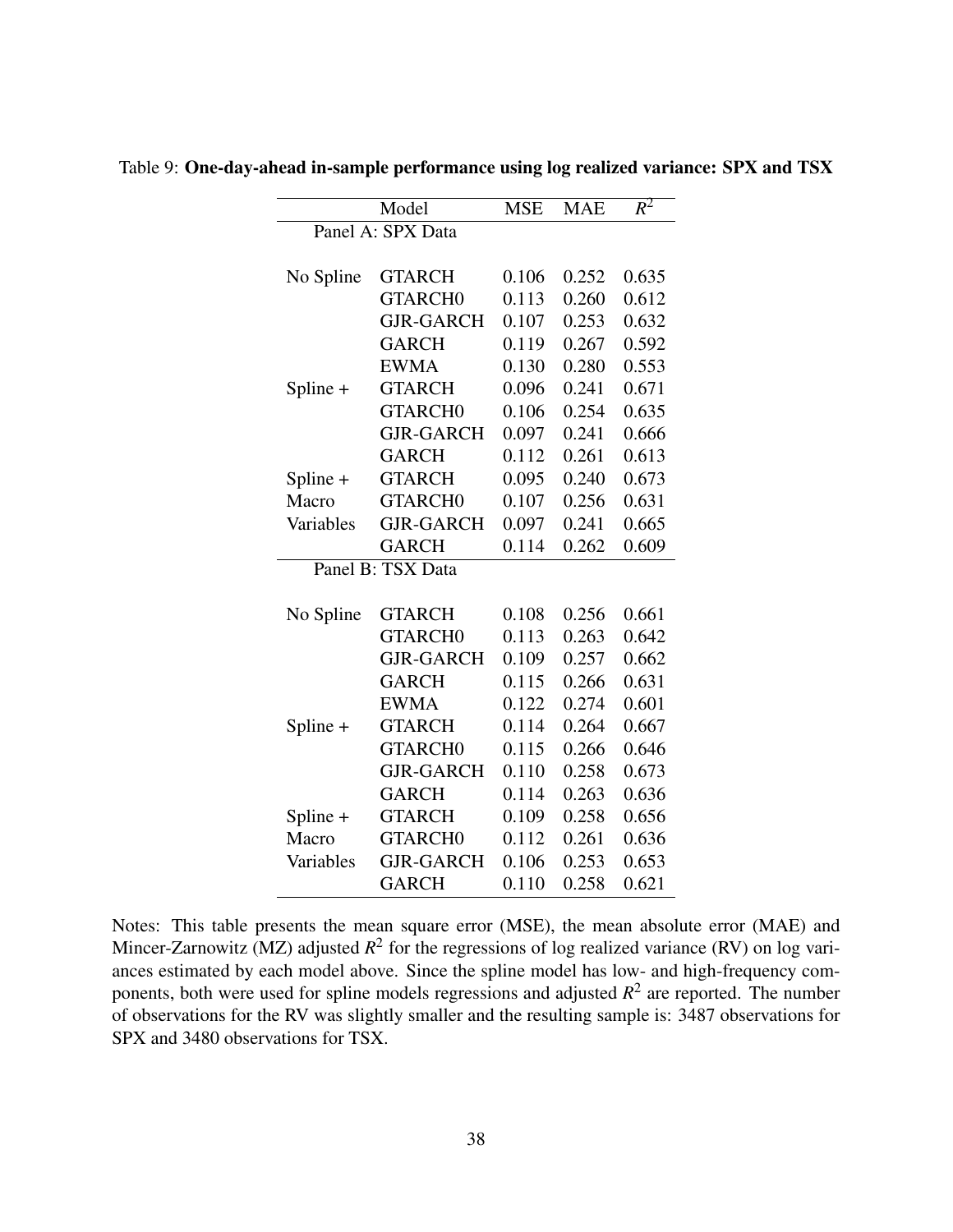|            | Model               |      | Thresholds (in $%$ ) |            | Proportion    |             |            | Unit Root     |             |
|------------|---------------------|------|----------------------|------------|---------------|-------------|------------|---------------|-------------|
|            |                     |      |                      | Low regime | Middle regime | High regime | Low regime | Middle regime | High regime |
|            | Panel A: SPX Data   |      |                      |            |               |             |            |               |             |
|            |                     |      |                      |            |               |             |            |               |             |
| No Spline  | <b>GTARCH</b>       | 1.90 | 2.44                 | $33\%$     | 25%           | 42%         | NO         | NO            | NO          |
|            | GTARCH <sub>0</sub> | 1.91 | 2.95                 | 30%        | 41%           | 28%         | NO         | NO            | NO          |
|            | <b>GJR-GARCH</b>    | 1.88 | 2.39                 | 31%        | 25%           | 44%         | NO         | NO            | NO          |
|            | <b>GARCH</b>        | 1.93 | 2.47                 | 27%        | 29%           | 44%         | NO         | NO            | $\rm NO$    |
|            | <b>EWMA</b>         | 1.82 | 2.90                 | 25%        | 44%           | 31%         | NO         | NO            | NO          |
|            | <b>Average</b>      | 1.89 | 2.63                 | 29%        | 33%           | $38\%$      |            |               |             |
| Spline     | <b>GTARCH</b>       | 1.74 | 2.66                 | 26%        | 39%           | 35%         | NO         | NO            | NO          |
|            | GTARCH <sub>0</sub> | 1.92 | 2.47                 | 33%        | 26%           | 41%         | NO         | NO            | NO          |
|            | <b>GJR-GARCH</b>    | 1.87 | 2.47                 | 36%        | $26\%$        | 38%         | NO         | NO            | NO          |
|            | <b>GARCH</b>        | 1.86 | 2.29                 | 27%        | 25%           | 48%         | NO         | NO            | NO          |
|            | Average             | 1.85 | 2.48                 | $31\%$     | 29%           | 40%         |            |               |             |
| $Spline +$ | <b>GTARCH</b>       | 1.74 | 2.74                 | 28%        | 40%           | 32%         | NO         | NO            | NO          |
| Macro      | GTARCH0             | 1.78 | 2.74                 | 25%        | 41%           | 34%         | NO         | NO            | NO          |
| Variables  | <b>GJR-GARCH</b>    | 1.74 | 2.18                 | 26%        | 25%           | 49%         | NO         | NO            | $\rm NO$    |
|            | <b>GARCH</b>        | 1.85 | 2.85                 | 27%        | 43%           | 30%         | NO         | NO            | NO          |
|            | <b>Average</b>      | 1.78 | 2.63                 | 26%        | 37%           | 36%         |            |               |             |
|            |                     |      |                      |            |               |             |            |               |             |
| Overall    | Average             | 1.84 | 2.58                 | 29%        | 33%           | 38%         |            |               |             |
|            | Realized Vol        | 1.57 | 2.27                 | 49%        | 25%           | 26%         | NO         | NO            | NO          |
|            | Panel B: TSX Data   |      |                      |            |               |             |            |               |             |
|            |                     |      |                      |            |               |             |            |               |             |
| No Spline  | <b>GTARCH</b>       | 0.74 | 0.97                 | 29%        | 29%           | 42%         | NO         | NO            | NO          |
|            | <b>GTARCHO</b>      | 0.77 | 1.10                 | 27%        | 41%           | 32%         | NO         | NO            | NO          |
|            | <b>GJR-GARCH</b>    | 0.74 | 1.01                 | 26%        | 33%           | 40%         | NO         | NO            | NO          |
|            | <b>GARCH</b>        | 0.83 | 1.05                 | 32%        | 29%           | 40%         | NO         | NO            | NO          |
|            | <b>EWMA</b>         | 0.79 | 1.02                 | 34%        | 26%           | 40%         | NO         | <b>YES</b>    | <b>YES</b>  |
|            | <b>Average</b>      | 0.77 | 1.03                 | 30%        | 32%           | 39%         |            |               |             |
| Spline     | <b>GTARCH</b>       | 0.73 | 0.94                 | 33%        | $26\%$        | 41%         | NO         | <b>YES</b>    | <b>YES</b>  |
|            | GTARCH <sub>0</sub> | 0.87 | 1.15                 | 48%        | 25%           | 27%         | NO         | <b>YES</b>    | <b>YES</b>  |
|            | <b>GJR-GARCH</b>    | 0.71 | 0.93                 | 26%        | $30\%$        | 44%         | NO         | <b>YES</b>    | <b>YES</b>  |
|            | <b>GARCH</b>        | 0.74 | 0.95                 | 25%        | 27%           | 48%         | NO         | <b>YES</b>    | <b>YES</b>  |
|            | Average             | 0.76 | 0.99                 | 33%        | 27%           | 40%         |            |               |             |
| Spline +   | <b>GTARCH</b>       | 0.82 | 1.12                 | 47%        | 26%           | $27\%$      | NO         | <b>YES</b>    | NO          |
| Macro      | GTARCH <sub>0</sub> | 0.82 | 1.04                 | 41%        | 26%           | 33%         | NO         | <b>YES</b>    | NO          |
| Variables  | <b>GJR-GARCH</b>    | 0.70 | 0.87                 | 25%        | 27%           | 47%         | NO         | NO            | NO          |
|            | <b>GARCH</b>        | 0.75 | 1.05                 | 26%        | 39%           | 36%         | NO         | <b>YES</b>    | NO          |
|            | Average             | 0.77 | 1.02                 | 35%        | 29%           | 36%         |            |               |             |
|            |                     |      |                      |            |               |             |            |               |             |
| Overall    | Average             | 0.77 | 1.01                 | 32%        | 29%           | 38%         |            |               |             |
|            |                     |      |                      |            |               |             |            |               |             |
|            | Realized Vol        | 0.52 | 1.02                 | 25%        | $49\%$        | 25%         | NO         | NO            | NO.         |

#### Table 10: Threshold Regimes: SPX and TSX

Notes: This table presents results of the three-regime threshold autoregressive (3TAR) model applied to VaR produced by each volatility model for SPX and TSX. VaR was estimated using the Hull and White (1998) method. In the last row of each panel we present the results of applying the 3TAR model to VaR using realized volatility (RV) and the Hull and White (1998) method. The number of observations for the RV was slightly smaller than for daily returns: 3487 observations for SPX and 3480 observations for TSX.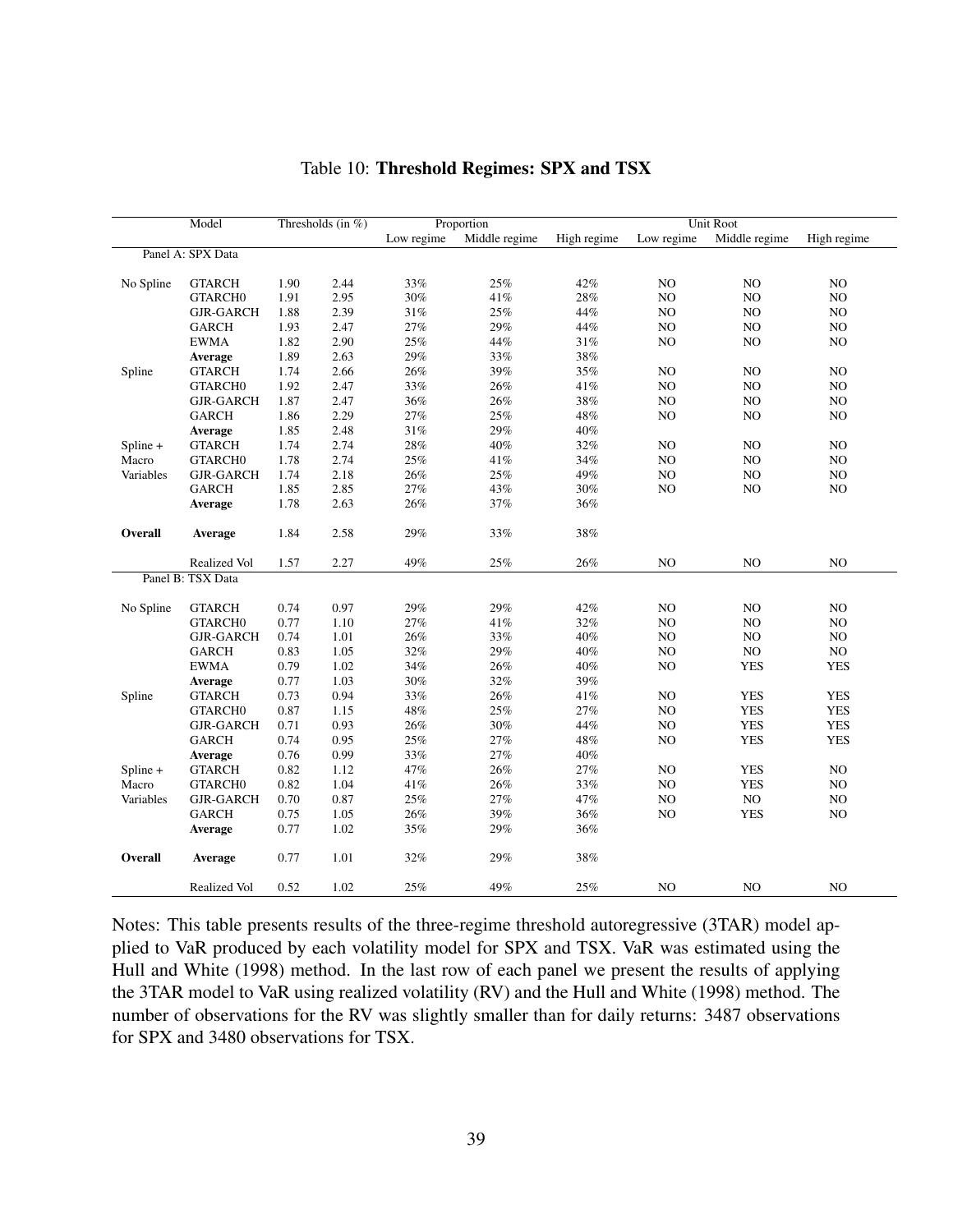| Model     |                     | $L_1$ | # violations | $L_2$  | # violations | Rank for $L_1$   | Rank for $L_2$ | <b>Group Ranks</b> |                |                  |                |                |
|-----------|---------------------|-------|--------------|--------|--------------|------------------|----------------|--------------------|----------------|------------------|----------------|----------------|
|           |                     |       |              |        |              |                  |                | $w=0$              | $w=0.25$       | $w=0.5$          | $w=0.75$       | $w=1$          |
|           | Panel A: SPX Data   |       |              |        |              |                  |                |                    |                |                  |                |                |
| No Spline | <b>GTARCH</b>       | 22.39 | 34           | 374.55 | 100          | $\,$ 8 $\,$      | 10             | 3                  | $\overline{4}$ | $\overline{4}$   | $\overline{4}$ | 4              |
|           | <b>GTARCHO</b>      | 25.40 | 34           | 275.26 | 71           | 13               | 1              | 5                  | $\mathbf{1}$   | $\mathbf{1}$     | 1              | 1              |
|           | <b>GJR-GARCH</b>    | 20.23 | 31           | 386.80 | 104          | 5                | 11             | $\overline{c}$     | 6              | 5                | 5              | 5              |
|           | <b>GARCH</b>        | 24.95 | 32           | 367.14 | 97           | 12               | 8              | $\overline{4}$     | 5              | 3                | 3              | 3              |
|           | <b>EWMA</b>         | 33.54 | 35           | 285.47 | 77           | 14               | $\overline{c}$ | 6                  | $\overline{2}$ | $\overline{c}$   | $\overline{c}$ | $\sqrt{2}$     |
|           | Realized Volatility | 2.23  | 28           | 414.19 | 119          | $\mathbf{1}$     | 13             | 1                  | 3              | 6                | 6              | 6              |
| Spline    | <b>GTARCH</b>       | 19.18 | 32           | 328.41 | 85           | 3                | 6              | $\overline{c}$     | 1              | 1                | 1              | 1              |
|           | GTARCH0             | 20.82 | 33           | 366.29 | 97           | 6                | $\overline{7}$ | 3                  | 3              | 3                | $\sqrt{2}$     | $\mathfrak{2}$ |
|           | <b>GJR-GARCH</b>    | 18.09 | 33           | 367.75 | 99           | $\boldsymbol{2}$ | 9              | $\mathbf{1}$       | $\overline{c}$ | $\sqrt{2}$       | 3              | 3              |
|           | <b>GARCH</b>        | 22.25 | 29           | 410.60 | 115          | $\tau$           | 12             | $\overline{4}$     | $\overline{4}$ | $\overline{4}$   | $\overline{4}$ | $\overline{4}$ |
| Spline +  | <b>GTARCH</b>       | 22.72 | 33           | 313.90 | 81           | 9                | 5              | $\overline{c}$     | 3              | 3                | 3              | 3              |
| Macro     | GTARCH0             | 23.13 | 28           | 311.95 | 80           | 10               | $\overline{4}$ | 3                  | $\overline{2}$ | $\overline{2}$   | $\overline{2}$ | $\mathbf{2}$   |
| Variables | <b>GJR-GARCH</b>    | 19.37 | 31           | 442.11 | 124          | $\overline{4}$   | 14             | 1                  | $\overline{4}$ | $\overline{4}$   | $\overline{4}$ | $\overline{4}$ |
|           | <b>GARCH</b>        | 23.48 | 30           | 291.86 | 78           | 11               | 3              | $\overline{4}$     | $\mathbf{1}$   | $\mathbf{1}$     | $\mathbf{1}$   | 1              |
|           | Panel B: TSX Data   |       |              |        |              |                  |                |                    |                |                  |                |                |
| No Spline | <b>GTARCH</b>       | 1.93  | 35           | 65.48  | 98           | 9                | 9              | 4                  | 6              | 6                | 6              | 6              |
|           | <b>GTARCHO</b>      | 1.63  | 35           | 54.35  | 78           | $\tau$           | 3              | $\overline{c}$     | $\mathbf{1}$   | $\mathbf{1}$     | $\mathbf{2}$   | $\mathbf{2}$   |
|           | <b>GJR-GARCH</b>    | 1.70  | 31           | 61.77  | 89           | 8                | 8              | 3                  | $\overline{4}$ | 5                | 5              | 5              |
|           | <b>GARCH</b>        | 1.34  | 30           | 58.04  | 82           | $\mathfrak{2}$   | $\overline{4}$ | 1                  | $\overline{2}$ | 3                | 3              | 3              |
|           | <b>EWMA</b>         | 2.06  | 36           | 60.73  | 88           | 12               | 7              | 5                  | 5              | $\overline{4}$   | $\overline{4}$ | $\overline{4}$ |
|           | Realized Volatility | 3.14  | 32           | 52.96  | 71           | 14               | $\overline{c}$ | 6                  | 3              | $\overline{c}$   | $\mathbf{1}$   | 1              |
| Spline    | <b>GTARCH</b>       | 2.38  | 34           | 68.49  | 98           | 13               | 12             | 4                  | 3              | 3                | 3              | 3              |
|           | <b>GTARCHO</b>      | 1.95  | 32           | 50.77  | 74           | 10               | $\mathbf{1}$   | $\overline{c}$     | $\mathbf{1}$   | $\mathbf{1}$     | $\mathbf{1}$   | $\mathbf{1}$   |
|           | <b>GJR-GARCH</b>    | 2.04  | 31           | 69.51  | 107          | 11               | 13             | 3                  | $\overline{4}$ | 4                | $\overline{4}$ | 4              |
|           | <b>GARCH</b>        | 1.37  | 30           | 67.21  | 99           | 3                | 10             | 1                  | $\overline{2}$ | $\overline{c}$   | $\overline{2}$ | $\overline{c}$ |
| Spline +  | <b>GTARCH</b>       | 1.62  | 33           | 59.26  | 84           | 6                | 6              | 4                  | $\overline{2}$ | $\boldsymbol{2}$ | $\overline{c}$ | $\mathfrak{2}$ |
| Macro     | GTARCH0             | 1.52  | 33           | 75.92  | 119          | 4                | 14             | $\overline{c}$     | $\overline{4}$ | $\overline{4}$   | 4              | $\overline{4}$ |
| Variables | <b>GJR-GARCH</b>    | 1.61  | 33           | 58.55  | 84           | 5                | 5              | 3                  | $\mathbf{1}$   | $\mathbf{1}$     | 1              | 1              |
|           | <b>GARCH</b>        | 1.28  | 27           | 68.20  | 97           | $\mathbf{1}$     | 11             |                    | 3              | 3                | 3              | 3              |

Table 11: Loss Functions: SPX and TSX

Notes: This table presents results of loss functions *<sup>L</sup>*1=Loss for VaR, *<sup>L</sup>*2=loss for TVaR and the number of violations produced by each volatility model for SPX and TSX. VaR was estimated using the Hull and White (1998) method and Threshold VaR (TVaR) was setbetween the bounds estimated in Table 10. Overall ranks for loss functions are presented in columns 7 and 8. Ranks for each groupusing various trade-off parameters *<sup>w</sup>* ranging from <sup>0</sup> to <sup>1</sup> are presented in columns 9-13.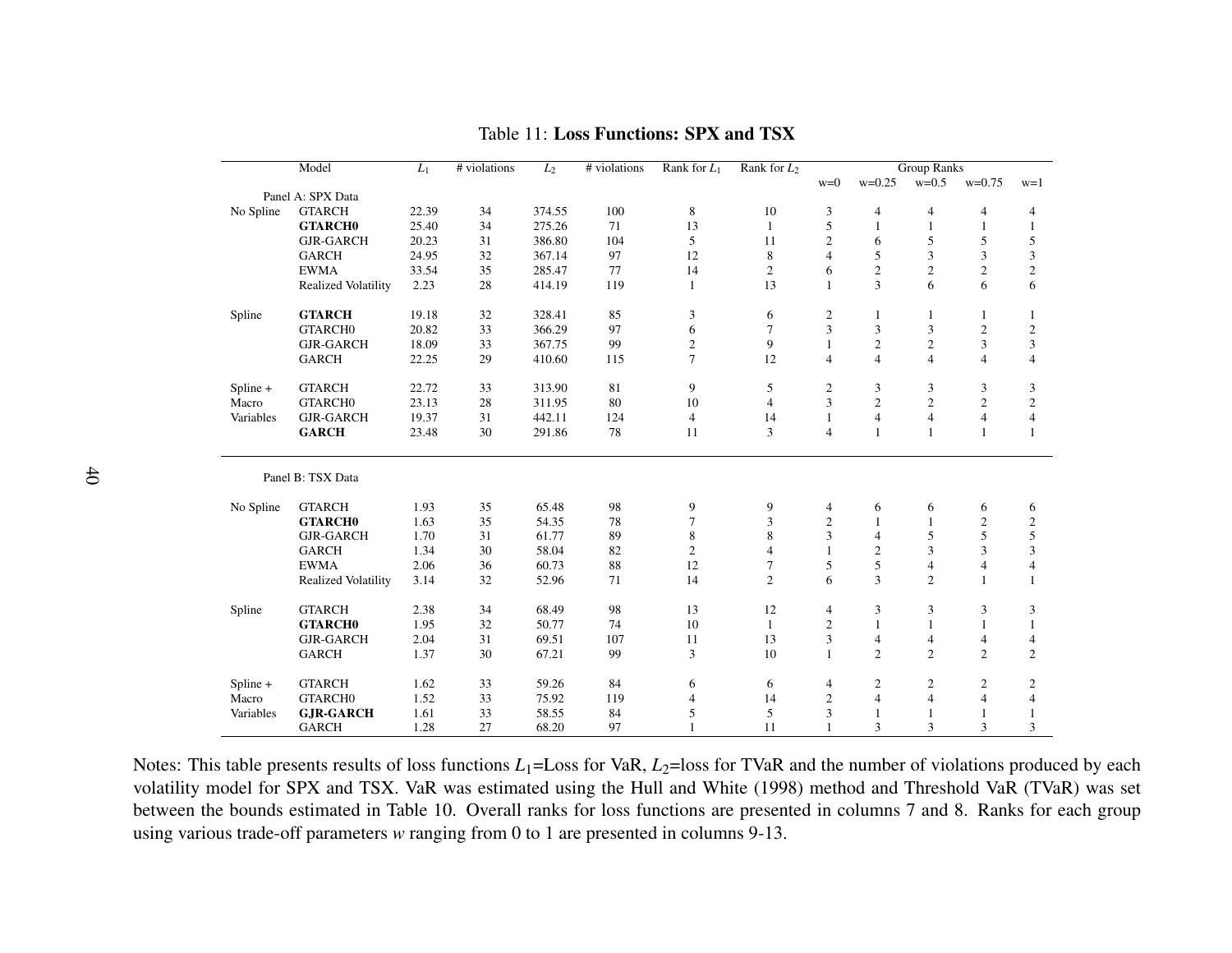

Figure 1: High- and Low-Frequency Volatility: Spline-GTARCH for SPX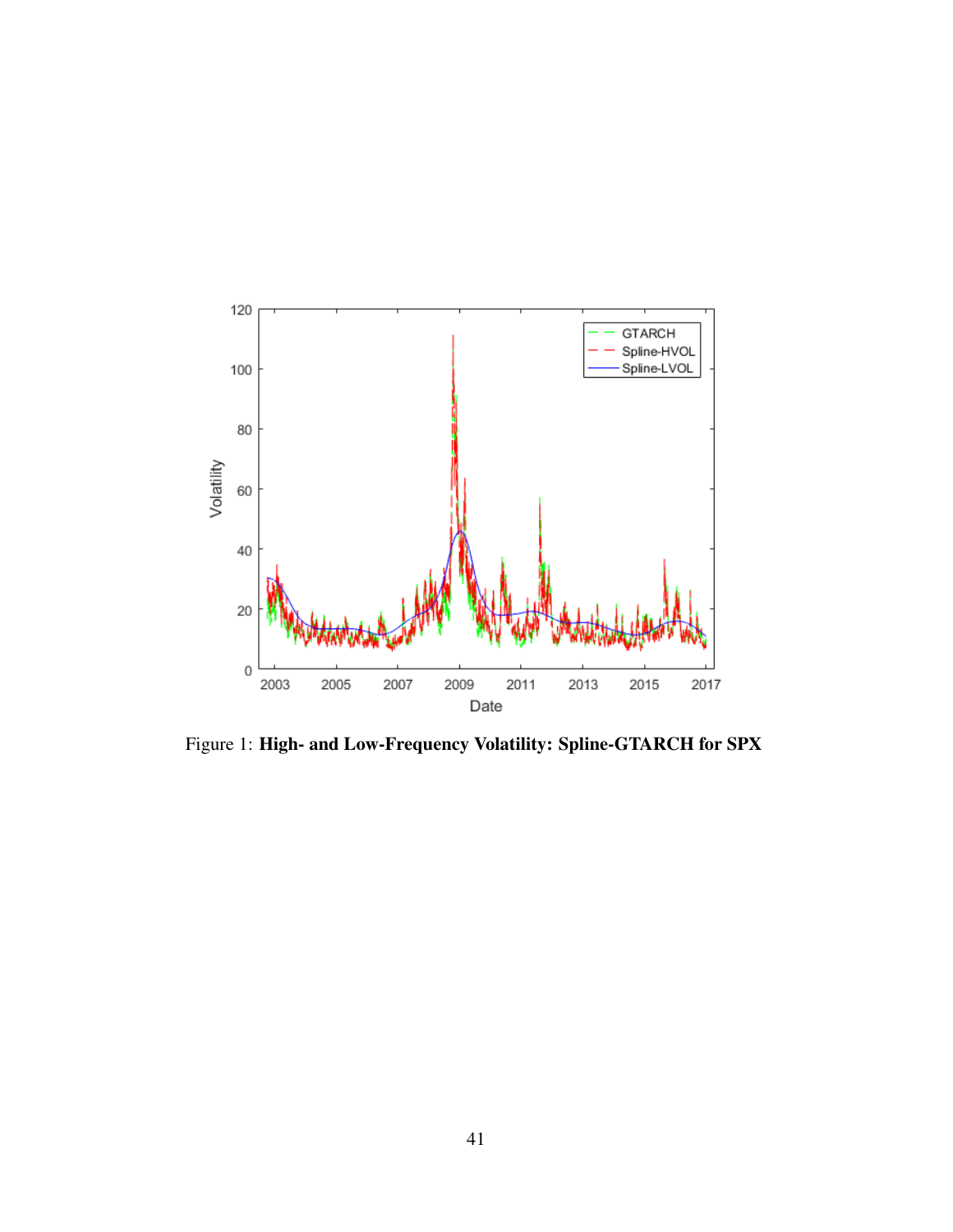

Figure 2: High- and Low-Frequency Volatility: Spline-Macro-GTARCH for SPX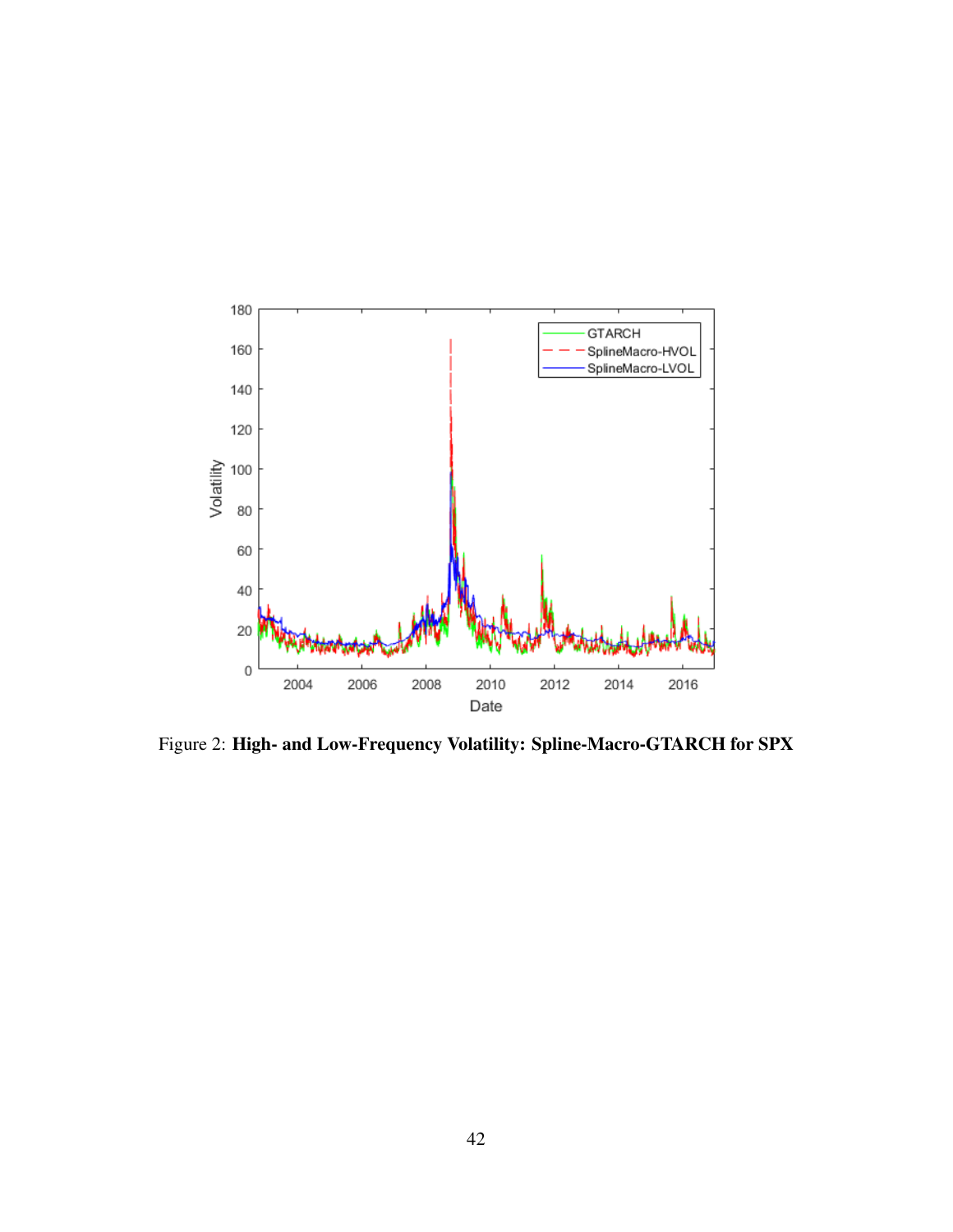

Figure 3: High- and Low-Frequency Volatility: Spline-GTARCH for TSX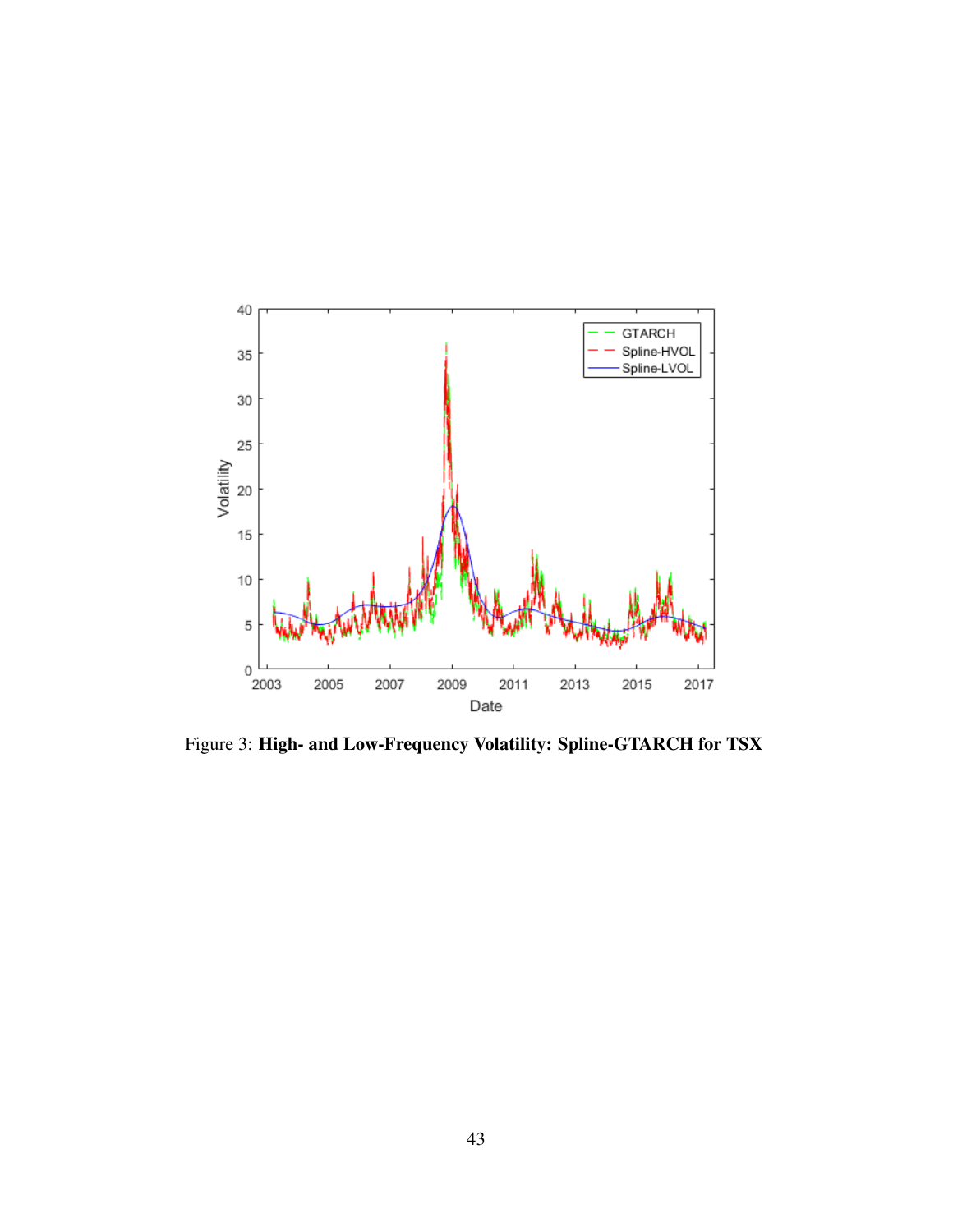

Figure 4: High- and Low-Frequency Volatility: Spline-Macro-GTARCH for TSX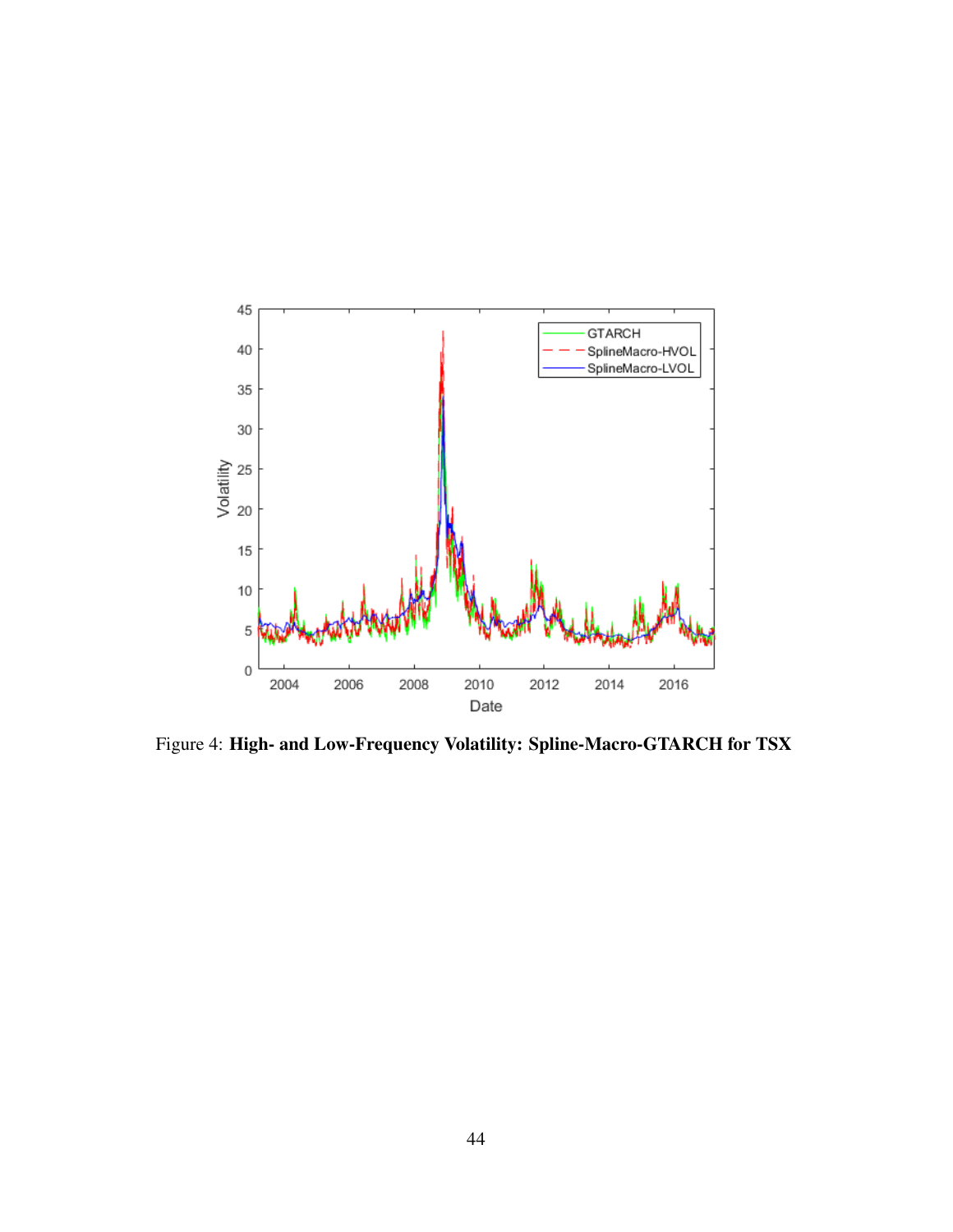

Figure 5: Realized Volatility and GTARCH for SPX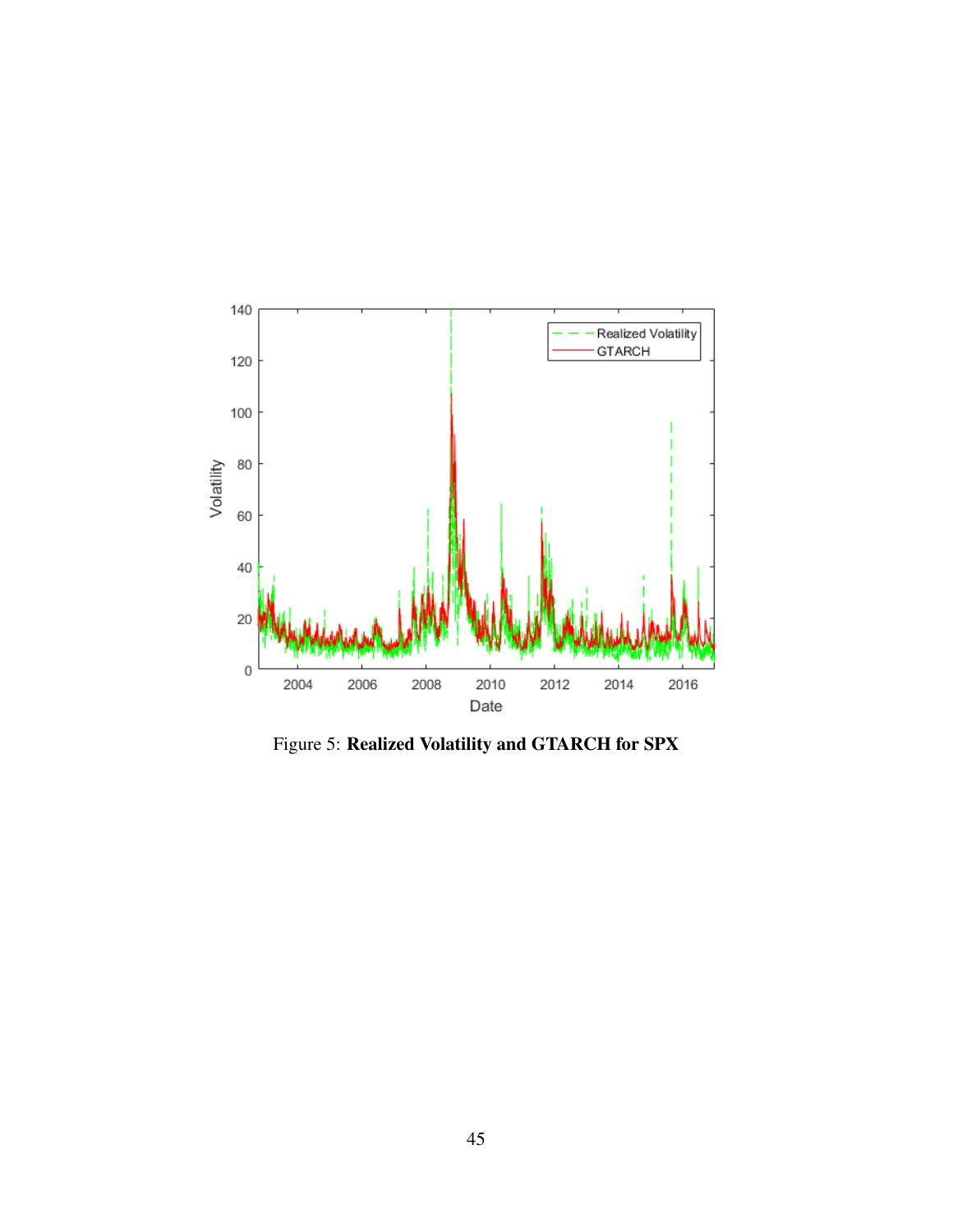

Figure 6: Realized Volatility and GTARCH for TSX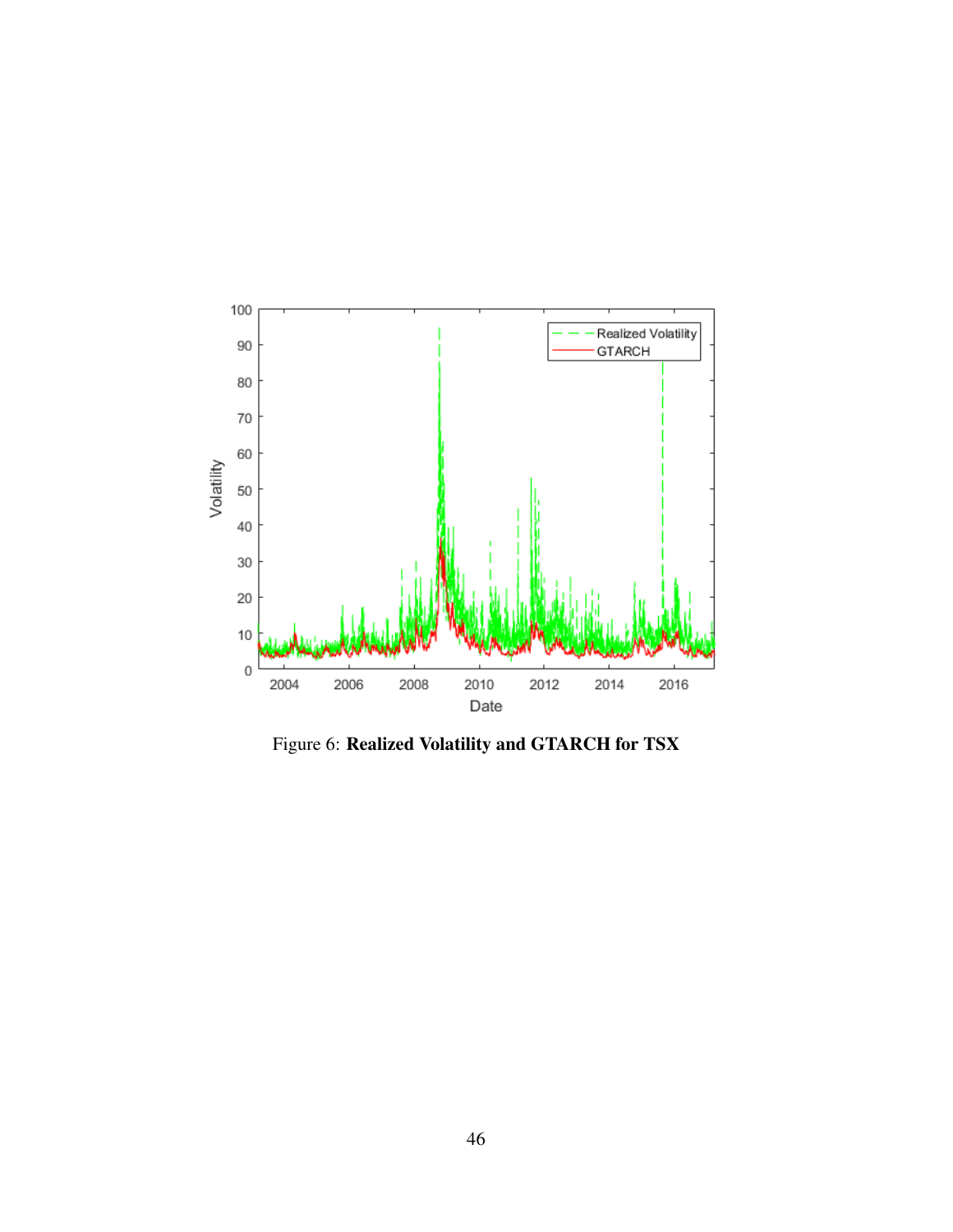

Figure 7: SPX Log Returns and 1-day VaR: Spline-GTARCH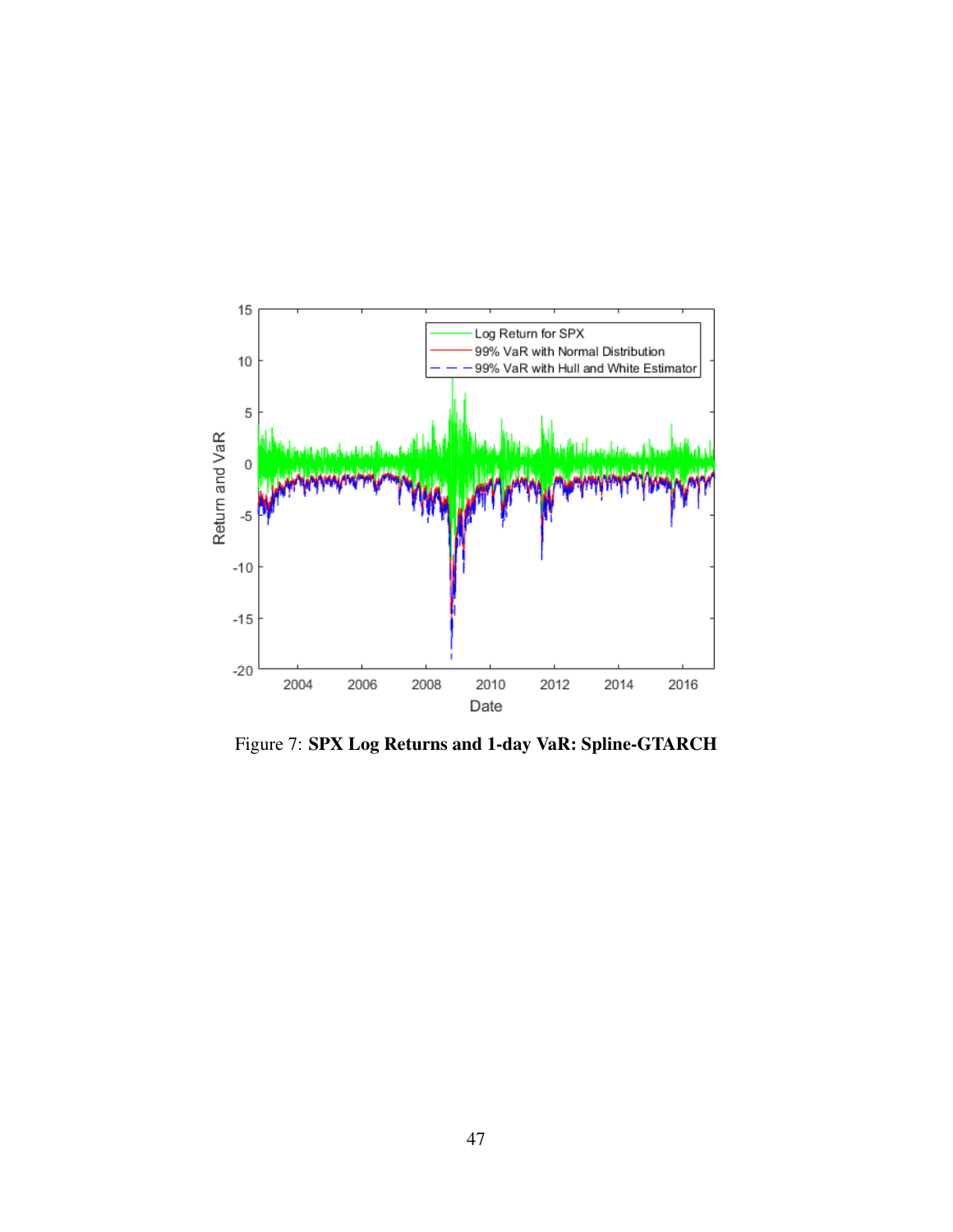

Figure 8: TSX Log Returns and 1-day VaR: Spline-GTARCH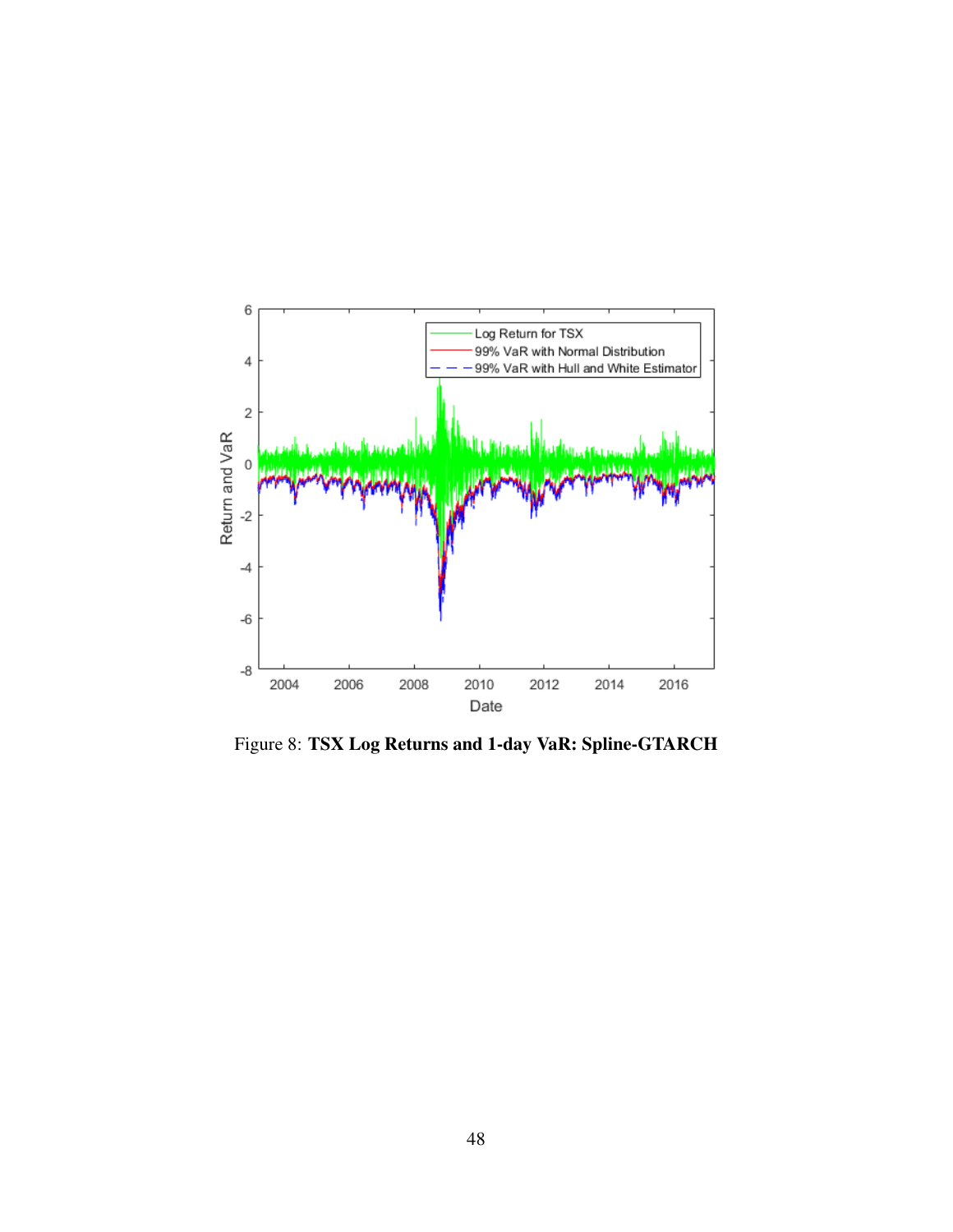

Figure 9: Estimated Thresholds with 3 Regimes: Log(VaR) Spline-GTARCH for SPX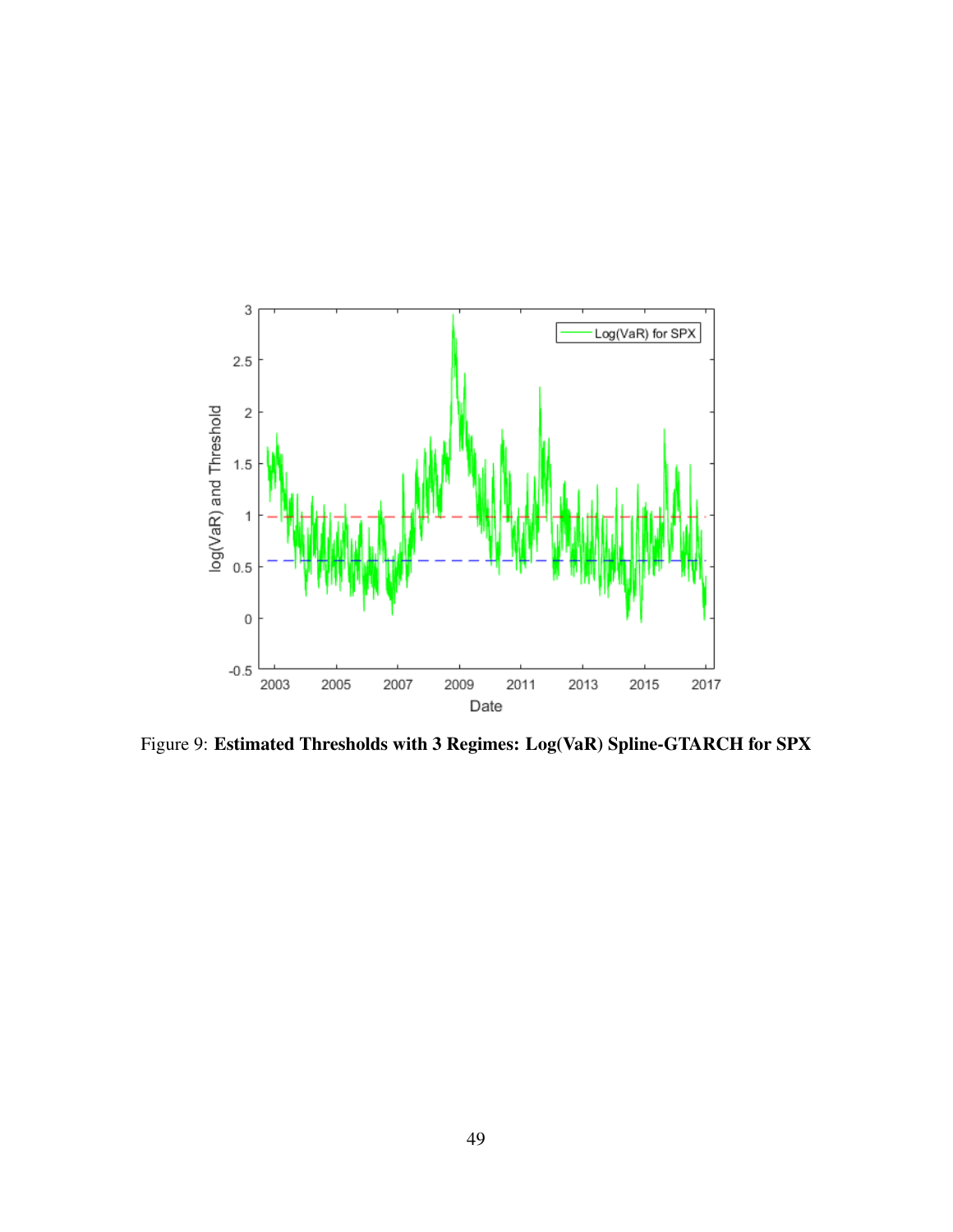

Figure 10: Estimated Thresholds with 3 Regimes: Log(VaR) Spline-GTARCH for TSX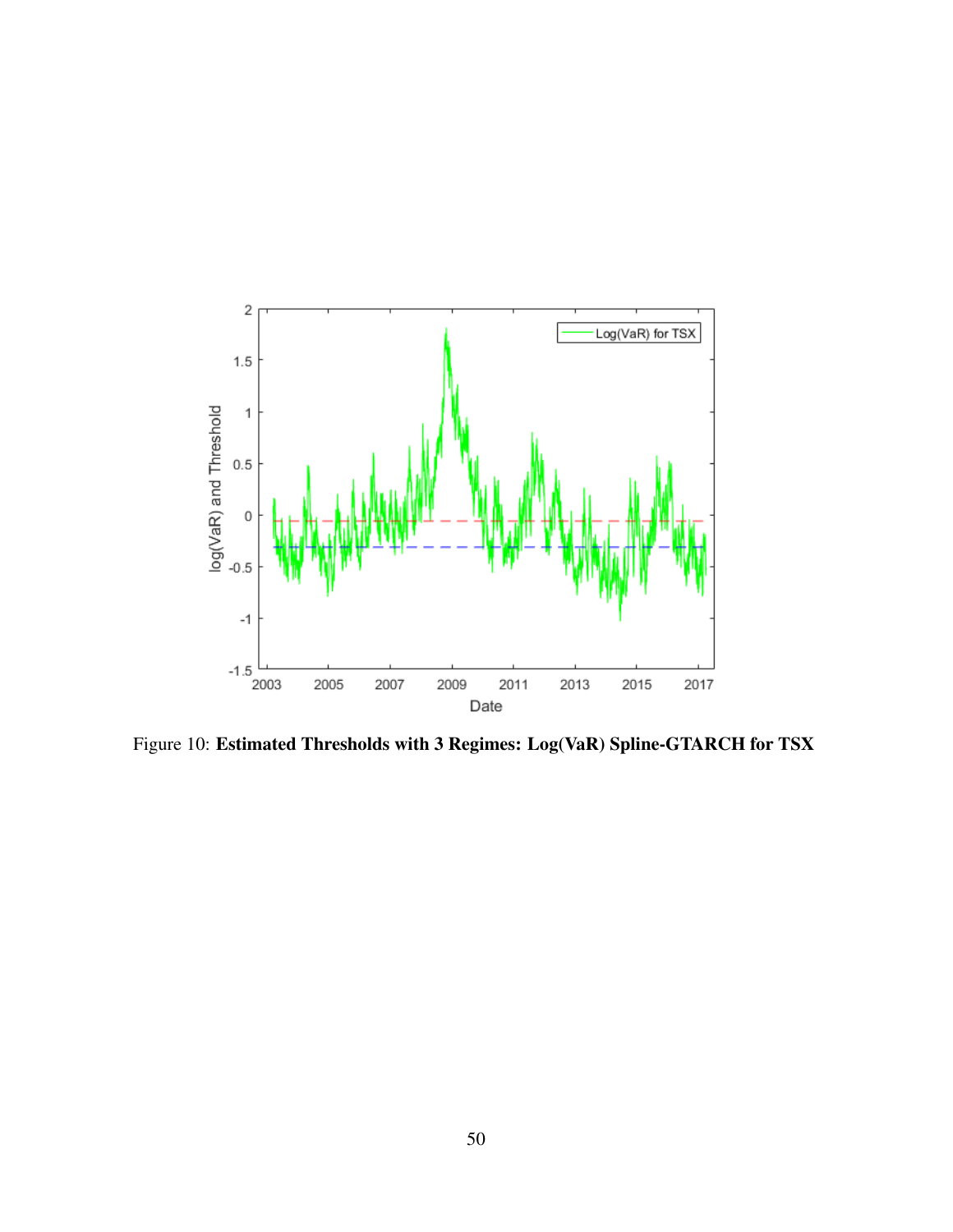### **References**

- [1] Andersen, T. G., T. Bollerslev, F. X. Diebold, and P. Labys. (2003): "Modeling and forecasting realized volatility," *Econometrica, 71,579-625.*
- [2] Balduzzi, P., E. Elton, and T. Green. (2001): "Economic news and bond prices: evidence from the US treasury Market," *The Journal of Financial and Quantitative Analysis, 36, 523-543.*
- [3] Bekaert, G. and M. Hoerova (2014): "The VIX, the variance premium and stock market Volatility," *Journal of Econometrics, 183, 181-192.*
- [4] Bollerslev, T. (1986): "Generalized autoregressive conditional heteroskedasticity," *Journal of Econometrics, 31, 307-327.*
- [5] Brownlees, C., and R. Engle (2017): "SRISK: a conditional capital shortfall measure of systemic risk, " *Review of Financial Studies*, 30 (1), 48-79.
- [6] Brunnermeier, M. and Pedersen, L. (2009): "Market liquidity and funding liquidity," *Review of Financial Studies, 22, 2201-2238.*
- [7] Cai, J. (1994): "A Markov model of switching-regime ARCH," *Journal of Business and Economic Statistics, 13(3), 309-316.*
- [8] Carpantier, J.F. and Dufays (2012): "Commodities volatility and the theory of storage," *CORE discussion paper, University Libre de Bruxelles.*
- [9] Christoffersen P., and Pelletier D. (2004): "Backtesting Value-at-Risk: a Duration-Based approach," *Journal of Empirical Finance, 2, 84-108.*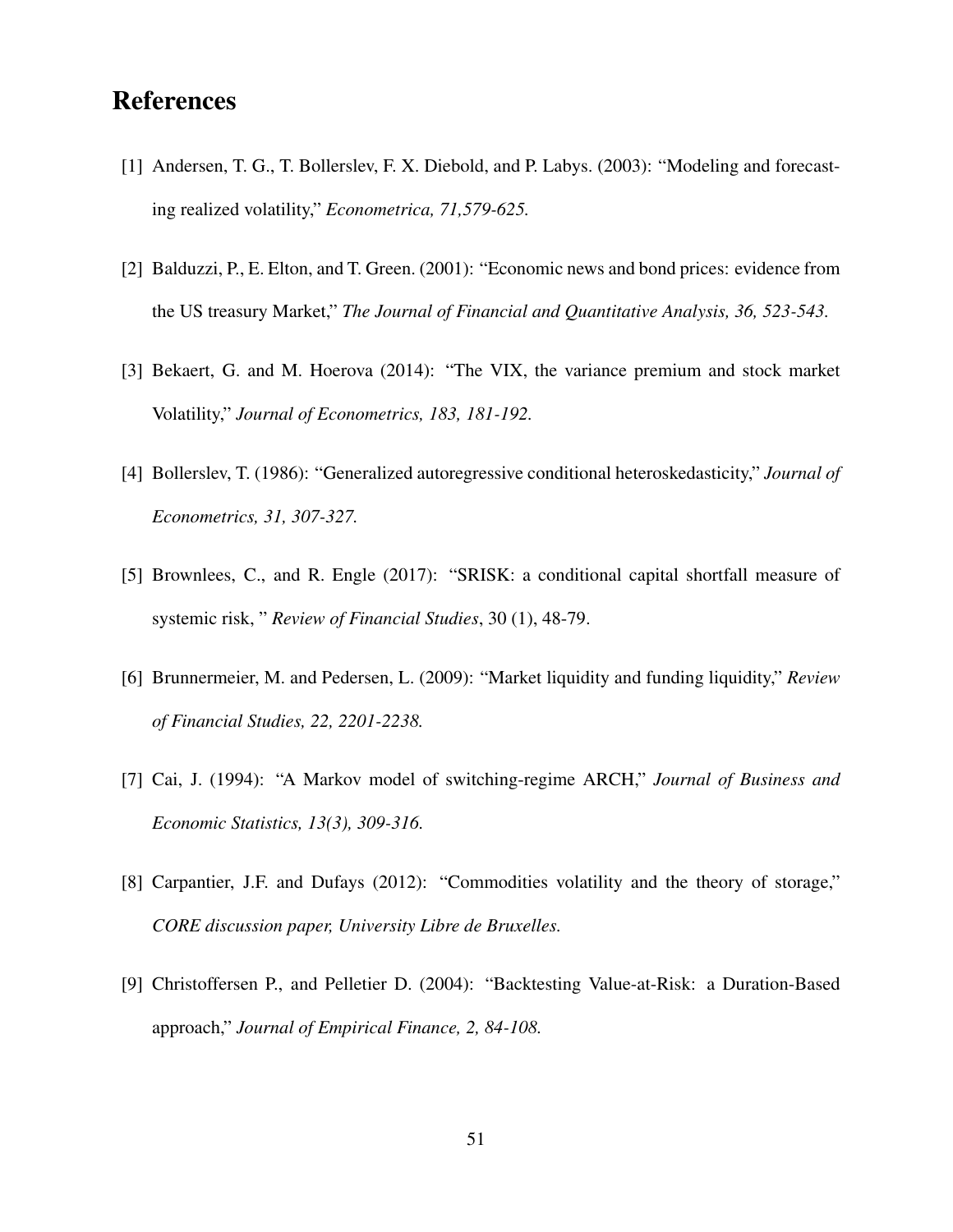- [10] Corsi, F. (2009): "A Simple Approximate Long-Memory Model of Realized Volatility," *Journal of Financial Econometrics, 7, 174-196.*
- [11] Engle, R. (1982), "Autoregressive conditional heteroskedasticity with estimates of the variance of United Kingdom inflation," *Econometrica 50, 987-1007.*
- [12] Engle, R. and Mezrich, J. (1995): "Grappling with GARCH," *Journal of Risk, September, 112-117.*
- [13] Engle, R. and Rangel, J. (2008): "The spline-GARCH model for low-frequency volatility and its global macroeconomic causes," *Review of Financial Studies 21, 1187-1222.*
- [14] Glasserman, P. and WU, Q. (2017): "Persistence and procyclicality in margin requirements," *OFR working paper series, 17-01*.
- [15] Glosten, L., Jagannathan, R., and Runkle, D. (1993): "On the relation between the expected value and the volatility of the nominal excess return on stocks," *Journal of Finance 48, 1779- 1801.*
- [16] Goldman, E. (2017): "Bayesian analysis of systemic risks distributions," *Working paper, Pace University.*
- [17] Goldman, E., Nam, J., Tsurumi, H. and Wang, J. (2013): "Regimes and long memory in realized volatility," *Studies in Nonlinear Dynamics and Econometrics, Vol. 17.3.*
- [18] Hamilton, J.D. and Susmel, R. (1994): "Autoregressive conditional heteroskedasticity and changes in regime," *Journal of Econometrics, 64, 307-333.*
- [19] Hull, J. and White, A. (1998): "Incorporating volatility updating into the historical simulation method for value-at-risk," *Journal of Risk, 1(1), 5-19.*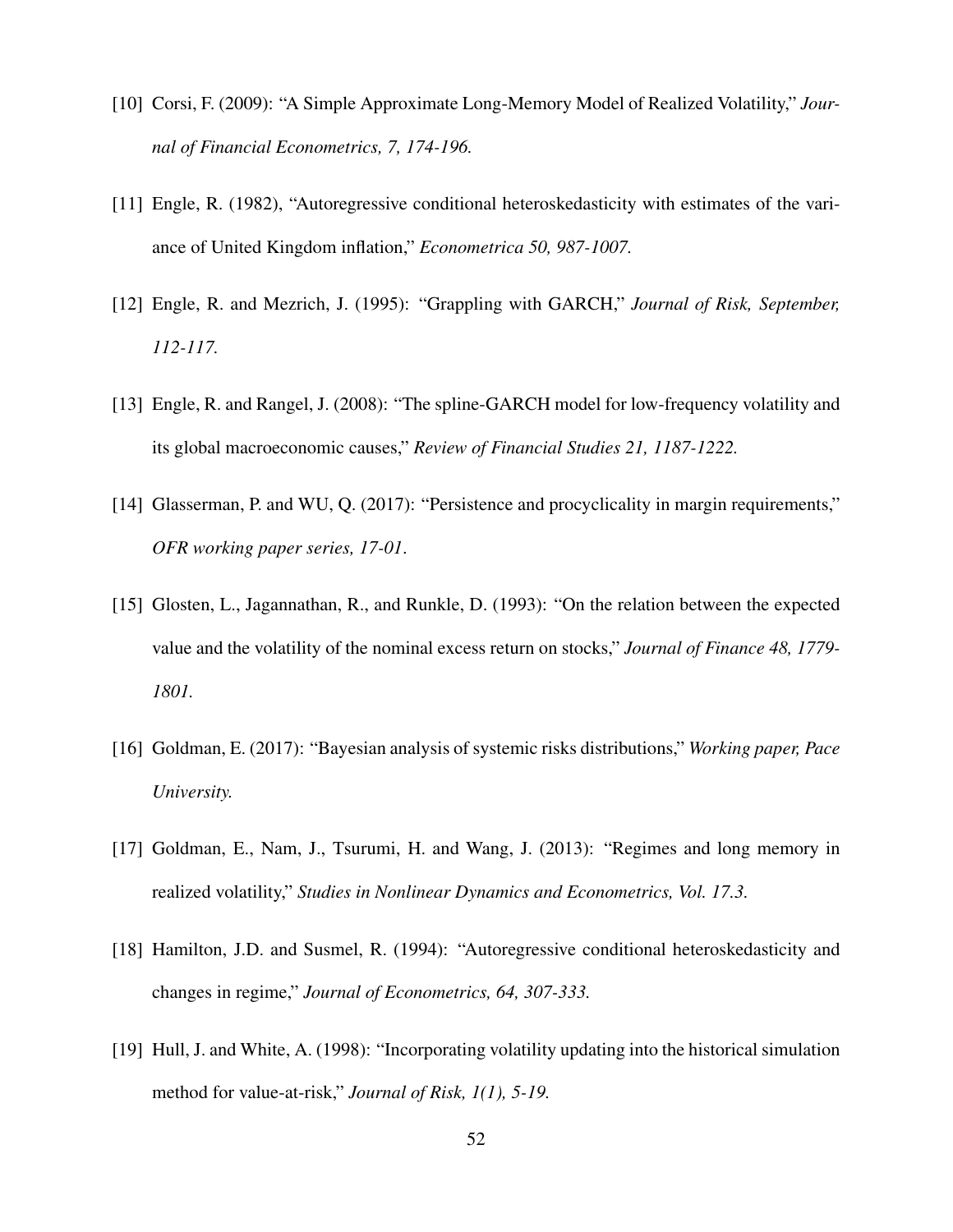- [20] Knott, R. and Polenghi, M. (2006): "Assessing central counterparty margin coverage on future contracts using GARCH models," *Bank of England working paper, No. 287.*
- [21] Kupiec, P. (1995): "Techniques for verifying the accuracy of risk management models," *Journal of Derivatives, 3, 73-84.*
- [22] Lopez, J.A. (1998): "Methods of evaluating value at risk estimates," *FRBNY Economic Policy Review,* 119-124.
- [23] Murphy, D., Vasio, M. and Vause, N. (2014): "An investigation into the procyclicality of risk-based initial margin models," *Bank of England working paper, No. 29.*
- [24] Murphy, D., Vasio, M. and Vause, N. (2016): "A comparative analysis of tools to limit the procyclicality of initial margin requirements," *Bank of England working paper, No. 597.*
- [25] Nelson, D.B. (1991): "Conditional heteroskedasticity in asset returns: a new approach," *Econometrica, 59(2), 347-370.*
- [26] Officer, R. F. (1973): "The Variability of the market factor of the New York Stock Exchange," *Journal of Business, 46, 434-453*
- [27] Rangel, J.G. and Engle, R.F. (2012): "The factor-spline-GARCH model for high and low frequency correlations," *Journal of Business and Economics Statistics, 30(1), 109-124.*
- [28] Roll, R. (1988): "*R* 2 , " *Journal of Finance, 63, 54-66.*
- [29] Schwert, G. (1989): "Why does stock market volatility change over time?" *Journal of Finance, 44, 1115-53.*